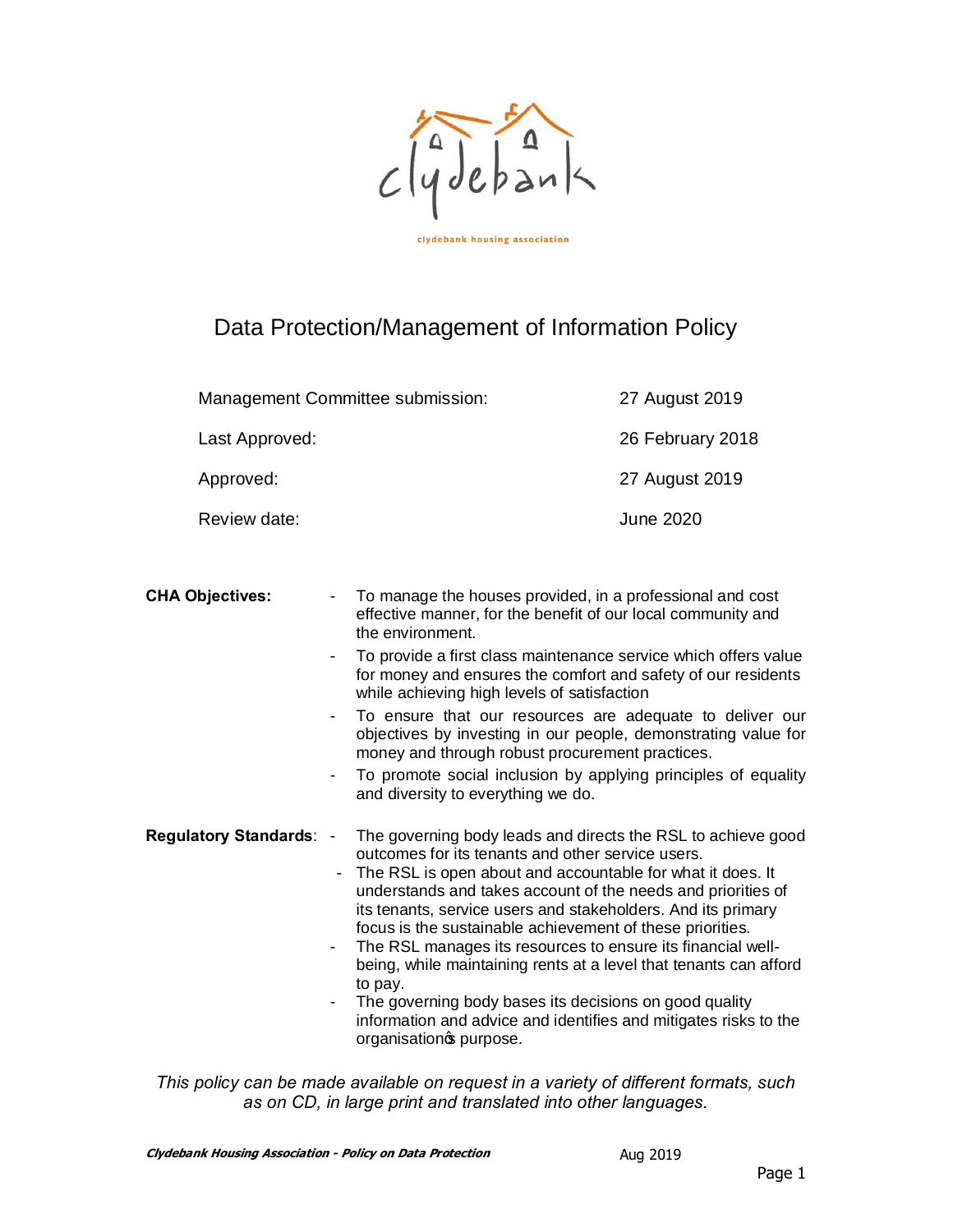# **Contents**

| 1. Glossary of Terms                             | p3             |
|--------------------------------------------------|----------------|
| 2. Introduction                                  | p4             |
| 3. Legislation                                   | p4             |
| 4. Freedom of Information                        | p <sub>5</sub> |
| 5. Data                                          | p <sub>5</sub> |
| 6. Processing of Personal Data                   | p5-7           |
| 7. Data Sharing                                  | p7-8           |
| 8. Data Storage and Security                     | p <sub>8</sub> |
| 9. Breaches                                      | p8-10          |
| 10. Data Protection Officer                      | p10            |
| 11. Data Subject Rights                          | p10-12         |
| 12. Privacy Impact Assessments                   | p12            |
| 13. Archiving, Retention and Destruction of Data | p12            |
| 14. Appendices 1-6                               | p12            |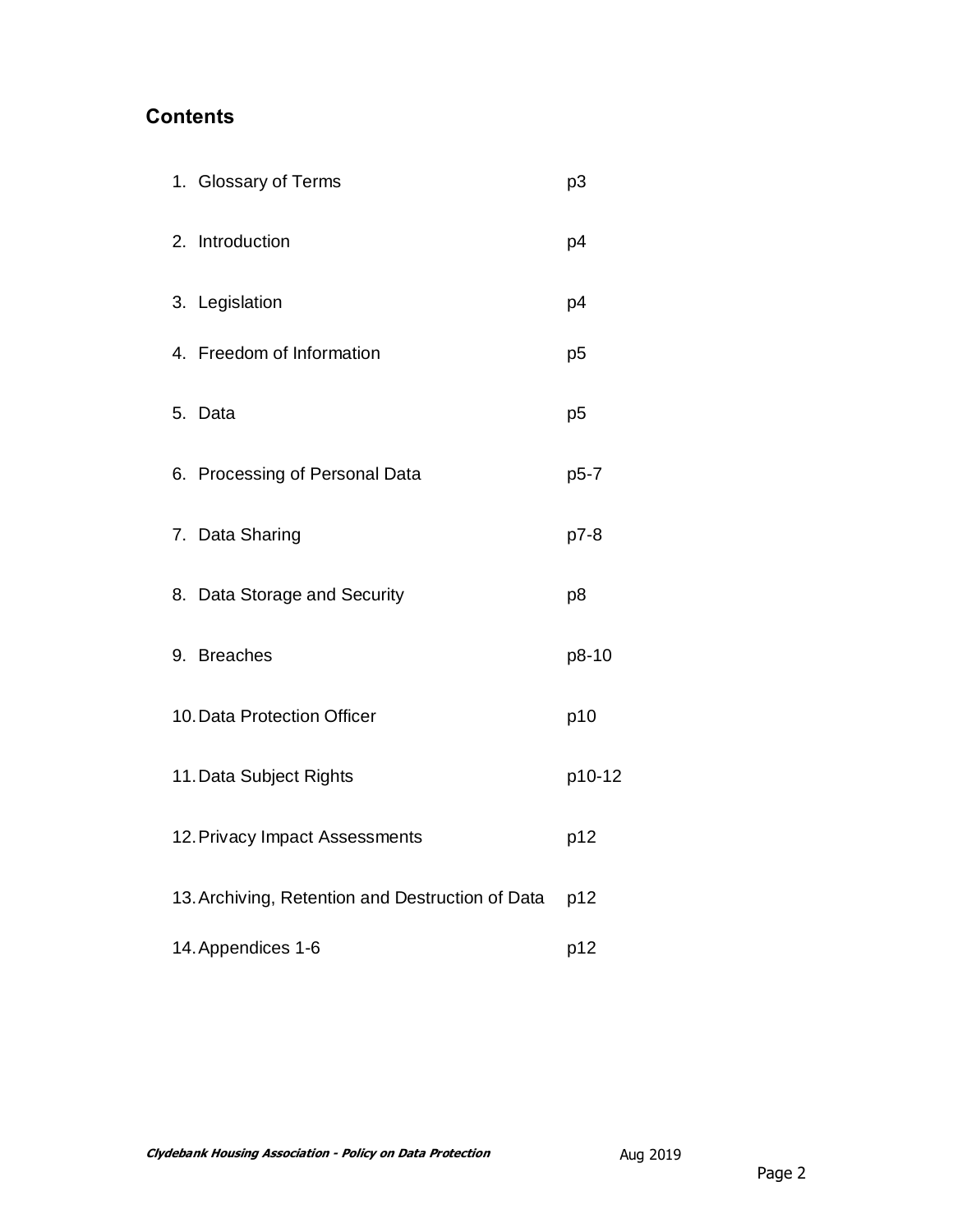## **Glossary of Key Terms**

The following is a glossary of key terms, which Committee members and staff should be familiar with to execute this policy, they include:

- a) Information Commissioners Office (ICO). Responsible for enforcing legislation. The Association requires submitting an annual notification to the ICO detailing the systems containing data and how the data is used. We are also required to notify the ICO of any changes to the register within 28 days.
- b) Data Controller The organisation that determines the purposes for which and manner in which personal data is used, in our case, the Association.
- c) Data Subject a living individual who is the subject of personal data e.g. tenant, employee, committee member, suppliers, applicant, complainant, etc.
- d) Personal data is defined as, data relating to a living individual who can be identified from:
	- That data;
	- · That data and other information which is in the possession of, or is likely to come into the possession of the data controller and includes an expression of opinion about the individual and any indication of the intentions of the data controller, or any other person in respect of the individual.
- e) Relevant Filing System Any set of information relating to individuals and structured, either by reference to the individuals or by reference to criteria relating to individuals, in such a way that specific information relating to a particular individual is readily available.
- f) Processing obtaining, recording or holding data or carrying out any operation on data, including disclosure and destruction.
- g) Data breach A personal data breach means a breach of security leading to the accidental or unlawful destruction, loss, alteration, unauthorised disclosure of, or access to, personal data. This includes breaches that are the result of both accidental and deliberate causes. It also means that a breach is more than just about losing personal data.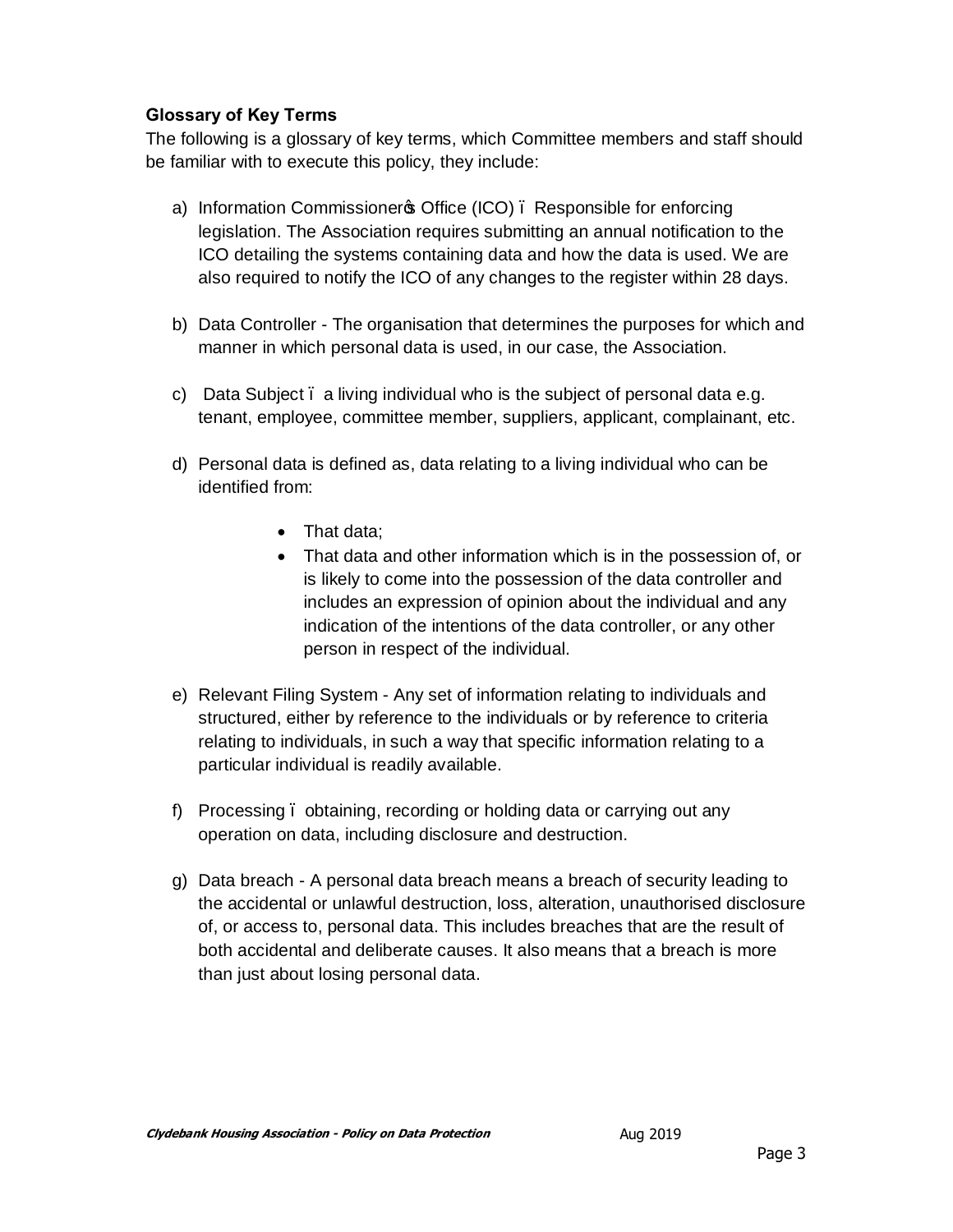# **1. Introduction**

Clydebank Housing Association (hereinafter the "Association") is committed to ensuring the secure and safe management of data held by the Association in relation to customers, staff and other individuals. The Association of staff members have a responsibility to ensure compliance with the terms of this policy, and to manage individual soldata in accordance with the procedures outlined in this policy and documentation referred to herein.

The Association needs to gather and use certain information about individuals. These can include customers (tenants, factored owners etc.), employees and other individuals that the Association has a relationship with. The Association manages a significant amount of data, from a variety of sources. This data contains Personal Data and Sensitive Personal Data (known as Special Categories of Personal Data under the General Data Protection Regulations - GDPR).

This Policy sets out the Association  $\phi$  duties in processing that data, and the purpose of this Policy is to set out the procedures for the management of such data. Appendix 1 hereto details the Association operated policies.

# **2. Legislation**

It is a legal requirement that the Association process data correctly; the Association must collect, handle and store personal information in accordance with the relevant legislation.

## **The relevant legislation in relation to the processing of data is:**

- (a) the General Data Protection Regulation (EU) 2016/679 ("the GDPR+);
- (b) the Privacy and Electronic Communications (EC Directive) Regulations 2003 (as may be amended by the proposed Regulation on Privacy and Electronic Communications); and
- (c) any legislation that, in respect of the United Kingdom, replaces, or enacts into United Kingdom domestic law, the General Data Protection Regulation (EU) 2016/679, the proposed Regulation on Privacy and Electronic Communications or any other law relating to data protection, the processing of personal data and privacy as a consequence of the United Kingdom leaving the European Union
- (d) The Freedom of Information (Scotland) Act 2002 (Designation of Persons as Scottish Public Authorities) Order 2019 . applicable from 11 November 2019
- (e) Environmental Information Regulations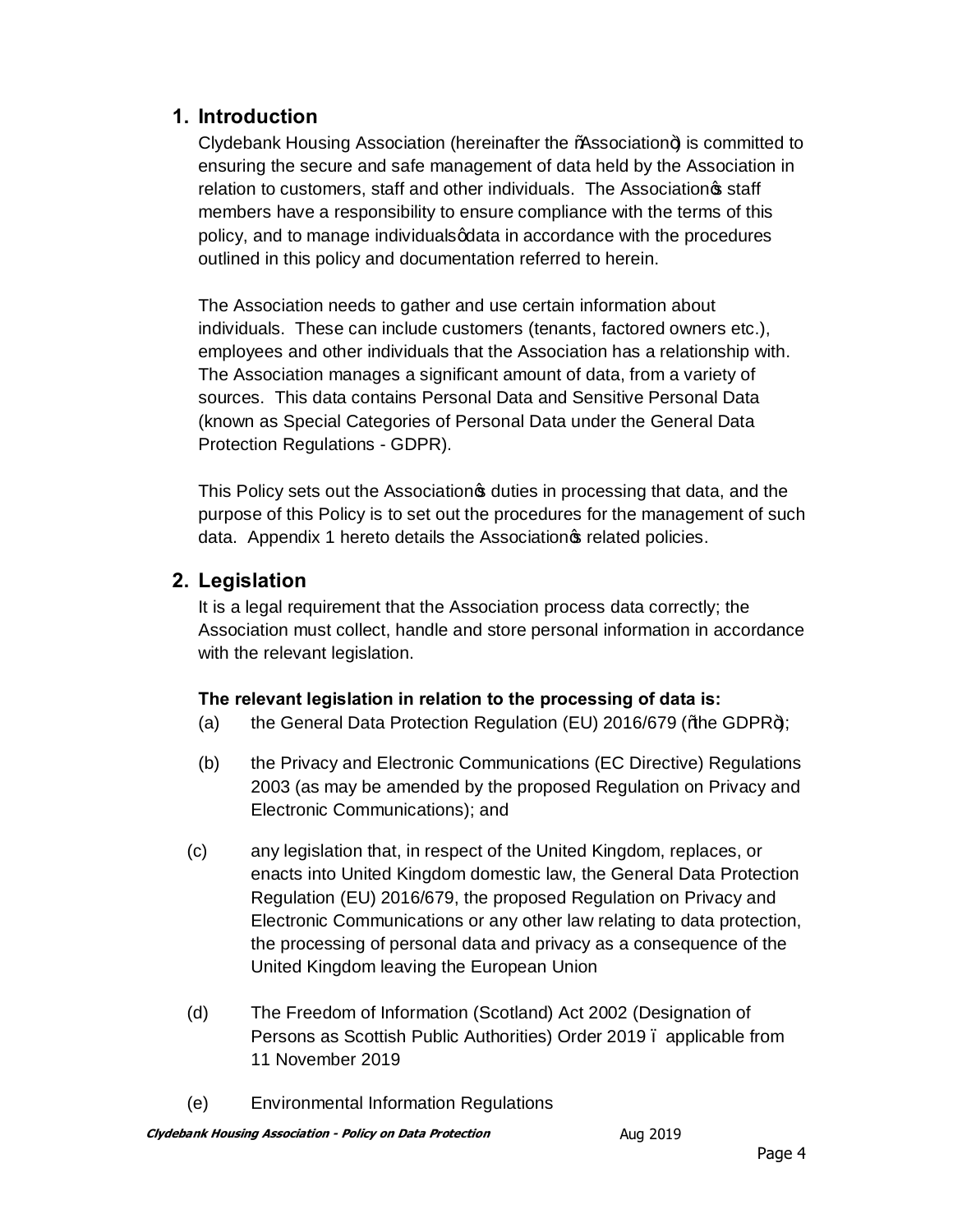# **3. Freedom of Information (FOI) and Environmental Information**

The Freedom of Information Act gives everyone the right to can ask to see recorded information from the Association including paper, computer files, and video with exception of personal information that is covered by GDPR. It also excludes commercially sensitive information and information that might prejudice the safety or security of Clydebank Housing Association. The Association recognises its 3 mandatory duties under FOI as follows: -

- Duty to publish information
- Duty to respond to requests
- Duty to advise and assist

In order to meet its duties, the Association will publish its Guide to Information via its website and will adhere to the provisions as detailed in its Model Publication Framework (SFHA/GWSF Open All Hours Guide).

# **4. Data**

- 3.1 The Association holds a variety of Data relating to individuals, including customers and employees (also referred to as data subjects) which is known as Personal Data. The Personal Data held and processed by the Association is detailed within the Fair Processing Notice at Appendix 2 hereto and the Data Protection Addendum of the Terms of and Conditions of Employment which has been provided to all employees.
	- 3.1.1 % Possonal Data+ is that from which a living individual can be identified either by that data alone or in conjunction with other data held by the Association.
	- 3.1.2 The Association also holds Personal data that is sensitive in nature (i.e. relates to or reveals a data subjecto racial or ethnic origin, religious beliefs, political opinions, relates to health or sexual orientation). This is %Special Category Personal Data+or %Sensitive Personal Data+

# **5. Processing of Personal Data**

- 5.1 The Association is permitted to process Personal Data on behalf of data subjects provided it is doing so on one of the following grounds:
	- · Processing with the consent of the data subject (see clause 4.4 hereof);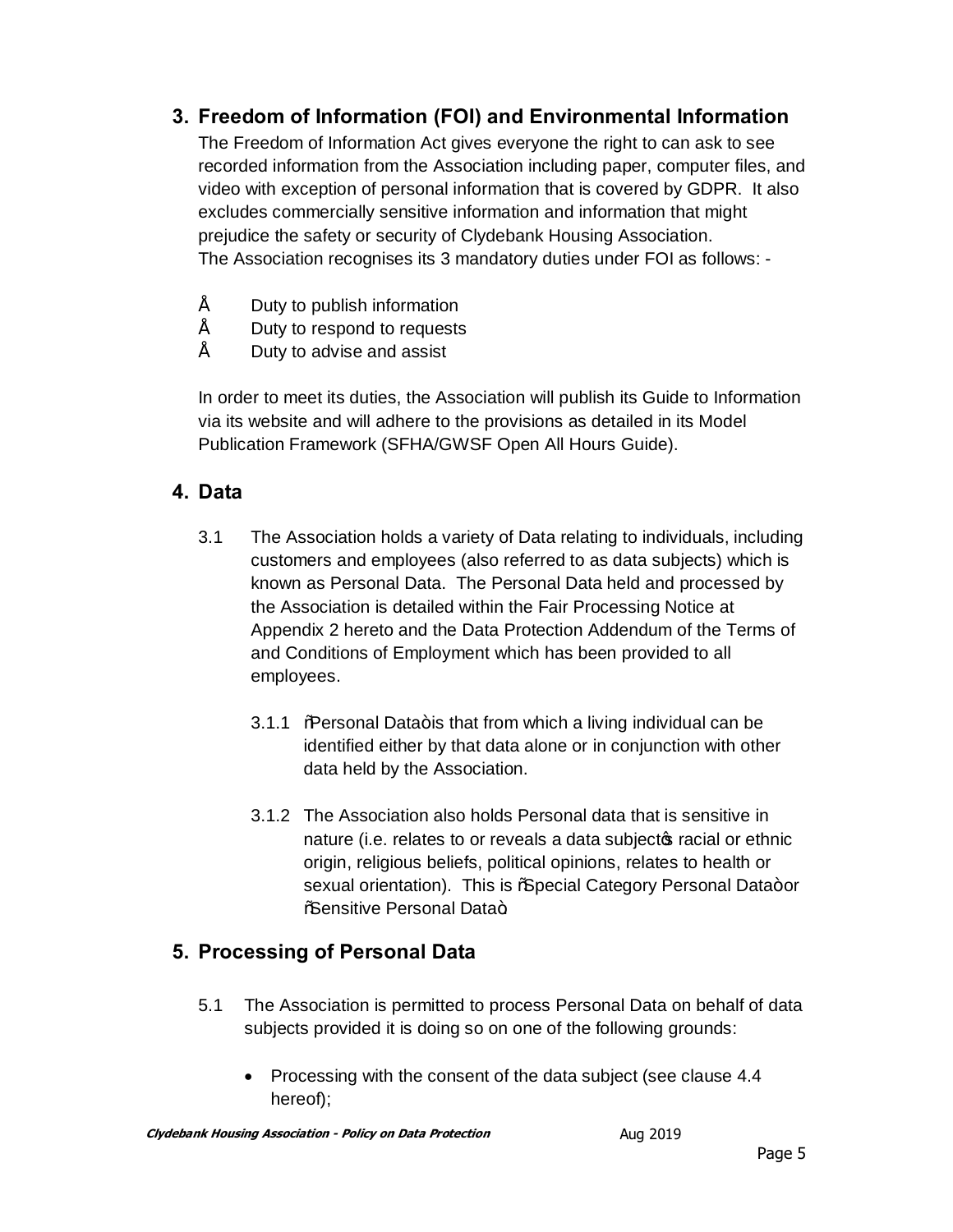- · Processing is necessary for the performance of a contract between the Association and the data subject or for entering into a contract with the data subject;
- Processing is necessary for the Association compliance with a legal obligation;
- · Processing is necessary to protect the vital interests of the data subject or another person;
- · Processing is necessary for the performance of a task carried out in the public interest or in the exercise of the Association<sup>s</sup> official authority; or
- · Processing is necessary for the purposes of legitimate interests.

## **4.2 Fair Processing Notice**

- 4.2.1 The Association has produced a Fair Processing Notice (FPN) which it is required to provide to all customers whose Personal data is held by the Association. That FPN must be provided to the customer from the outset of processing their Personal Data and they should be advised of the terms of the FPN when it is provided to them.
- 4.2.2 The Fair Processing Notice at Appendix 2 sets out the Personal Data processed by the Association and the basis for that Processing. This document is provided to all of the Association & customers at the outset of processing their data

## **4.3 Employees**

- 4.3.1 Employee Personal data and, where applicable, Special Category Personal Data or Sensitive Personal Data is held and processed by the Association. Details of the data held and processing of that data is contained within the Employee Fair Processing Notice which is provided to Employees at the same time as their Contract of Employment.
- 4.3.2 A copy of any employee **S** Personal Data held by the Association is available upon written request by that employee from the Association<sup>®</sup> Chief Executive.

## **4.4 Consent**

Consent as a ground of processing will require to be used from time to time by the Association when processing Personal Data. It should be used by the Association where no other alternative ground for processing is available. In the event that the Association requires obtaining consent to process a data subjecto Personal Data, it shall obtain that consent in writing. The consent provided by the data subject must be freely given and the data subject will be required to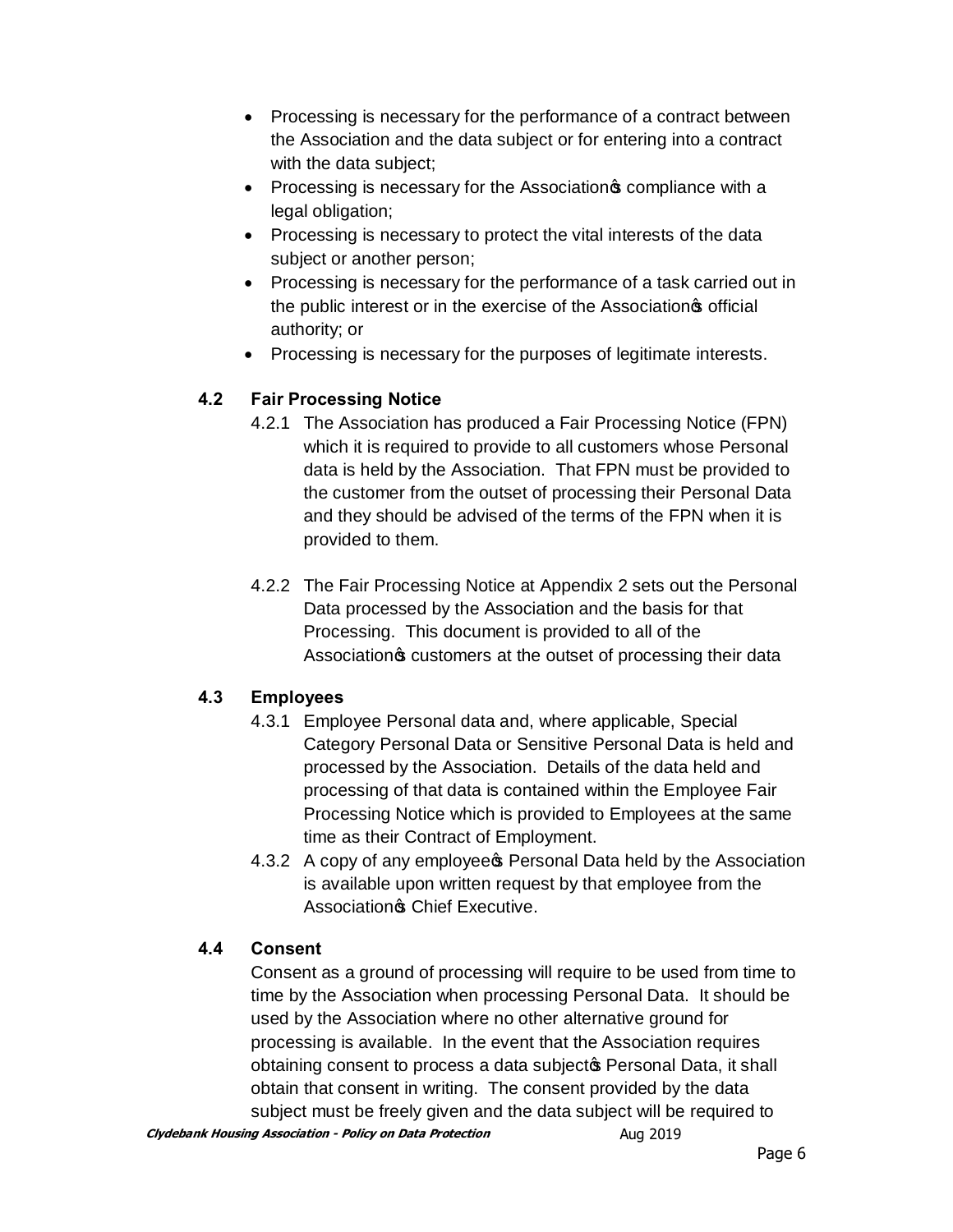sign a relevant consent form if willing to consent. Any consent to be obtained by the Association must be for a specific and defined purpose (i.e. general consent cannot be sought).

# **4.5 Processing of Special Category Personal Data or Sensitive Personal Data**

In the event that the Association processes Special Category Personal Data or Sensitive Personal Data, the Association must do so in accordance with one of the following grounds of processing:

- The data subject has given explicit consent to the processing of this data for a specified purpose;
- Processing is necessary for carrying out obligations or exercising rights related to employment or social security;
- · Processing is necessary to protect the vital interest of the data subject or, if the data subject is incapable of giving consent, the vital interests of another person;
- · Processing is necessary for the establishment, exercise or defence of legal claims, or whenever court are acting in their judicial capacity; and
- · Processing is necessary for reasons of substantial public interest.

# **6. Data Sharing**

6.1 The Association shares its data with various third parties for numerous reasons in order that its day to day activities are carried out in accordance with the Association of relevant policies and procedures. In order that the Association can monitor compliance by these third parties with Data Protection laws, the Association will require the third party organisations to enter in to an Agreement with the Association governing the processing of data, security measures to be implemented and responsibility for breaches.

## **6.2 Data Sharing**

- 5.2.1 Personal data is from time to time shared amongst the Association and third parties who require to process personal data that the Association process as well. Both the Association and the third party will be processing that data in their individual capacities as data controllers.
- 5.2.2 Where the Association shares in the processing of personal data with a third party organisation (e.g. for processing of the employees apension), it shall require the third party organisation to enter in to a Data Sharing Agreement with the Association in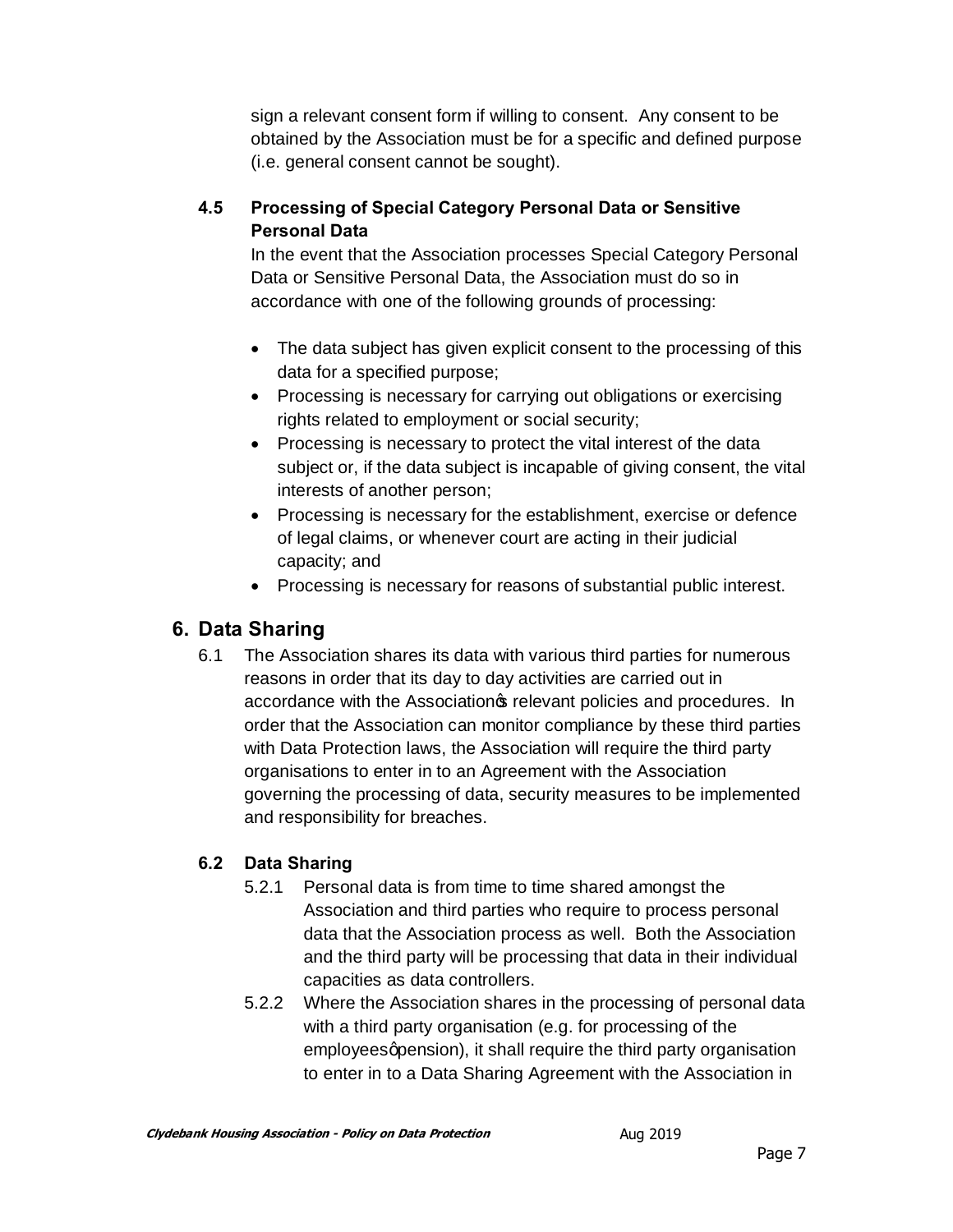accordance with the terms of the Association<sup>®</sup> Data Sharing Agreement set out in Appendix 3 to this Policy.

## **6.3 Data Processors**

A data processor is a third party entity that processes personal data on behalf of the Association, and are frequently engaged if certain of the Association work is outsourced (e.g. Maintenance and repair works, IT support, etc.).

- 6.3.1 A data processor must comply with Data Protection laws. The Association **s** data processors must ensure they have appropriate technical security measures in place, maintain records of processing activities and notify the Association if a data breach is suffered.
- 6.3.2 If a data processor wishes to sub-contact their processing, prior written consent of the Association must be obtained. Upon a subcontracting of processing, the data processor will be liable in full for the data protection breaches of their sub-contractors.
- 6.3.3 Where the Association contracts with a third party to process personal data held by the Association, it shall require the third party to enter in to a Data Protection Addendum with the Association in accordance with the terms of the model Data Protection Addendum set out in Appendix 4 to this Policy.

# **7. Data Storage and Security**

All Personal Data held by the Association must be stored securely, whether electronically or in paper format in accordance with the Association<sup>®</sup> Information Security Policy.

## **6.1 Paper Storage**

If Personal Data is stored on paper it should be kept in a secure place where unauthorised personnel cannot access it. Employees should make sure that no Personal Data is left where unauthorised personnel can access it. When the Personal Data is no longer required it must be disposed of by the employee so as to ensure its destruction. If the Personal Data requires to be retained on a physical file then the employee should ensure that it is affixed to the file which is then stored.

## 6.2 **Electronic Storage**

Personal Data stored electronically must also be protected from unauthorised use and access. Personal Data should only be sent internally or externally to the Association of data processors or those with whom the Association has entered in to a Data Sharing

**Clydebank Housing Association - Policy on Data Protection Aug 2019** Agreement. If Personal data is stored on removable media (CD, DVD,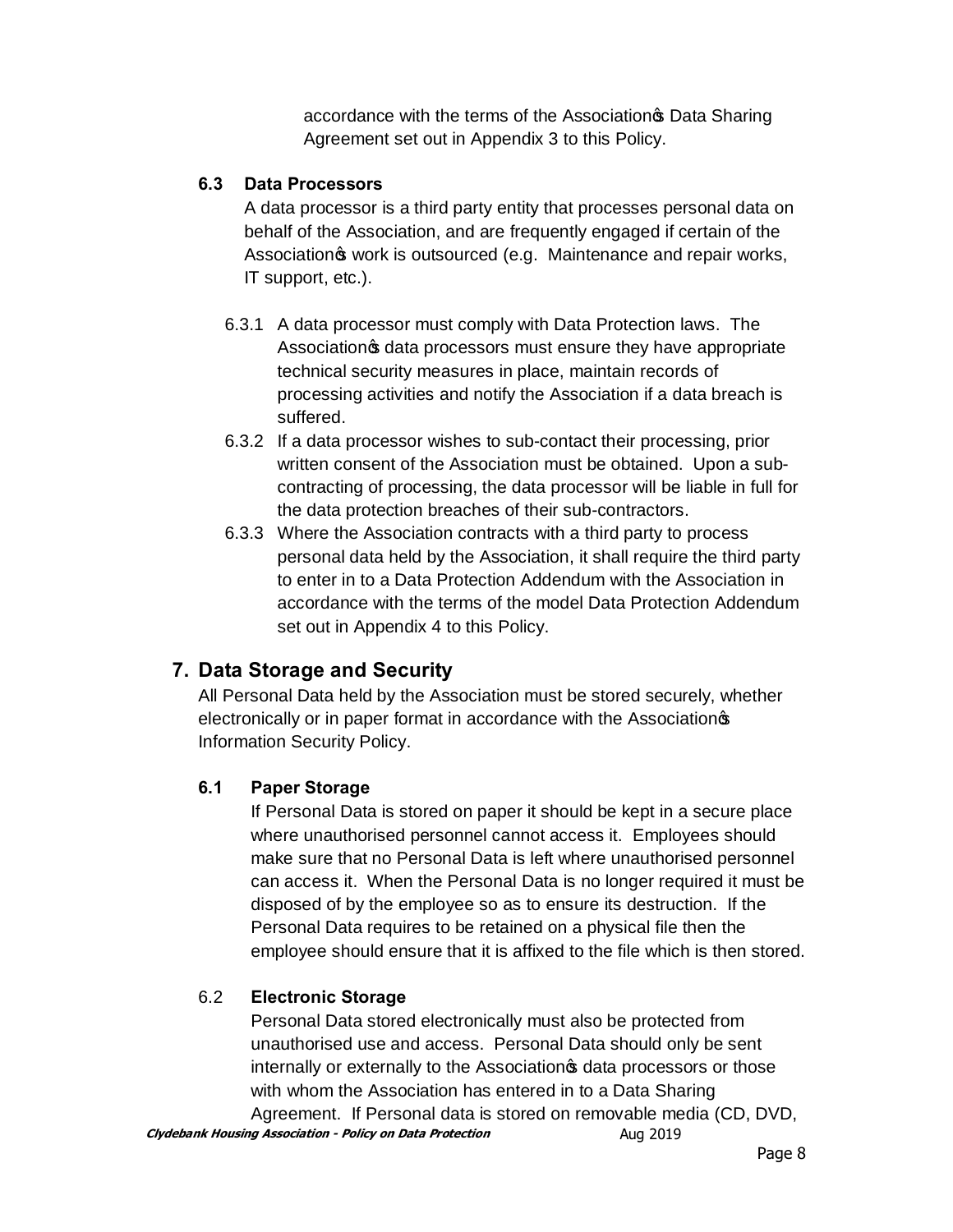USB memory stick) then that removable media must be stored securely at all times when not being used. Personal Data should not be saved directly to mobile devices and should be stored on designated drivers and servers.

## **8. Breaches**

The GDPR introduces a duty on the Association to report certain types of personal data breach to the relevant supervisory authority. This must be done within 72 hours of becoming aware of the breach, where feasible.

If the breach is likely to result in a high risk of adversely affecting individualsg rights and freedoms, we must also inform those individuals without undue delay. Recital 85 of the GDPR explains that: "A personal data breach may, if not addressed in an appropriate and timely manner, result in physical, material or non-material damage to natural persons such as loss of control over their personal data or limitation of their rights, discrimination, identity theft or fraud, financial loss, unauthorised reversal of pseudonymisation, damage to reputation, loss of confidentiality of personal data protected by professional secrecy or any other significant economic or social disadvantage to the natural person concerned.+

Failing to notify a breach when required to do so, can result in a significant fine of up to 10 million euros or 2 per cent of our turnover. The fine can be combined with the ICO $\infty$  other corrective powers under Article 58. We will therefore ensure we have robust breach detection, investigation and internal reporting procedures in place to facilitate decision-making about whether or not we need to notify the relevant supervisory authority and the affected individuals.

We will also keep a record of any personal data breaches, regardless of whether we are required to notify.

7.1 A data breach can occur at any point when handling Personal Data and the Association has reporting duties in the event of a data breach or potential breach occurring. A data security breach can happen for a number of reasons including e.g. theft or loss of computer hardware and paper files, inappropriate access controls allowing unauthorised use, human error, malicious attacks, contractor computer compromised, etc.

Breaches which pose a risk to the rights and freedoms of the data subjects who are subject of the breach require to be reported externally in accordance with Clause 7.3 hereof.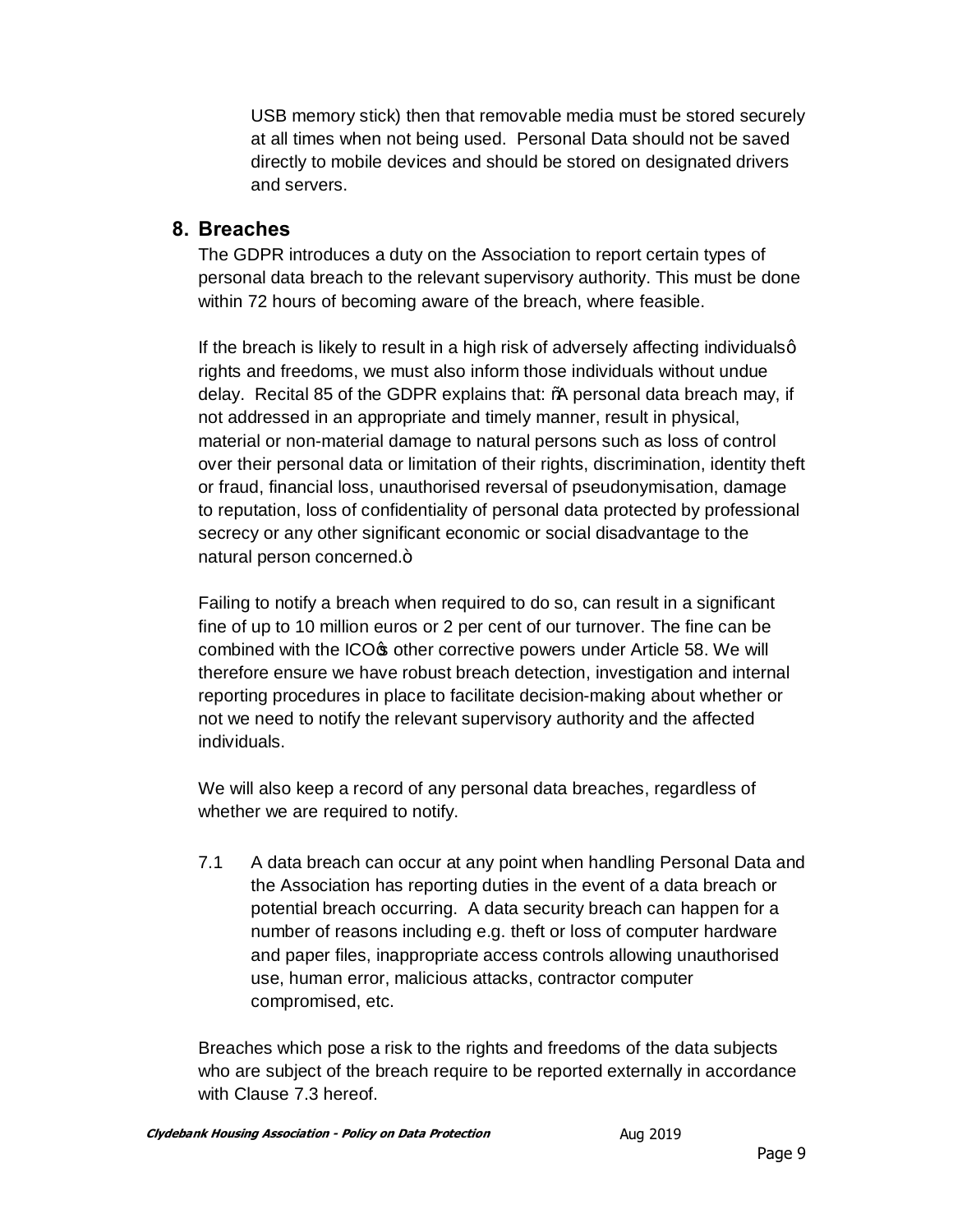## **7.2 Internal Reporting**

The Association takes the security of data very seriously and in the unlikely event of a breach will take the following steps:

- · As soon as the breach or potential breach has occurred, and in any event no later than six (6) hours after it has occurred, the Data Processing Officer must be notified in writing of (i) the breach; (ii) how it occurred; and (iii) what the likely impact of that breach is on any data subject(s);
- The Association must seek to contain the breach by whatever means available;
- The DPO must consider whether the breach is one which requires to be reported to the Information Commissioners Office (ICO) and data subjects affected and do so in accordance with this clause 7;
- · Notify third parties in accordance with the terms of any applicable Data Sharing Agreements
- · Update the Breach Register with details of any breach/suspected breach

# **7.3 Reporting to the ICO**

The DPO will require to report any breaches which pose a risk to the rights and freedoms of the data subjects who are subject of the breach to the ICO within 72 hours of the breach occurring. The DPO must also consider whether it is appropriate to notify those data subjects affected by the breach.

# **9. Data Protection Officer ("DPO")**

- 8.1. A Data Protection Officer is an individual who has an over-arching responsibility and oversight over compliance by the Association with Data Protection laws. The Association has elected to appoint a Data Protection Officer whose details are noted on the Association website and contained within the Fair Processing Notice at Appendix 3 hereto.
- 8.2 The DPO will be responsible for:
	- 8.2.1 Monitoring the Association<sup>®</sup> compliance with Data Protection laws and this Policy;
	- 8.2.2 Co-operating with and serving as the Association contact for discussions with the ICO
	- 8.2.3 Reporting breaches or suspected breaches to the ICO and data subjects in accordance with Part 7 hereof.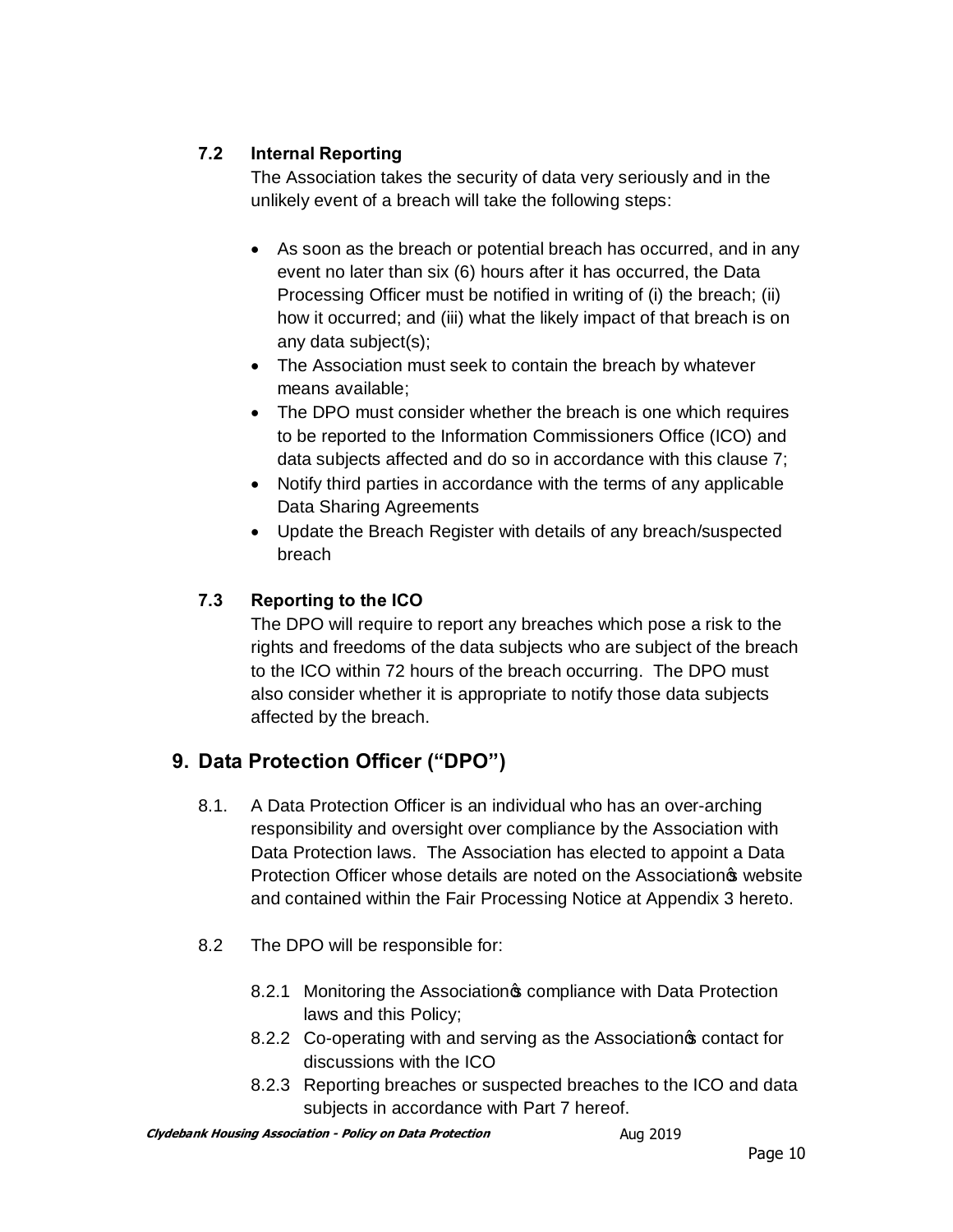# **10. Data Subject Rights**

- 9.1 Certain rights are provided to data subjects under the GDPR. Data Subjects are entitled to view the personal data held about them by the Association, whether in written or electronic form.
- 9.2 Data subjects have a right to request a restriction of processing their data, a right to be forgotten and a right to object to the Association processing of their data. These rights are notified to the Association tenants and other customers in the Association<sup>®</sup> Fair Processing Notice.

# 9.3 **Subject Access Requests**

Data Subjects are permitted to view their data held by the Association upon making a request to do so (a Subject Access Request). Upon receipt of a request by a data subject, the Association must respond to the Subject Access Request within one month of the date of receipt of the request. The Association:

- 9.3.1 must provide the data subject with an electronic or hard copy of the personal data requested, unless any exemption to the provision of that data applies in law.
- 9.3.2 where the personal data comprises data relating to other data subjects, must take reasonable steps to obtain consent from those data subjects to the disclosure of that personal data to the data subject who has made the Subject Access Request, or
- 9.3.3 where the Association does not hold the personal data sought by the data subject, must confirm that it does not hold any personal data sought to the data subject as soon as practicably possible, and in any event, not later than one month from the date on which the request was made.

# 9.4 **The Right to be Forgotten**

- 9.4.1 A data subject can exercise their right to be forgotten by submitting a request in writing to the Association seeking that the Association erase the data subjectos Personal Data in its entirety.
- 9.4.2 Each request received by the Association will require to be considered on its own merits and legal advice will require to be obtained in relation to such requests from time to time. The DPO will have responsibility for accepting or refusing the data subject ts request in accordance with clause 9.4 and will respond in writing to the request.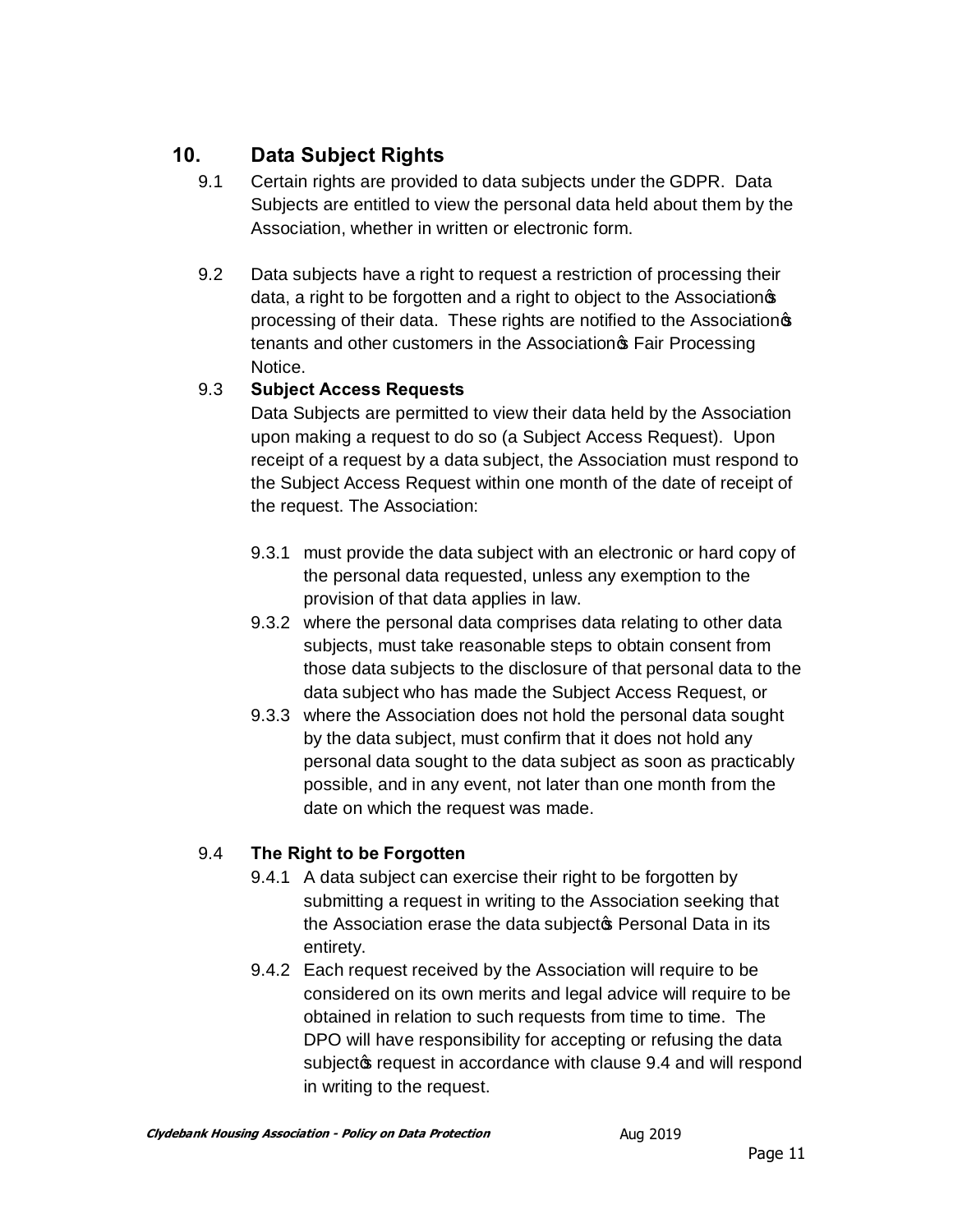## 9.5 **The Right to Restrict or Object to Processing**

- 9.5.1 A data subject may request that the Association restrict its processing of the data subject **Personal Data**, or object to the processing of that data.
	- 9.5.1.1 In the event that any direct marketing is undertaken from time to time by the Association, a data subject has an absolute right to object to processing of this nature by the Association, and if the Association receives a written request to cease processing for this purpose, then it must do so immediately.
- 9.5.2 Each request received by the Association will require to be considered on its own merits and legal advice will require to be obtained in relation to such requests from time to time. The DPO will have responsibility for accepting or refusing the data subject of request in accordance with clause 9.5 and will respond in writing to the request.

# **11. Privacy Impact Assessments ("PIAs")**

- 11.1 These are a means of assisting the Association in identifying and reducing the risks that our operations have on personal privacy of data subjects.
- 11.2 The Association shall:
	- 11.2.1 Carry out a PIA before undertaking a project or processing activity which poses a *%* high risk+to an individual sprivacy. High risk can include, but is not limited to, activities using information relating to health or race, or the implementation of a new IT system for storing and accessing Personal Data; and
	- 11.2.2 In carrying out a PIA, include a description of the processing activity, its purpose, an assessment of the need for the processing, a summary of the risks identified and the measures that it will take to reduce those risks, and details of any security measures that require to be taken to protect the personal data
- 10.3 The Association will require consulting the ICO in the event that a PIA identifies a high level of risk which cannot be reduced. The DPO will be responsible for such reporting, and where a high level of risk is identified by those carrying out the PIA they require to notify the DPO within five (5) working days.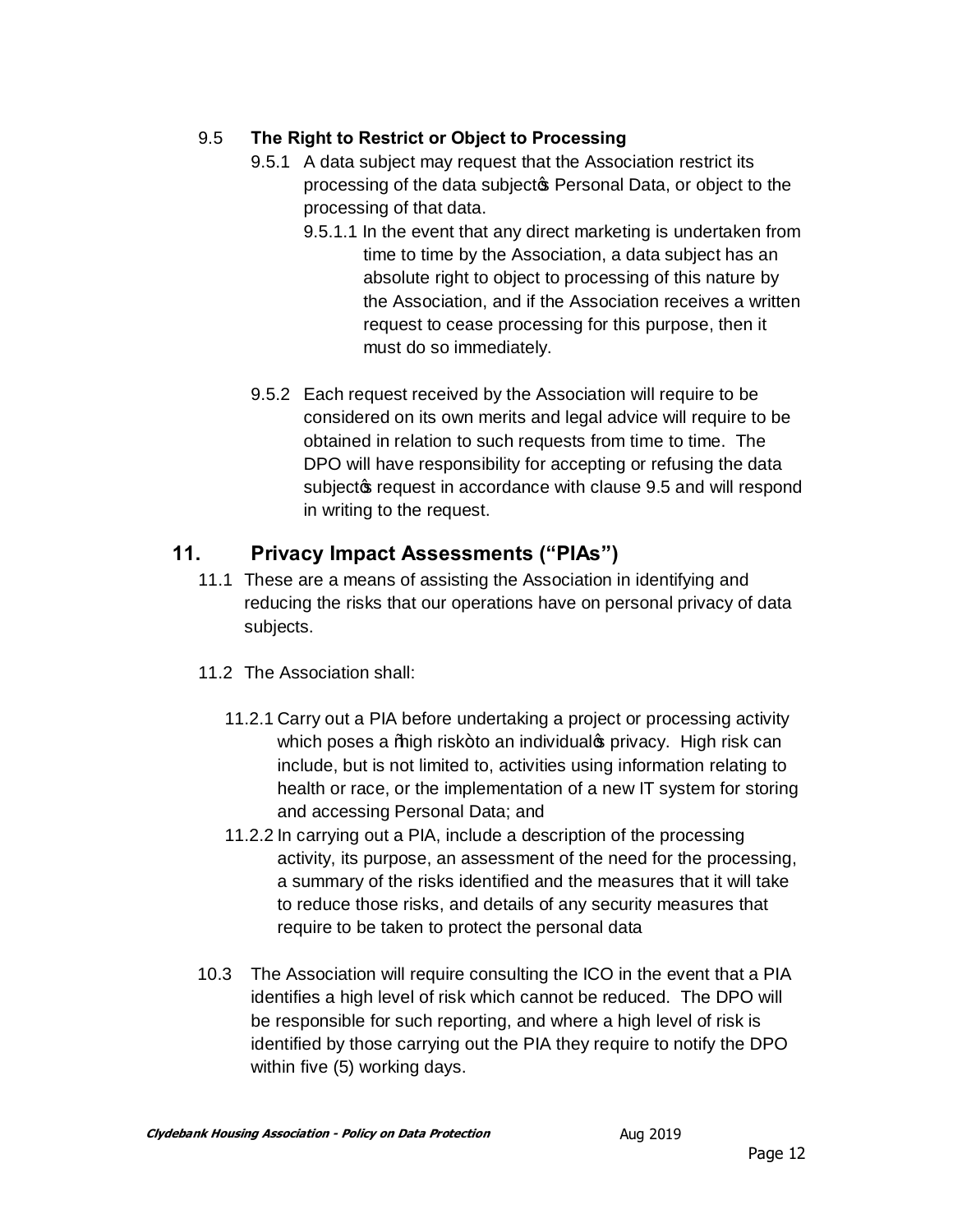# **12. Archiving, Retention and Destruction of Data**

The Association cannot store and retain Personal Data indefinitely. It must ensure that Personal data is only retained for the period necessary. The Association shall ensure that all Personal data is archived and destroyed in accordance with the periods specified within the table at Appendix 5 hereto. Destruction will take place via deletion from computer network (including archived files), internal shredding and the use of an external shredding company holding appropriate data security guarantees. Shredding and destruction of data will take place under the express guidance, supervision and authority of appropriate departmental managers as set out in Appendix 5. Deletion of computer data is regularly monitored through CPTRAX software on a weekly basis.

# **List of Appendices**

- 1. Information Security Policy
- 2. Fair Processing Notice
- 3. Model Data Sharing Agreement
- 4. Model Data Processor Addendum
- 5. Table of Duration of Retention/Destruction of certain Data (NHF document)
- 6. Specific Consent Form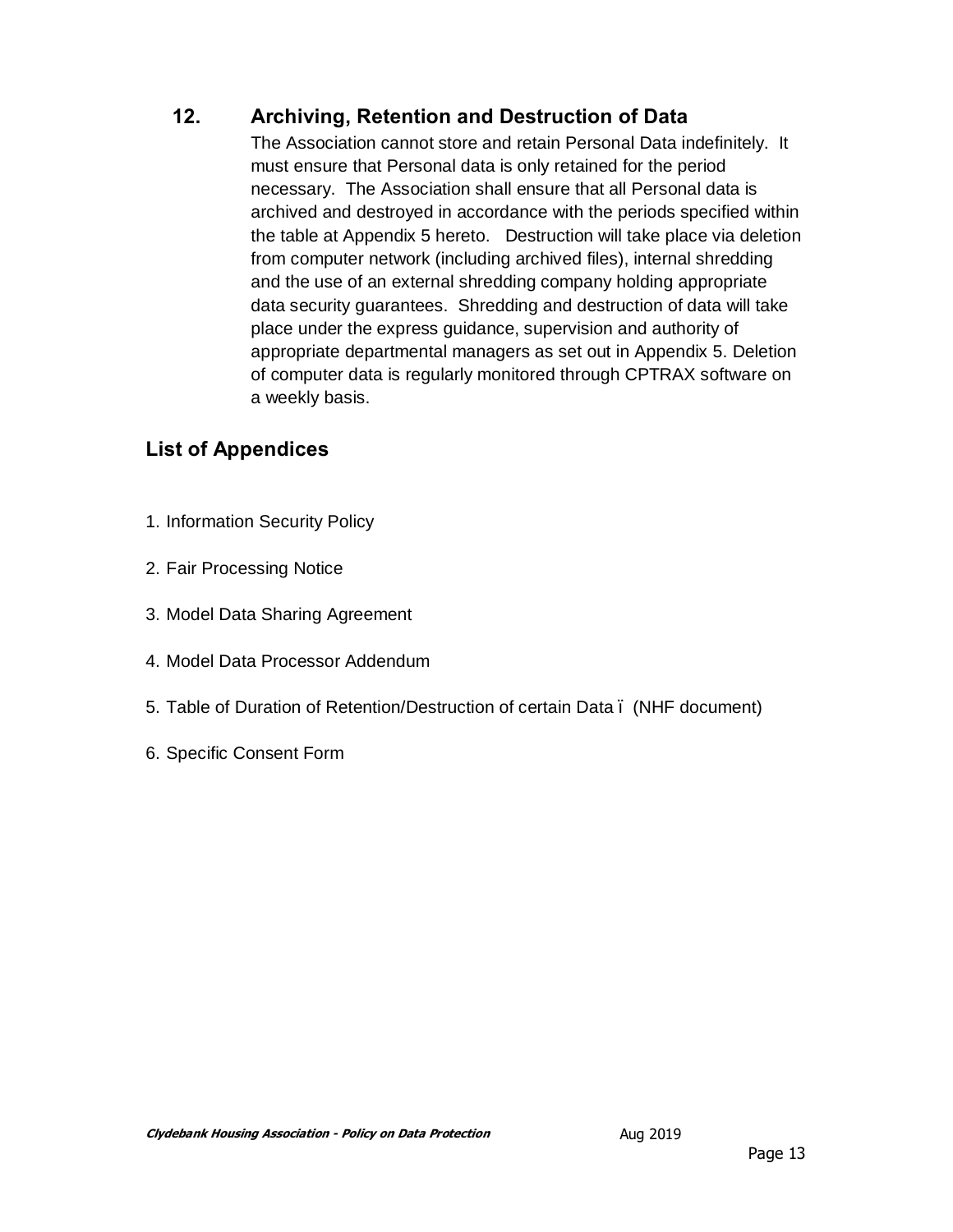# **APPENDIX 1**

 $clydebank$ 

clydebank housing association

# Information Security Policy

| Management Committee submission: |                | 26 March 2019                                                                                         |                                                                                                                                                                                                                                                                                                                                                                                                                                                                                                                                                                                                                                                |  |
|----------------------------------|----------------|-------------------------------------------------------------------------------------------------------|------------------------------------------------------------------------------------------------------------------------------------------------------------------------------------------------------------------------------------------------------------------------------------------------------------------------------------------------------------------------------------------------------------------------------------------------------------------------------------------------------------------------------------------------------------------------------------------------------------------------------------------------|--|
| Previous Approval:               |                |                                                                                                       | 27 February 2018                                                                                                                                                                                                                                                                                                                                                                                                                                                                                                                                                                                                                               |  |
| Approved:                        |                |                                                                                                       | 26 March 2019                                                                                                                                                                                                                                                                                                                                                                                                                                                                                                                                                                                                                                  |  |
| Review date:                     |                |                                                                                                       | February 2022                                                                                                                                                                                                                                                                                                                                                                                                                                                                                                                                                                                                                                  |  |
| <b>CHA Objectives:</b>           | $\blacksquare$ | the environment.<br>while achieving high levels of satisfaction<br>and diversity to everything we do. | To manage the houses provided, in a professional and cost<br>effective manner, for the benefit of our local community and<br>To provide a first class maintenance service which offers value<br>for money and ensures the comfort and safety of our residents<br>To ensure that our resources are adequate to deliver our<br>objectives by investing in our people, demonstrating value for<br>money and through robust procurement practices.<br>To promote social inclusion by applying principles of equality                                                                                                                               |  |
| <b>Regulatory Standards:</b>     | $\blacksquare$ | to pay.<br>organisationos purpose.                                                                    | The governing body leads and directs the RSL to achieve good<br>outcomes for its tenants and other service users.<br>The RSL is open about and accountable for what it does. It<br>understands and takes account of the needs and priorities of<br>its tenants, service users and stakeholders. And its primary<br>focus is the sustainable achievement of these priorities.<br>The RSL manages its resources to ensure its financial well-<br>being, while maintaining rents at a level that tenants can afford<br>The governing body bases its decisions on good quality<br>information and advice and identifies and mitigates risks to the |  |

*This policy can be made available on request in a variety of different formats, such as on tape, in large print and translated into other languages.*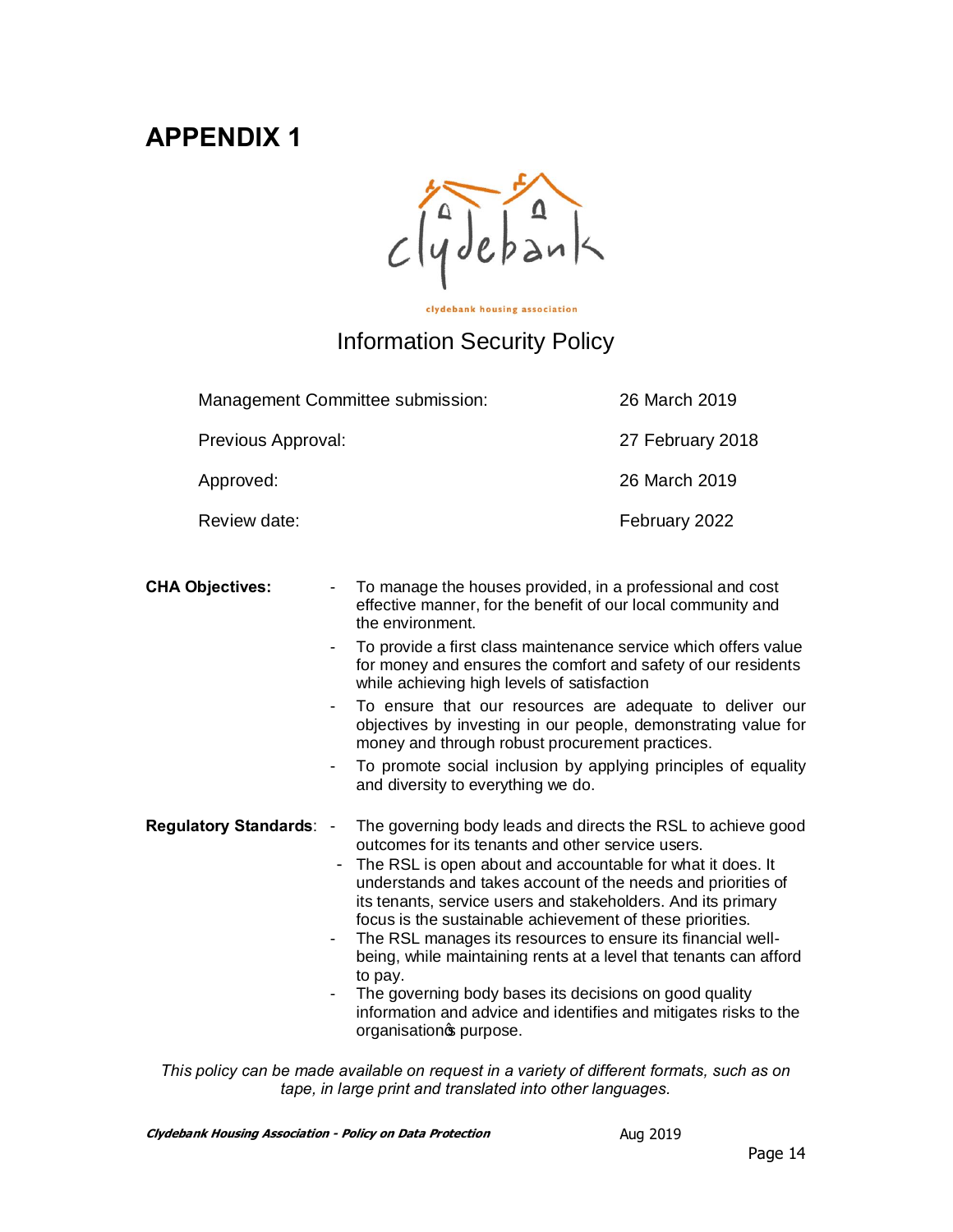# **Clydebank Housing Association Ltd Information Security Policy Statement**

## **Section 1 - Purpose**

The purpose of this policy is to establish and maintain the security and confidentiality of information, information systems, applications and networks owned or held by the Association by:

- 1.1 Ensuring that relevant members of staff are aware of and fully comply with the relevant legislation as described in this and other related policies.
- 1.2 Describing the principals of security and explaining how they shall be implemented in the Association.
- 1.3 Introducing a consistent approach to security, ensuring that all relevant members of staff and third parties fully understand their own responsibilities.
- 1.4 Creating and maintaining within the Association a level of awareness of the need for Information Security as an integral part of the day to day business.
- 1.5 Protecting information assets under the control of the Association.

## **Section 2 - Responsibilities**

- 2.1 Ultimate responsibility for information security rests with the Association<sup>s</sup> Board/Committee, but on a day-to-day basis the Chief Executive shall be responsible for managing and implementing this Information Security Policy and related procedures.
- 2.2 The Information Security Policy shall be maintained, reviewed and updated by the Chief Executive, the Head of Housing Services and Finance & IT Assistant. This review shall take place annually.
- 2.3 All staff are responsible for reading and formally accepting the terms and conditions of this policy.

## **Section 3 - Legislation**

- 3.1 The Association is obliged to abide by all relevant UK and European Union legislation. The requirement to comply with this legislation shall be devolved to employees and agents of the Association, who may be held personally accountable for any breaches of information security for which they may be held responsible. The Association shall comply with the following legislation and other legislation as appropriate:
	- · General Data Protection Regulations 2018
	- The Data Protection Act (1998)
	- · The Data Protection (Processing of Sensitive Personal Data) Order 2000.
	- · The Copyright, Designs and Patents Act (1988)
	- The Computer Misuse Act (1990)
	- · The Health and Safety at Work Act (1974)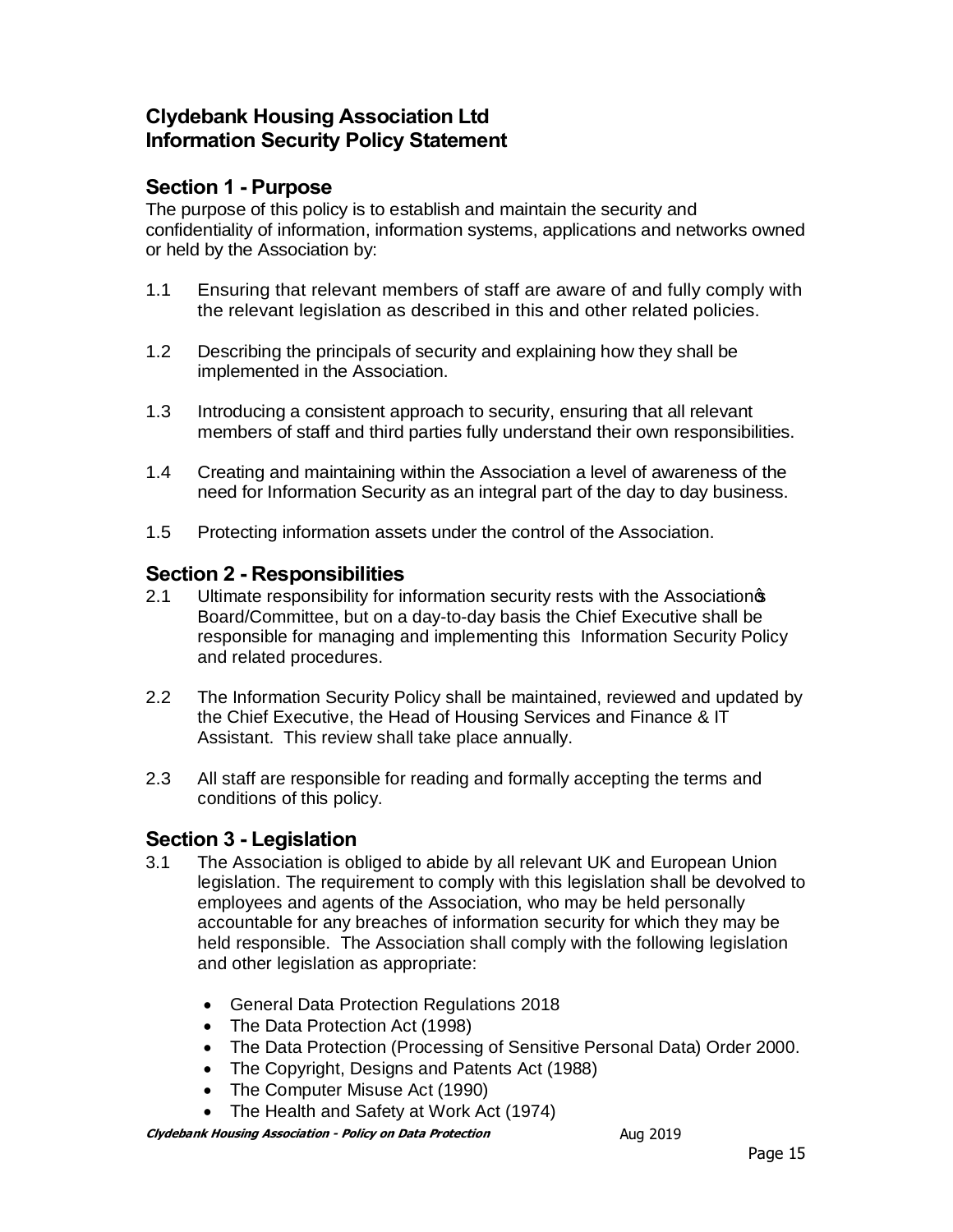- · Human Rights Act (1998)
- · Regulation of Investigatory Powers Act 2000
- Freedom of Information Act 2000

## **Section 4 – Policy Framework**

A clear audit trail will be in place for all security management processes detailed in this policy framework.

#### **4.1 Information Security Awareness Training**

- 4.1.2 Information security awareness training shall be included in the staff induction process.
- 4.1.3 An ongoing awareness/training programme shall be established and maintained in order to ensure that staff awareness is refreshed and updated as necessary.
- 4.1.4 The Association of IT support provider, the Head of Housing Services and the Finance and IT Assistant will ensure their knowledge is kept relevant and fit for purpose through the regular review of security bulletins and training materials.
- 4.1.5 All responsible staff will sign up to the ICO Monthly Newsletter/Bulletin
- 4.1.6 The Association will ensure the IT support provider \$/relevant staff membersgskills and knowledge are fit for purpose through an annual review of their Continuous Professional Development (CPD) programme.

## **4.2 Change Management**

- 4.2.1 Change management will be a key part of ensuring effective management and control of systems. The Association and IT support providers will ensure that proposed changes to hardware, software or network configurations are reviewed, approved and tested before being applied to the production environment. There should be formal procedures for testing and approval. There should be documentation regarding the process for change management to ensure consistency in managing incidents and changes. This could result in incidents not being managed effectively and/or changes not being implemented successfully.
- 4.2.2 Data Protection impact assessments (DPIA<sub>S</sub>) help organisations identify, assess and mitigate or minimise privacy risks during data processing activities. They are particularly relevant when new data processing, systems or technology is being introduced. A DPIA will be conducted where data processing or a change in processing is likely to result in a high risk to the rights and freedoms of natural persons e.g. the introduction of a new Housing IT system.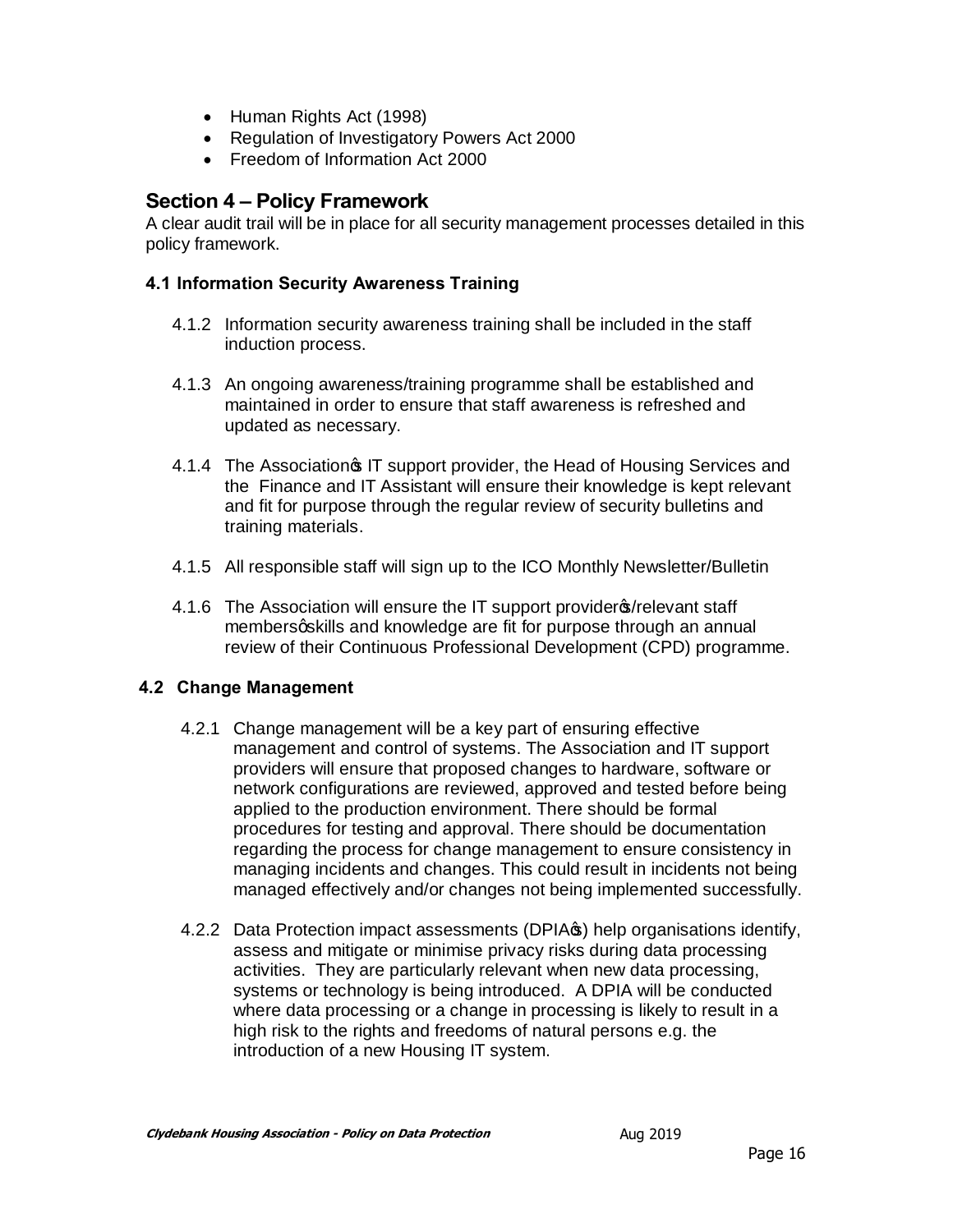### **4.3 Access Control**

- 4.3.1 Each IT asset, (hardware, software, application or data) shall have a named custodian who shall be responsible for the information security of that asset per the Association<sup>®</sup> IT Policy and Information Security Risk Assessment.
- 4.3.2 Only authorised personnel who have a justified and approved business need shall be given access to restricted areas containing information systems or stored data.
- 4.3.3 Access to information shall be restricted to authorised users who have a bona-fide business need to access the information.
- 4.3.4 Access to data, system utilities and programme source libraries shall be controlled and restricted to those authorised users who have a legitimate business need e.g. systems or database administrators. Authorisation to use an application shall depend on the availability of a license from the supplier.
- 4.3.5 Third Party Service Providers that routinely receive, send, transmit, store, control, or process Association information that is non-Public in nature or that provide technology and/or non-technology related services that require or include handling such information, shall be controlled and restricted to those users who have been authorised by the named custodian who is responsible for the information of that asset. All relationships with Third Parties and all obligations incurred in either direction with Third Parties must be documented and maintained to facilitate the management of the risk associated with the relationship. The Association must have in place a service agreement with any Third Party before the Third Party begins performing any tasks or providing any services, including development or pilot projects. Formal acceptance of the Association<sub>®</sub> Acceptable Use Policy and any other Association related policies will be included as a requirement of any service level agreement. Once the agreement is terminated, all access will be disabled and passwords must be changed where applicable.
- 4.3.6 No employee of the Association will have elevated access privileges such as administrative access to Association owned IT devices such as desktop PC $\infty$ , smart devices, laptops etc.
- 4.3.7 The Association **S** IT Policy sets out access permissions matrix and the Association<sub>®</sub> Financial Procedures set out the inventory of assets
- 4.3.8 Authorisation must be sought from the Chief Executive, or in their absence, the Head of Housing Services to enable remote access from approved devices. Weekly CPTRAX software reports monitor access to the Association<sup>®</sup> systems.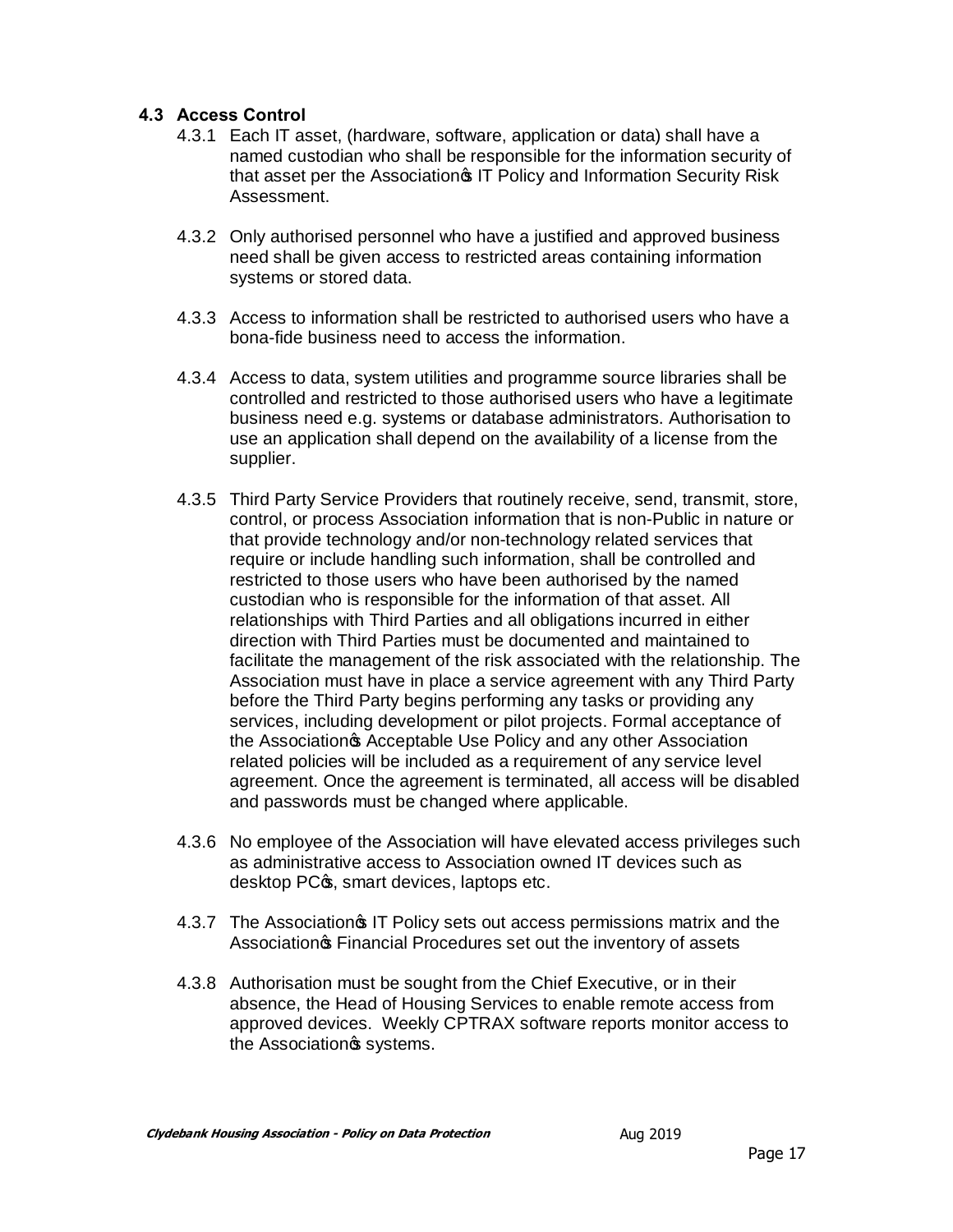#### **4.4 Secure Data Transfer**

The transmission of Personal or Confidential information will be transferred in a secure manner to prevent unauthorised access.

This section lists the main methods and sets out any restrictions and the requirements for secure transfer of Personal or Confidential information. For all transfers of Personal or Confidential information it is essential that the identity and authorisation of the recipient has been appropriately authenticated by the sender.

#### 4.4.1 **Email**

- · Information sent via email must be enclosed in an attachment and encrypted using a product approved by the Association. Minimum standard for encryption is AES (256 bit).
- Any password must be in line with the requirements of section 4.14.2 of this policy.
- · Any password to open the attached file must be transferred to the recipient using a different method than e-mail, e.g. a telephone call to an agreed telephone number, closed letter.
- E-mail message must contain clear instructions on the recipientop responsibilities and instructions on what to do if they are not the correct recipients.
- An accompanying message and the filename must not reveal the contents of the encrypted file.
- Check with the recipient that their e-mail system will not filter out or quarantine the transferred file.
- · The sender must check at an appropriate time that the transfer has been successful, and report any issues to their line manager.

#### 4.4.2 **Electronic Memory (CD, DVD, USB drive, Memory Card)**

Information must be enclosed in a file and encrypted using a product approved by the Association set at an appropriate strength. Or an approved encrypted hardware device such as encrypted USB drive.

The requirements of Section 4.4.1 regarding Email transmission apply to this section also.

#### 4.4.3 **Fax Transmission**

FAX is inherently insecure and is not recommended for transfer of sensitive information. However, it is acknowledged that certain circumstances demand it.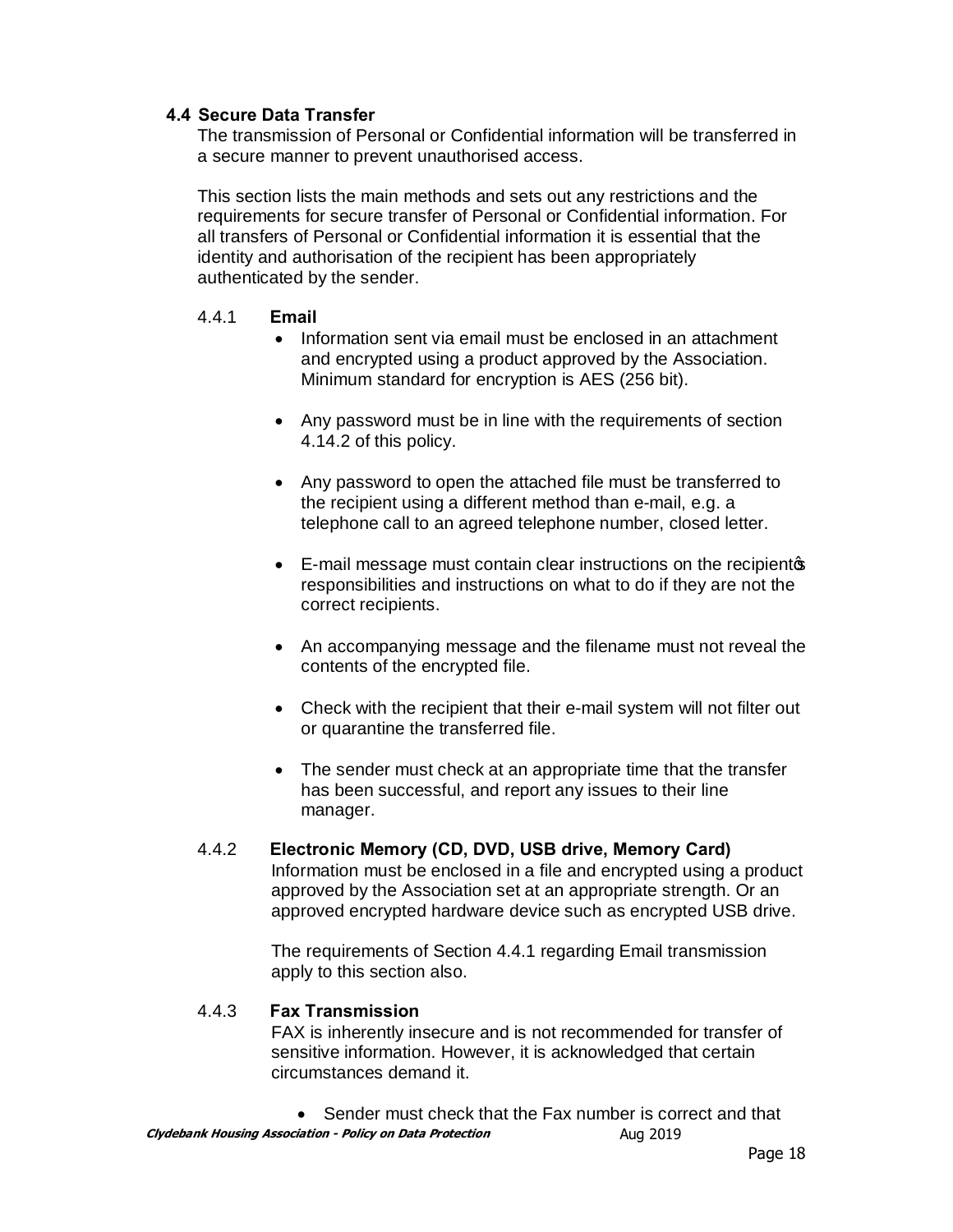the receiver is awaiting transmission.

- · For high sensitivity information the number must be doublechecked by a colleague before transmission, and telephone contact should be maintained throughout transmission.
- · Both sender and receiver must have an agreed process to avoid their copy being left on the Fax machine, and a clear requirement to securely destroy the message when no longer required.
- · The message should contain clear instructions on the recipient ts responsibilities and instructions on what to do if they are not the correct recipients.
- · The sender must check at an appropriate time that the transfer has been successful, and report any issues to their line manager.

## 4.4.4 **Delivery by Post or by Hand**

It is essential that the file, whether electronic or paper is kept secure in transit, tracked during transit, and delivered to the correct individual.

- An appropriate delivery mechanism must be used.
- Package must be securely and appropriately packed, clearly labelled and have a seal, which must be broken to open the package.
- · Package must have a return address and contact details.
- · The label must not indicate the nature or value of the contents.
- · Package must be received and signed for by addressee.
- The sender must check at an appropriate time that the transfer has been successful, and report any issues to their line manager.

## 4.4.5 **Telephone/Mobile Phone**

As phone calls may be monitored, overheard or intercepted either deliberately or accidentally, care must be taken as follows.

- · Transferred information must be kept to a minimum.
- · Personal or Confidential information must not be transferred over the telephone unless the identity and authorisation of the receiver has been appropriately confirmed.
- · CHA emails should only be received onto Association mobile phones and the Association can monitor which devices exchange user accounts are synchronised to.

## 4.4.6 **Internet Based Collaborative Sites**

Sites such as iCloud, OneDrive, GoogleDrive, Dropbox etc. can be used but only with express authorisation from a line manager. These sites should not be used for Personal or Confidential information.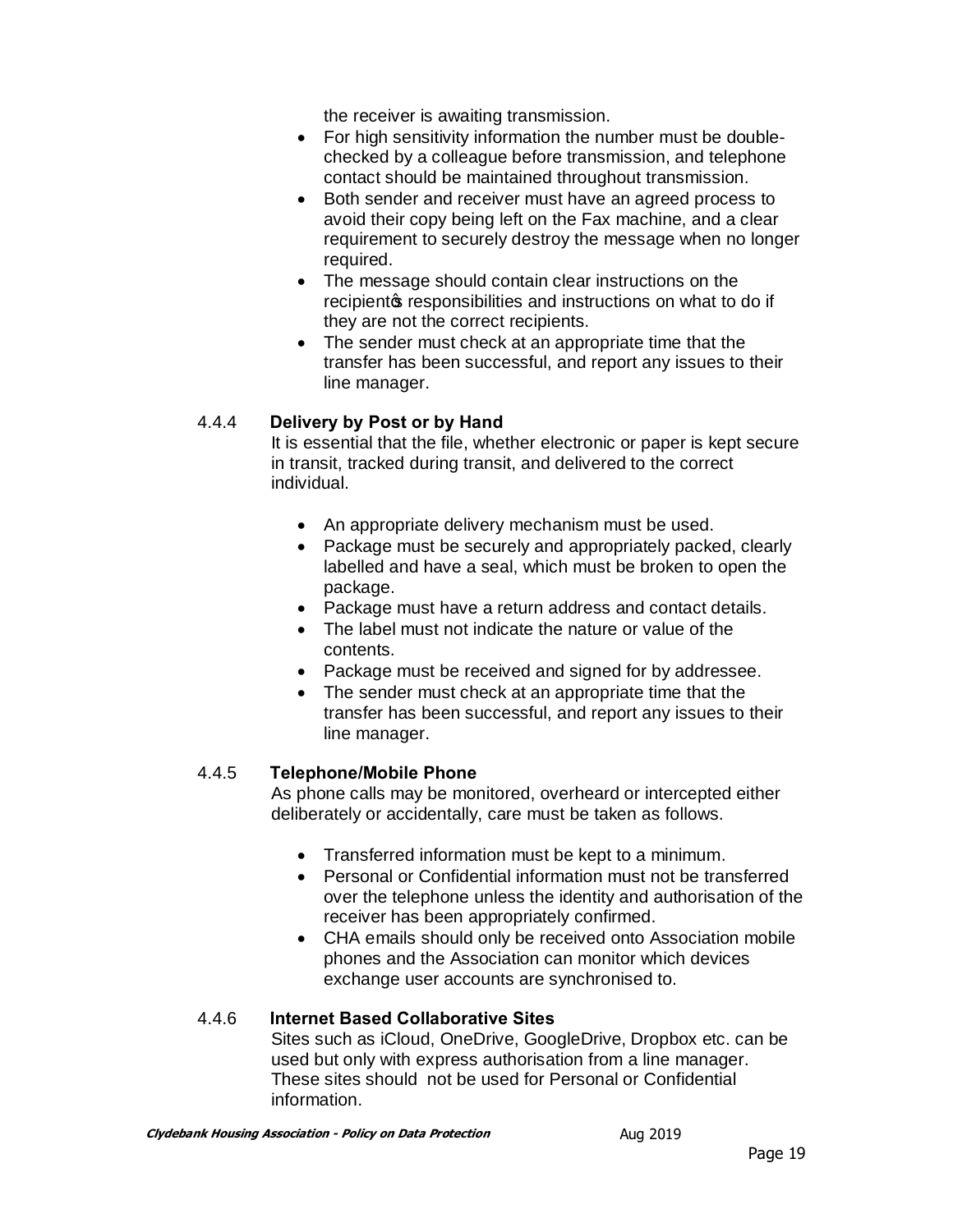## 4.4.7 **Text Messaging (SMS). Instant Messaging**

SMS must not be used for Personal or Confidential information.

### 4.4.8 **Office Paperwork/Files**

4.4.9 The Association will operate a clear desk policy and all personal and sensitive paperwork in relation to customers, staff, Management Committee members, etc. will be held securely in a locked cabinet/filing room when employee(s) have left the/their office.

#### **4.5 Equipment Security**

- 4.5.1 In order to minimise loss of, or damage to, all assets, equipment shall be physically protected from security threats and environmental hazards. Physical and environmental protection measures must be developed, maintained, operated, and supported within parameters and according to standards established by the Association policies, and applicable laws and regulations.
- 4.5.2 The Association will provide secure server isolation facilities with protected power arrangements and climate controlled environments for the provision of central computing and network facilities.
- 4.5.3 Any computer equipment in general office environments should be secured behind locked doors and protected by automatic user logout (after 15 minutes) and or password protected screensavers whenever it is left unattended; and outside of general office hours.
- 4.5.4 All IT assets must be recorded and labelled with an asset tag/bar code to allow each asset to be easily identified.
- 4.5.5 Physical media that contains or formerly contained information belonging to the Association must be handled, stored, and destroyed as needed or required in accordance with business objectives, Association policies, and applicable laws and regulations. Only appropriately authorised personnel or Users must use, handle, store, or destroy physical media that contains or formerly contained information belonging to the Association.
- 4.5.6 Physical media that contains or formerly contained information belonging to the Association which requires destruction must be destroyed beyond recovery.

#### **4.6 Information Risk Assessment**

- 4.6.1 The core principle of risk assessment and management thereof requires the identification and quantification of information security risks in terms of their perceived value of asset, severity of impact and the likelihood of occurrence.
- 4.6.2 Once identified, information security risks shall be managed on a formal basis. They shall be recorded within the Association of risk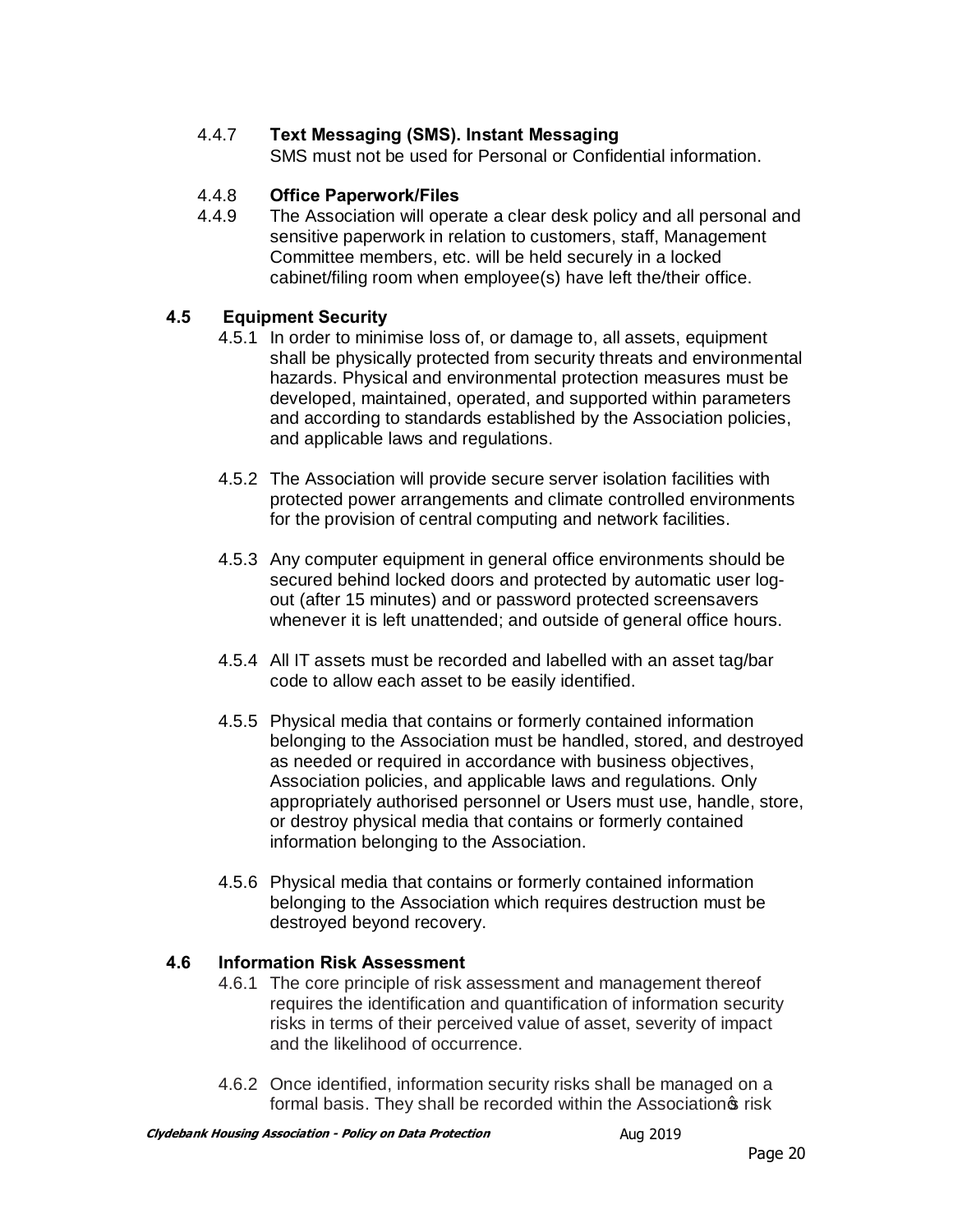register and action plans shall be put in place to effectively manage those risks. The risk register and all associated actions shall be reviewed at regular intervals. Any implemented information security arrangements shall also be a regularly reviewed feature of the Association of risk management programme. These reviews shall help identify areas of continuing best practice and possible weakness, as well as potential risks that may have arisen since the last review was completed.

#### **4.7 Information security events and weaknesses**

4.7.1 All information security events and suspected weaknesses are to be recorded. All information security events shall be investigated to establish their cause and impacts with a view to avoiding similar events.

#### **4.8 Protection from Malicious Software**

The Association shall use software countermeasures and management procedures to protect itself against the treat of malicious software. Minimum requirements are:

- 4.8.1 All devices should have centrally managed anti-virus software installed onto them which is regularly reviewed, maintained and updated with the latest definitions.
- 4.8.2 Laptops will all have firewalls installed onto them.
- 4.8.3 Internet access is protected by a firewall hosted and managed by the Association.
- 4.8.4 Internet access is directed through web filtering software managed by Association to provide security against malicious websites and content.
- 4.8.5 Email security filtering is in place to protect filter malicious email content and attachments.

## **4.9 Vulnerability Management**

4.9.1 Historical, existing, and emerging vulnerabilities within or external to the Association networks, systems, and other information assets must be managed and/or monitored to ensure the on-going safety, security, and integrity of the systems and the information they contain and transmit.

## **4.10 External Access to the Network**

The Association will use secure data transfer methods and mobile device management procedures to protect itself against unauthorised access the network. The Association will:

4.10.1Provide remote access via a secure method of data transfer which will be hosted and managed by the Association.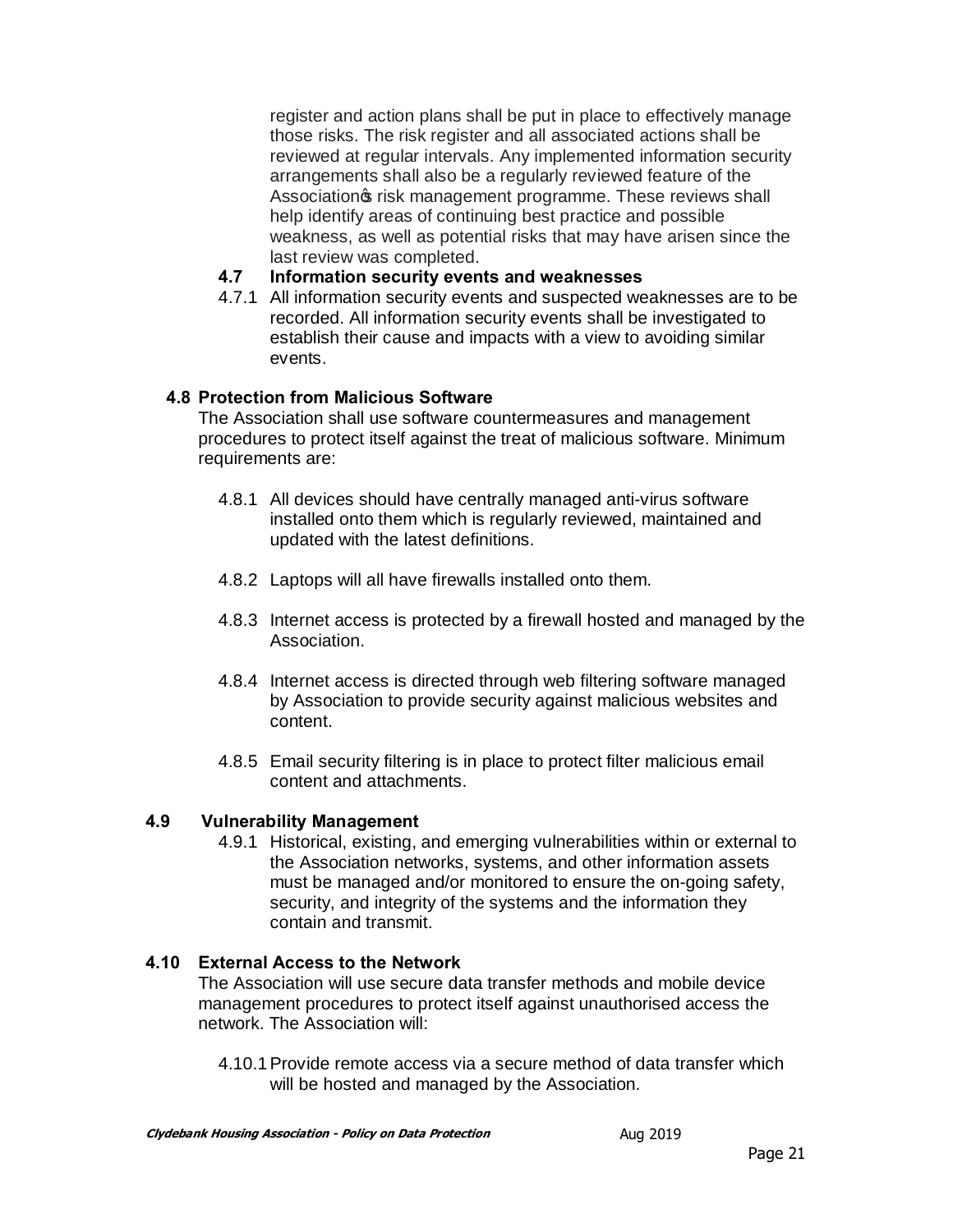- 4.10.2Provide webmail services, which are controlled over HTTPS, which ensures that the data is encrypted; normal HTTP traffic is not encrypted.
- 4.10.3 Clydebank HA Smart phones and devices will be controlled by mobile device management solutions to enforce a passcode and remote wiping capabilities to protect against theft or loss. This access will be controlled by the Association<sup>®</sup> Access Control procedure.

#### **4.11 Wireless Communication**

The Association provides wireless network access for guest use and Internet access for staff that require access via remote devices owned by the Association. The Association will:

- 4.11.1Ensure the wireless network is configured in such a way that users on the wireless network are unable to access the corporate local area network (LAN)
- 4.11.2Ensure access to the network is authenticated using the WPA-PSK (AES) security protocol.
- 4.11.3The password requirements to access the wireless network will be in line with section 4.14.2 of this policy. This knowledge of this password will be given to authorised personnel only and will be changed on a monthly basis to prevent guest users from impinging on the network. Authorised personnel will be listed in Appendix A of this policy.
- 4.11.4Ensure Internet access on the wireless network is directed through web filtering software managed by Association to provide security against malicious websites and content.

## **4.12 Uncontrolled Storage Devices**

Removable media of all types that contain software or data from external sources, or that have been used on external equipment, require the approval of Chief Executive before they may be used on Association<sup>®</sup> systems. Such media must also be fully virus checked before being used on the Association equipment. Personal Data should not be copied to unprotected and uncontrolled media such as removable media or cloud storage solutions such as Dropbox, OneDrive etc.)

#### **4.13 Authorised Computer Equipment and Storage Media**

Only Association owned or leased computer equipment or storage media, or that which is owned by third parties under contractual agreement with Association, must be used to store, process or transmit Personal or Confidential information.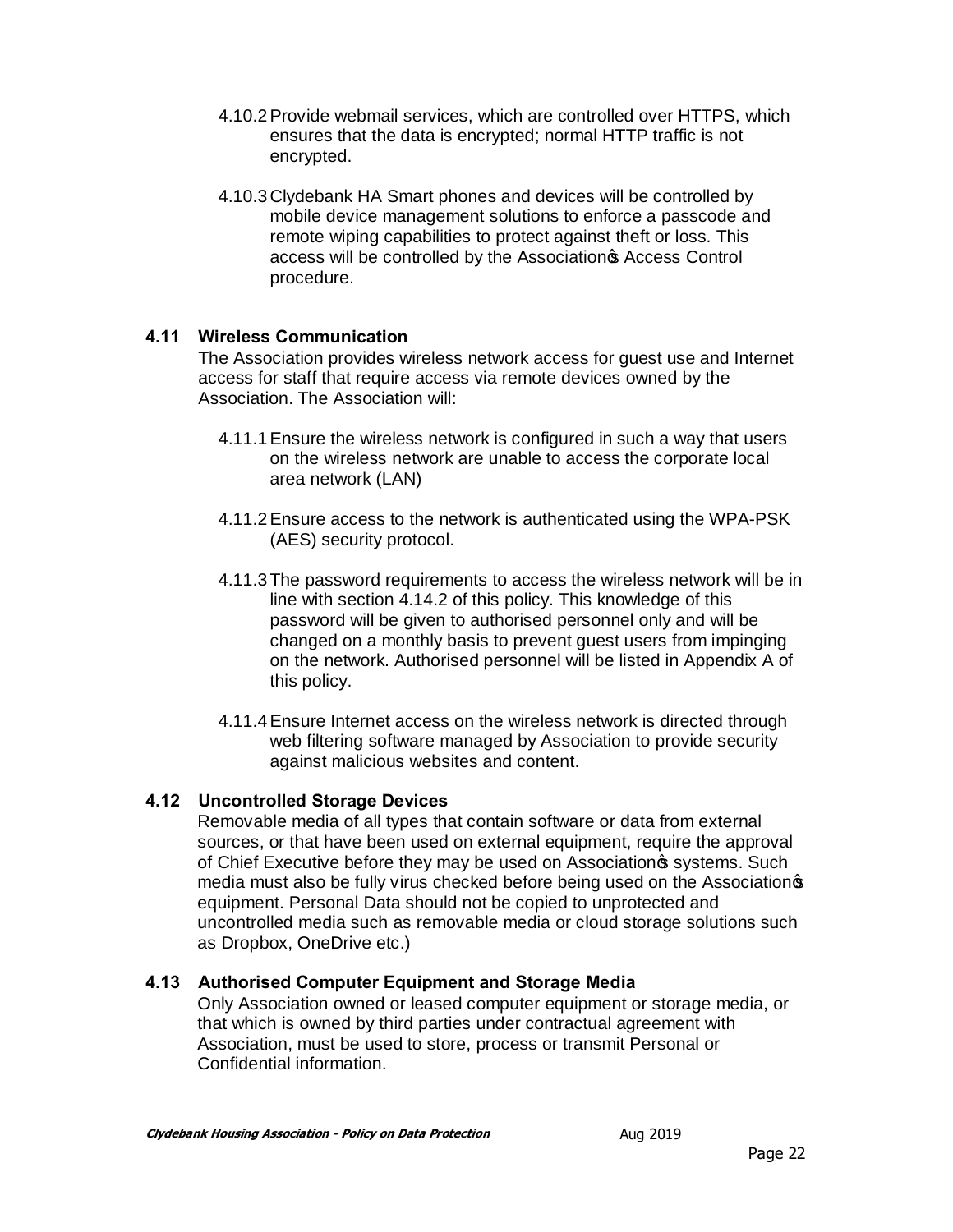### **4.14 User Account Control**

User access authorisation protocols, processes, and procedures must be crafted to prevent unauthorised access to Association information assets and to facilitate security incident detection and response.

#### 4.14.1**User Creation and Deletion**

- 4.14.1.1 The Association<sup>®</sup> IT Support Providers/Finance and IT Provider will only set up a new staff user on the Association network when authorised by the Chief Executive or in their absence, the Head of Housing Services, advising of the start date and network access requirements.
- 4.14.1.2 The IT Support Provider/Finance and IT Assistant will set a start date and expiry date (where applicable) in Active Directory.
- 4.14.1.3 The Chief Executive will notify the Head of Housing Services/Finance and IT Assistant BEFORE the employment end date of any employee, to allow the department to disable the user account after employment has been terminated. In the event of the user account being required to be left enabled, this must be authorised by the Chief Executive or in their absence, the Head of Housing Services and the password MUST be changed on the account. This request should be followed up regularly to ensure it is still valid.
- 4.14.1.4 The Chief Executive or in their absence, the Head of Housing Services will ensure any loaned IT equipment is collected from the user before employment is terminated.
- 4.14.1.5 Password Configuration Requirements
	- · All system-level passwords (e.g., root, enable, server admin, application administration accounts, etc.) must be changed on at least a 6 monthly basis.
	- · Password length must be at a minimum 8 characters long.
	- · All user level password age must be a maximum of 90 days.
	- · Password history must be enforced to at least 6 passwords.
	- · Password complexity rules must be forced.
	- User accounts that have system-level privileges granted through group memberships or programs must have a unique password from all other accounts held by that user.
	- · Passwords must not be inserted into email messages or other forms of electronic or physical communication.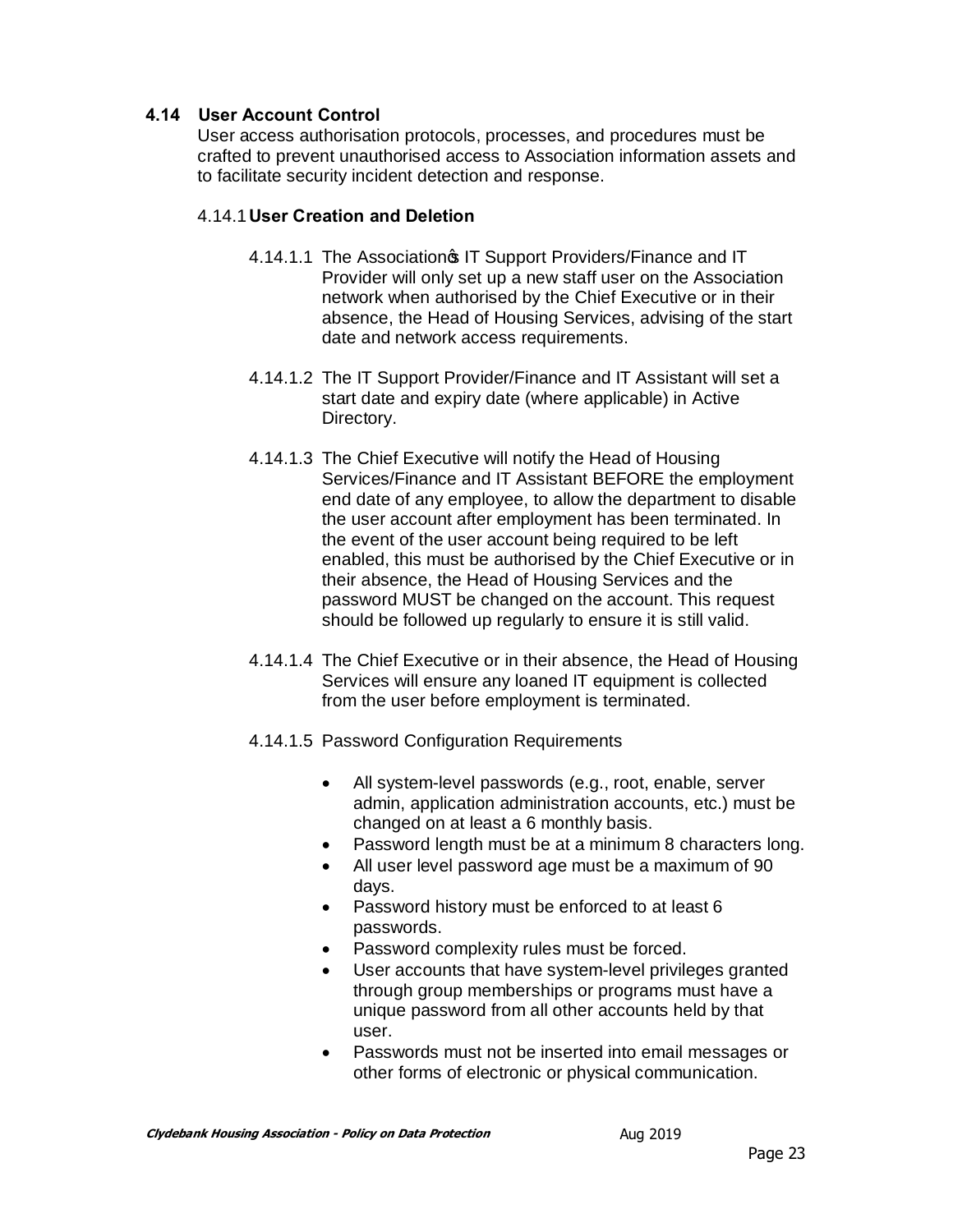#### 4.14.1.6 Account Lockout Requirement

- · Account Lockout duration must be set to at least 15 minutes
- · Account Lockout attempts must be set to at least 5 attempts

#### 4.15 Disaster Recovery Management

Network and application systems that are critical to the business must be planned for continuity of operations despite possible disruptive events to ensure that business operations are not adversely affected. The cost effectiveness and fitness of counter measures to be implemented and maintained must be considered and continually reviewed as part of the normal management responsibilities.

Please refer to The Association & Business Continuity and Disaster Recovery Policy for approved arrangements.

| <u>FUL UTILE USE UTILY – REQUITED ACTIVITY</u>                           |           |
|--------------------------------------------------------------------------|-----------|
| <b>Customer Consultation Required/Arranged</b>                           | <b>No</b> |
| Intranet Update                                                          | Yes       |
| F Drive Update                                                           | Yes       |
| <b>Website Update</b>                                                    | <b>No</b> |
| Leaflet change required?                                                 | <b>No</b> |
| <b>Newsletter Promotion?</b>                                             | <b>No</b> |
| Other information updated, e.g. posters, automatic email responses, post | <b>No</b> |
| cards, answering machine messages, etc.                                  |           |
| <b>Equality Impact Assessment completed</b>                              | Yes       |
|                                                                          | 20.03.19  |

#### **For Office Use Only – Required Actions**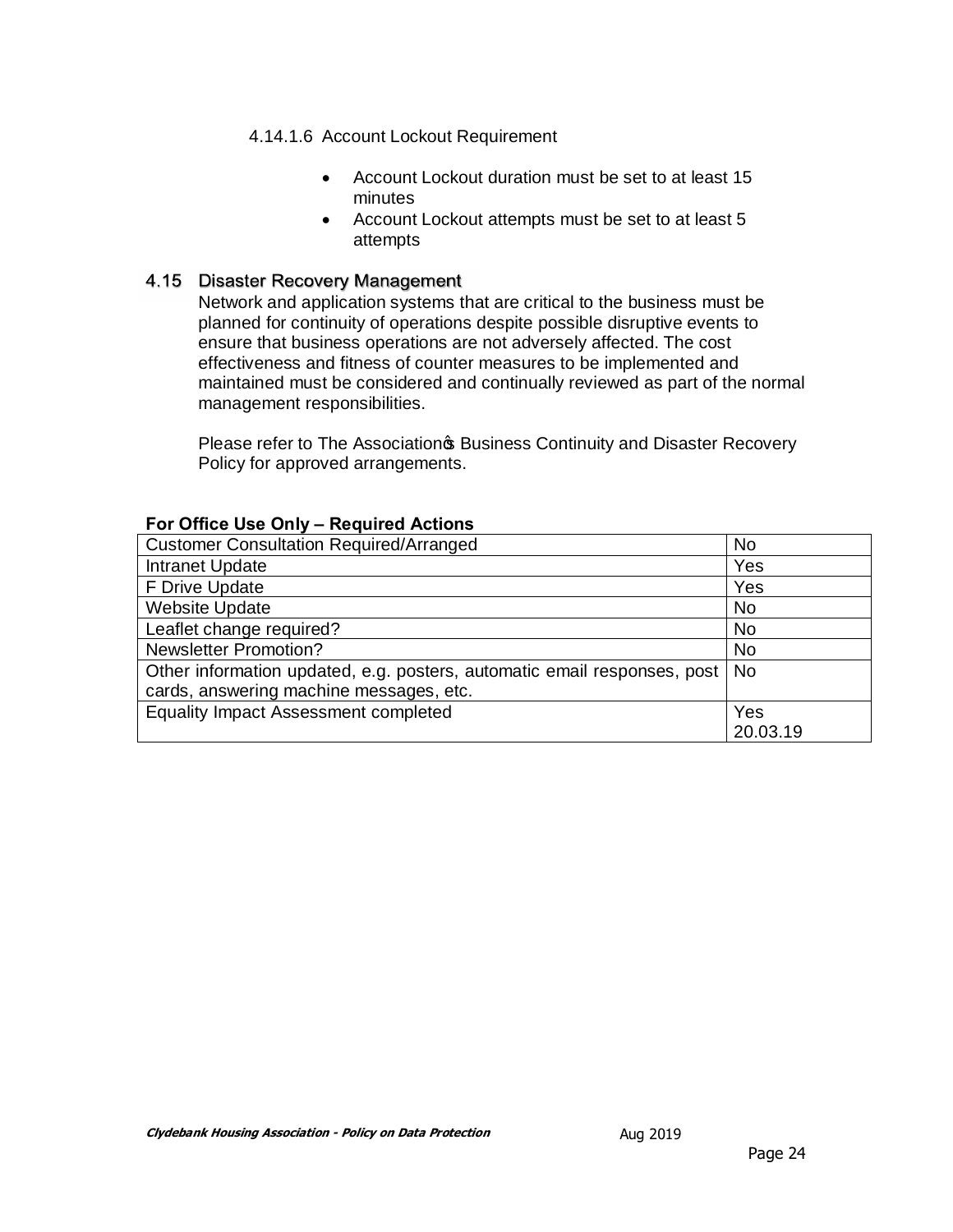## **APPENDIX 2**

# **Fair Processing Notice**

**Clydebank Housing Association Ltd** 

arroclation

#### **How We Use Your Information**

Clydebank Housing Association is known as "Controller" of the personal data provided to us and is required to make sure all personal information is handled and kept carefully in line with General Data Protection Regulations (GDPR).

The information we collect from you will primarily be basic personal and contact details required to carry out our major functions as a social housing provider, however there are occasions where we are required to collect data of a more sensitive nature and this will be treated with the appropriate level of confidentiality.

#### We may collect the following personal information about you:

- Personal Details: name, addresses, date of birth
- Contact Details: home phone number, mobile phone number, and email address
- Further Details: NI number, gender, ethnicity, disability, medical details, marital status, signature, unacceptable behaviour warnings
- · Household Composition: details of existing accommodation arrangements and family members seeking accommodation with applicant
- Tenancy Details: start and end dates, rent paid, under/over payments
- Payment details: bank account details, 3rd party payment details
- Repairs: repairs requested, access details completion dates
- Pseudonymous data: CHA customer account numbers, rent/factors card reference number, share membership number
- Purchase/Buy back details: mortgage provider, solicitor details
- Employment: benefit/Council Tax status and payments, employment history, education history, tax code, trade union membership
- Employment application details: asylum status, criminal record declaration
- Location: IP address
- Images: event photographs, CCTV images

We may also record factual information whenever you contact us or use our services, as well as information about other action we take, so we have a record of what happened.

We need to know your personal data to provide you with the housing services you have engaged with us to provide, and to communicate effectively with all data subjects as required by the Scottish Housing Regulator.

We will not collect any personal data from you that we heen ton ob

## We need your personal information to allow us to be able to:

- Process and manage housing applications
- Sign up new tenants to suitable properties
- Carry out duties highlighted in contract as landlord
- Ensure rent is affordable and up to date
- Meeting our legal obligations including information we have to provide to regulators and statutory authorities
- Adhering to statutory regulation and providing yearly returns and statistics
- Reply to enquiries and contact all customers when requires
- Provide an efficient maintenance service ensuring our properties and repairs are of an appropriate standard
- Issue invoices and follow up contact where required
- Deliver a value for money factoring facility for owners
- Ensure we have enough resources to carry out all functions
- Managing payments from you or your account and for accounting purposes
- Process your job application
- Prevention and detection of crime
- Perform or assist in debt recovery or court actions
- Facilitate any necessary legal proceedings
- Issue satisfaction surveys, newsletters and service information
- Manage Gym81 to ensure the safety and wellbeing of all members
- Administer lets and training sessions

dudebank ba ora uk. 0141 941 1044 la T @chydebankho

**Clydebank Housing Association - Policy on Data Protection** Aug 2019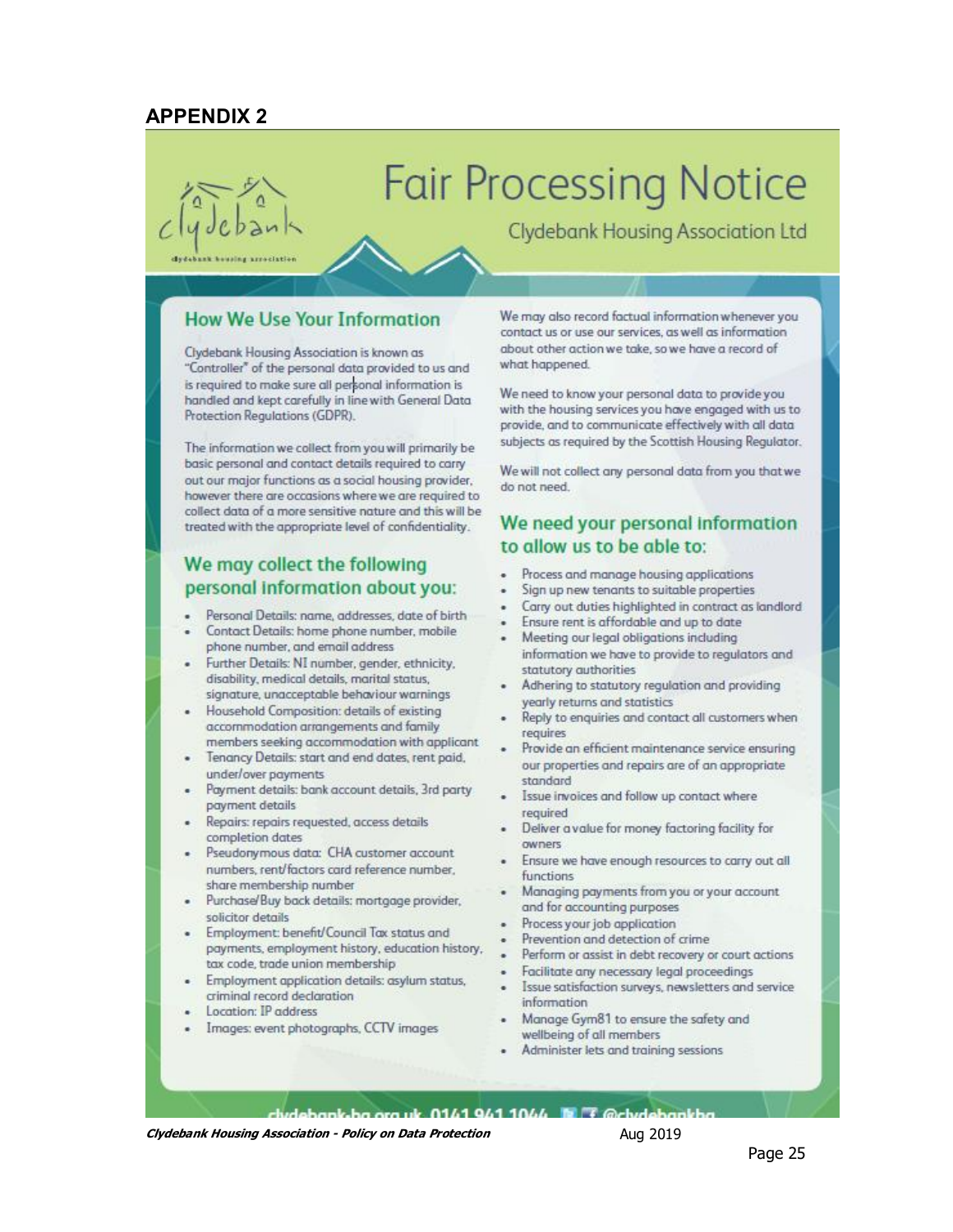#### **CHA Fair Processing Notice**

#### **Sharing your Information**

All personal data we process is processed by our staff in the UK. We sometimes need to share personal information with other organisations, however where this is necessary, we are required to comply with all aspects of the GDPR. Even when this is required, we only share data within the European Union (EU). We do not give anyone else access to your information in return for payment, for their marketing or commercial purposes.

Ciydebank Housing Association may enter into partnerships with other organisations such as local authorities and the police. For example, we may join a partnership to help prevent and control anti-social behaviour. We will enter into a formal data sharing agreement to govern the process and ensure it is lawful. That agreement will be approved by our Data Protection Officer before it is implemented. The types of organisations we may share with in these instances are the following:

- West Dunbartonshire Council
- Other landlords
- Solicitors
- Trustees
- **Sherriff Officers**

We are also required to share information with statutory bodies governing finance and housing industries, for auditing and inspection purposes. However this will be restricted to the actual information required from the association and will mainly be viewed within the association, with strict permission set on our electronic file system to ensure use is controlled. We will also encrypt and limit the content of any files that do have to be sent either electronically or otherwise.

We will share specific and relevant information with law enforcement, government or public bodies and statutory agencies where we are legally required to do so in order to aid:

- The prevention or detection of crime and fraud
- The apprehension or prosecution of offenders
- The assessment or collection of tax or duty owed to customs and excise
- Sharing in relation to the physical or mental health of an individual, where disclosure is required to protect them or others from serious harm
- Sharing in connection with legal proceedings
- Research and statistical purposes

Clydebank Housing Association remains responsible for the fair and lawful processing of all personal data shared with suppliers. Unless we have requested your specific consent, we only share information with other external organisations or agencies that we have a signed agreement to do so with ensuring as data processor, all data they manage remains compliant to GDPR

#### **Contractors and Suppliers**

We may share your personal information with our suppliers who provide a service to you, or who provide services on our behalf. The data shared is the specific information the supplier requires to carry out their task, as well as any information that ensures we fulfil our health and safety obligations to the people carrying out the task. We may share this information with the following organisations:

- Maintenance contractors and suppliers
- Printing and mail distribution
- Customer surveys
- Insurers
- **Ronks**
- Payment card, direct debit and billing solutions
- Document storage and archive scanning

In order to ensure all tenants have the required utilities available when they sign up to a tenancy with Clydebank Housing Association, we may also provide names addresses, forwarding addresses, contact details and tenancy dates to utility providers.

## **Special Category Data**

There are certain occasions where it will be necessary to perform our functions as a social housing landlord for us to share information containing special categories of data. Currently we would only ever share the following type of this more sensitive information:

Racial or ethnic origin: Shared with statutory bodies and reported on as a statistical breakdown of housing or job applicants only, not including any actual personal data

**Clydebank Housing Association - Policy on Data Protection** Aug 2019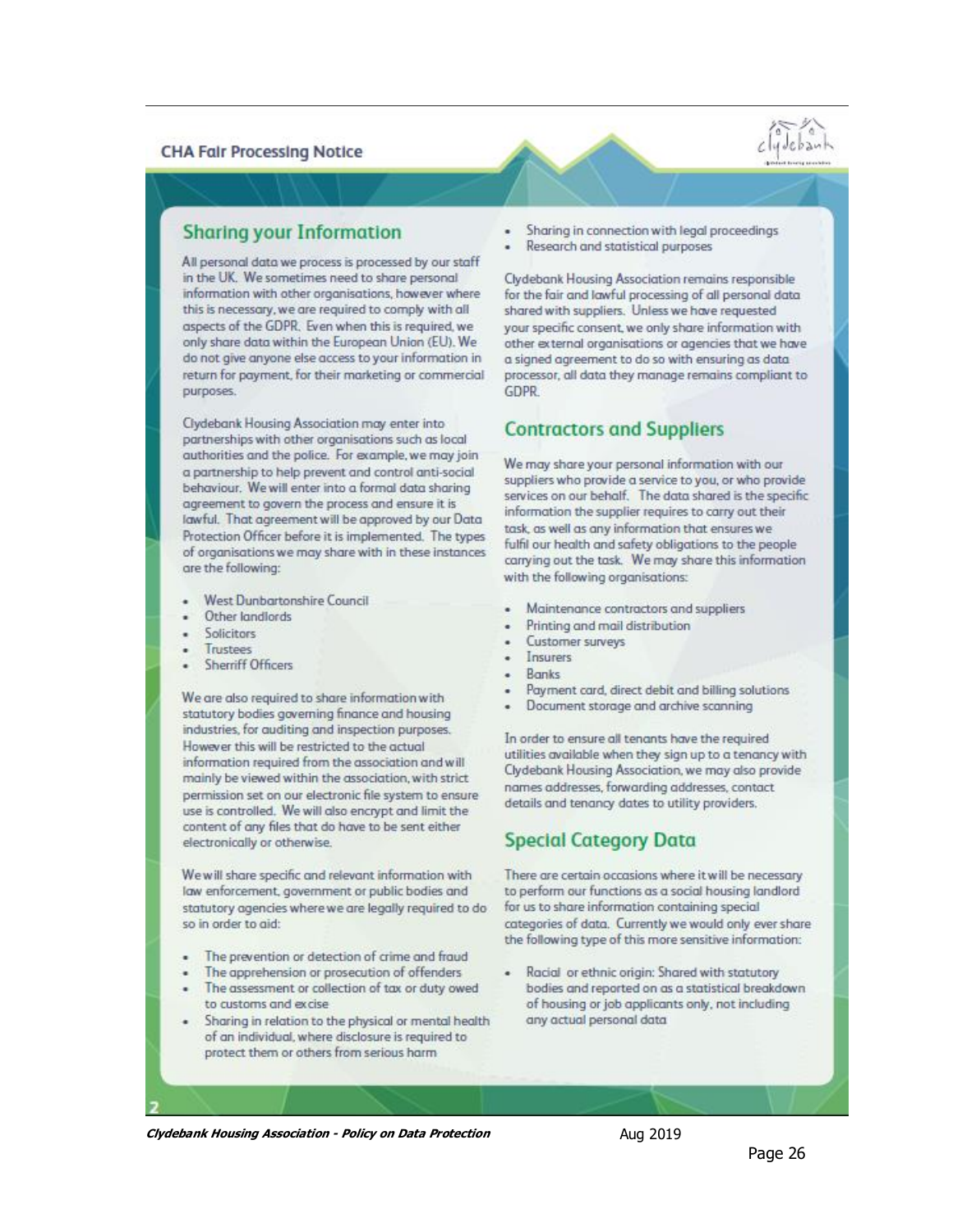**March 2018** 

#### **Third Party Access**

Any third party who Clydebank Housing Association gives access to our electronic files is therefore called a Data Processor because they are processing data on behalf of the Association. Although the Data Controller and Data Processor are two separate entities, we are required to ensure all third party access is given in compliance with all GDPR principles, and to this affect will have a third party access agreement in place.

The following organisations may be given controlled access to our electronic network for reasons of security, maintenance, or any specific purposes outlined in their third party agreement:

- IT maintenance/support contractors
- Specialist housing software providers
- · User and file system auditing software provider

#### **Power of Attorney**

If you wish anyone to deal with your affairs on your behalf please find specific consent form for this on our website or request this from the office. This allows you to request a named person to discuss specific or all of your personal data with the Association as required.

We will not share your personal information with anyone who claims to represent you unless we are satisfied that you have appointed them or they act in some recognised official capacity. There may be a delay to us dealing with requests whilst we confirm the caller's identity, or check that we have your approval to deal with them.

#### **Violent or Abusive Behaviour**

If you are violent or abusive to Clydebank Housing Association staff, customers or other residents, we may decide to place a "warning marker" on your customer record in order to protect Clydebank Housing Association colleagues.

If we do this, we will write and tell you why and you will have the right to appeal against our decision as per our Unacceptable Behaviour Policy. We will share this information with our partners, for example our contractors or the Fire Service in order to protect their colleagues too.

#### How we store your personal **information**

We are committed to holding your personal information securely. This means only those of our colleagues and contractors that need to see it have access.

Unless you pay our bills using direct debit we will not usually retain your payment details. Whoever paysyour bills will have to give us the payment card details each time they make a payment.

If we store your personal information and can do so solely on computers we will, however there will be cases where we have paper copies instead, or in addition to this. All computers are kept in secure location and are password protected, with unusual and unauthorised access monitored by specialist auditing software and our electronic files kept on shared network accessed by our computers are controlled by strict access permissions so data is only available to those who need to use it. Paper files containing personal or sensitive information will be kept in locked drawers, cabinets or rooms.

Our computer systems are located in our offices in Clydebank but we occasionally may use computers (including laptops and tablets) offsite, however they will at all times remain secure and under our control.

We will keep your personal details for no longer than necessary. Once the information is no longer required for the lawful purpose for which it was obtained it will be destroyed. More information on the document retention schedule adopted by the association can be found in the Nation Housing Federation's most recent guide to document retention available online at

www.housing.org.uk/resource-library/browse/ document-retention-for-housing-associations

See over the page for information on Your Rights

**Clydebank Housing Association - Policy on Data Protection** Aug 2019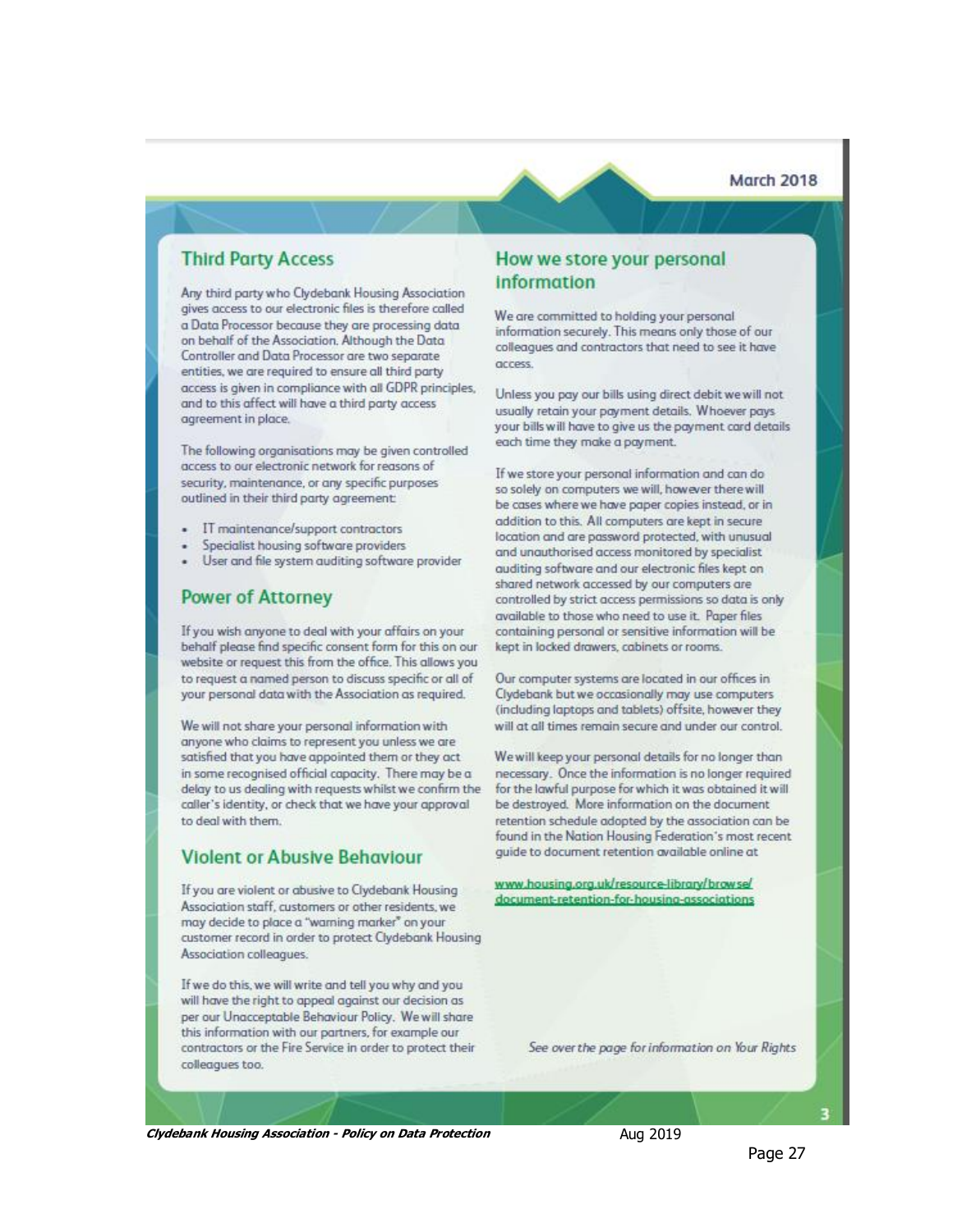



# **Your Rights**

If at any point you believe the information we hold is incorrect you may request to see it, have it corrected or deleted. You are entitled to request a copy of any personal data we hold of yours.

You have the right to ask us not to process all or part of the personal information we have received, however we may be unable to provide our service to you if we are unable to record and process certain details.

If you wish to complain about how we have handled your data you can contact our Data Protection Officer who will investigate the matter on your behalf. If you are not satisfied with our response you may submit a formal complaint to the Information Commissioners Office.

Our Data Protection officer can be contacted at dataprotection@clvdebank-ha.org.uk

A full Fair Processing Notice including details of how we retrieve, use, share and manage data from all client groups can be found online at http:// clydebank-ha.org.uk/data-protection/ or by request from our office.

If you or someone you know would like this notice In any other format, please contact us.



**Clydebank Housing Association -Policy on Data Protection** Aug 2019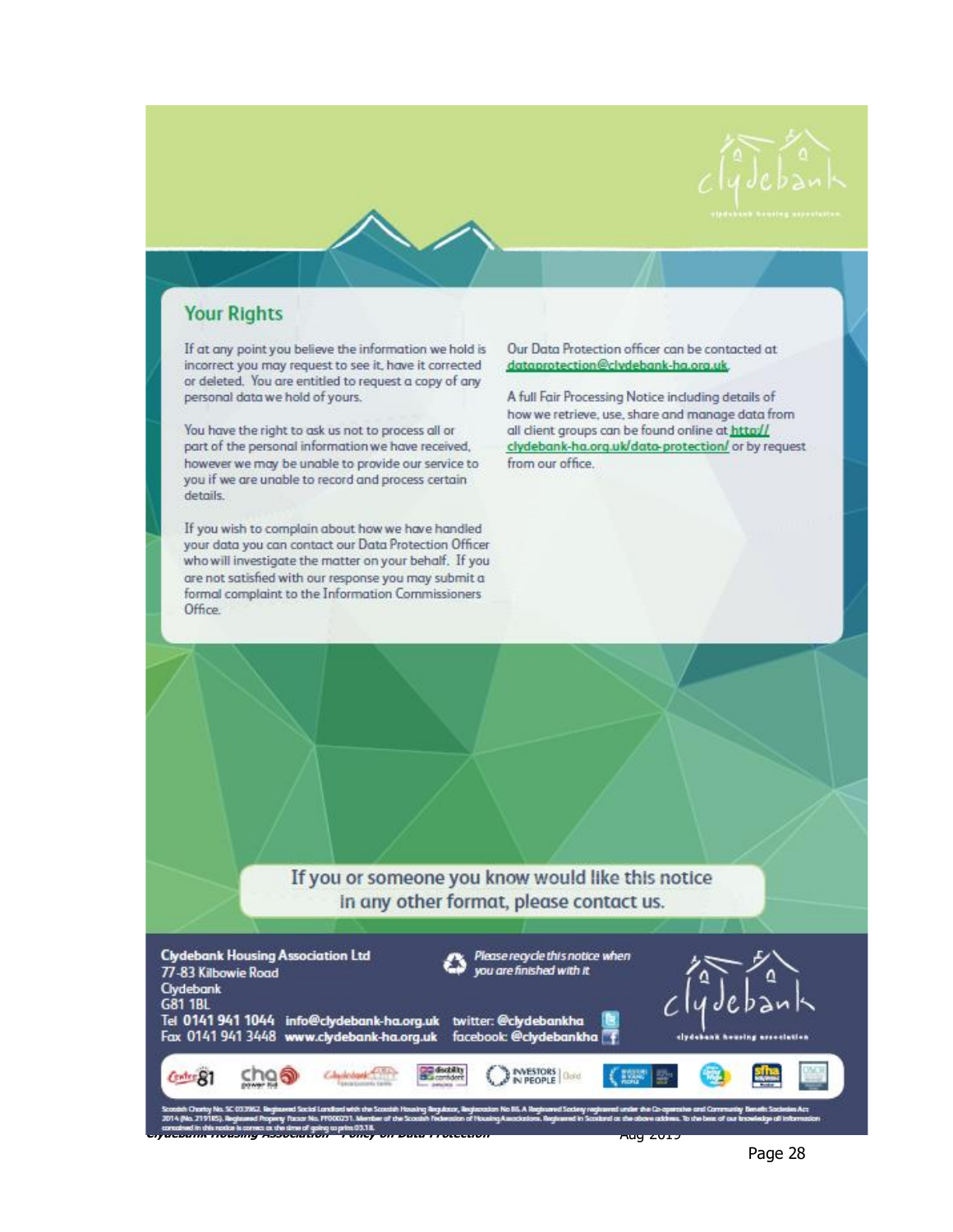## **APPENDIX 3**

#### **MODEL DATA SHARING AGREEMENT - RSLS**

Between

**#[insert name of RSL]**, a Scottish Charity (Scottish Charity Number #), a registered society under the Co-operative and Community Benefit Societies Act 2014 with Registered Number # and having their Registered Office at # (the "Association");

#### And

*#[Insert organisation name, a # [e.g. Company]* registered in terms of the Companies Acts with registered number *[registered number]* and having its registered office/main office at #[ *address]*] ("#[Party 2]") ]+) *[Drafting note: amend from Party 2 to suitable defined term]*;

(Each a "**Party**" and together the "**Parties**").

#### **WHEREAS**

*Drafting Note: Further detail will require to be inserted here to confirm relationship between Parties to the Agreement. This will depend on the precise nature of relationship so will require being adapted for every individual use of this model Agreement.*

- (a) The Association and [*Insert name of party*] (%Party 2]+)intend that this data sharing agreement will form the basis of the data sharing arrangements between the parties (the %Agreement+); and
- (b) The intention of the Parties is that they shall each be independent Data Controllers in respect of the Data that they process under this Agreement.
- (c) Nothing in this Agreement shall alter, supersede, or in any other way affect the terms of #[*insert details of relationship/ contract with Party 2*]

#### **NOW THEREFORE IT IS AGREED AS FOLLOWS:**

# **1 DEFINITIONS**

In construing this Agreement, capitalised words and expressions shall have the meaning set out opposite:

**"Agreement"** means this Data Sharing Agreement, as amended from time to time in accordance with its terms, including the Schedule;

**"Business Day"** means any day which is not a Saturday, a Sunday or a bank or public holiday throughout Scotland;

**"Data"** means the information which contains Personal Data and Sensitive Personal Data (both of which have the definition ascribed to them in Data Protection Law) described in Part 1;

**"Data Controller"** has the meaning set out in Data Protection Law;

**"Disclosing Party"** means the Party (being either the Association or #[Party 2], as appropriate) disclosing Data (or on behalf of whom Data is disclosed to the Data Recipient);

**"Data Protection Law"** means Law relating to data protection, the processing of personal data and privacy from time to time, including:

- (f) the Data Protection Act 1998;
- (g) (with effect from 25 May 2018) the General Data Protection Regulation (EU) 2016/679;
- (h) the Privacy and Electronic Communications (EC Directive) Regulations 2003 (as may be amended by the proposed Regulation on Privacy and Electronic Communications); and
- (i) any legislation that, in respect of the United Kingdom, replaces, or enacts into United Kingdom domestic law, the General Data Protection Regulation (EU) 2016/679, the proposed Regulation on Privacy and Electronic Communications or any other law relating to data protection, the processing of personal data and privacy as a consequence of the United Kingdom leaving the European Union;

**"Data Recipient"** means the party (being either the Association or #[Party 2], as appropriate) to whom Data is disclosed;

**"Data Subject"** means any identifiable individual to whom any Data relates: and the categories of data subjects within the scope of this Agreement are listed in Part 1;

**"Data Subject Request"** means a written request of either party as Data Controller by or on behalf of a Data Subject to exercise any rights conferred by Data Protection Law in relation to the data or the activities of the parties contemplated by this Agreement;

**"Disclosing Party"** means the party (being either the Association or #[Party 2], as appropriate) disclosing Data to the Data Recipient;

**"Information Commissioner"** means the UK Information Commissioner and any successor;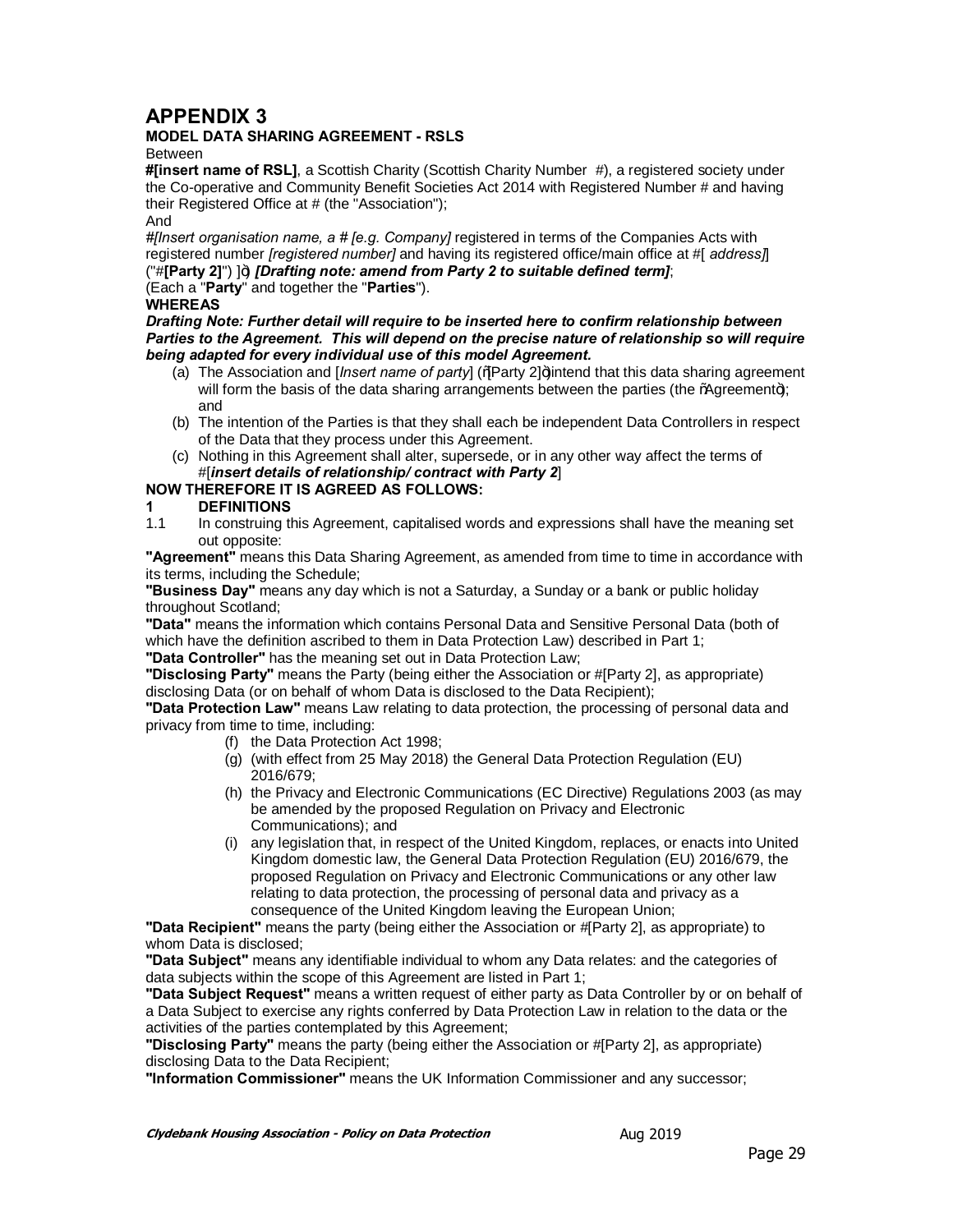**"Law"** means any statute, directive, other legislation, law or regulation in whatever form, delegated act (under any of the foregoing), rule, order of any court having valid jurisdiction or other binding restriction, decision or guidance in force from time to time;

**"Legal Basis"** means in relation to either Party, the legal basis for sharing the Data as described in Clause **Error! Reference source not found.** and as set out in Part 2;

**"Purpose"** means the purpose referred to in Part 2;

**"Representatives"** means, as the context requires, the representative of the Association and/or the representative of #[Party 2] as detailed in Part 4 of the Schedule. The same may be changed from time to time on notice in writing by the relevant Party to the other Party;

**"Schedule"** means the Schedule in 6 Parts annexed to this Agreement and a reference to a "Part" is to a Part of the Schedule; and

**"Security Measures"** has the meaning given to that term in Clause **Error! Reference source not found.**.

1.2 In this Agreement unless the context otherwise requires:

- 1.2.1 words and expressions defined in Data Protection Law shall have the same meanings in this Agreement so that, in the case of Data Protection Law, words and expressions shall be interpreted in accordance with:
	- (a) the Data Protection Act 1998, in respect of processing undertaken on or before 24 May 2018;
	- (b) the General Data Protection Regulation (EU) 2016/679, in respect of processing undertaken on or after 25 May 2018; and
	- (c) in respect of processing undertaken on or after the date on which legislation comes into force that replaces, or enacts into United Kingdom domestic law, the General Data Protection Regulation (EU) 2016/679, that legislation:
- 1.2.2 more generally, references to statutory provisions include those statutory provisions as amended, replaced, re-enacted for the time being in force and shall include any bye-laws, statutory instruments, rules, regulations, orders, notices, codes of practice, directions, consents or permissions and guidelines (together with any conditions attached to the foregoing) made thereunder;

#### **2 data sharing**

#### **Purpose and Legal Basis**

- 2.1 The Parties agree to share the Data for the Purpose in accordance with the provisions of Part 2 of the Schedule.
- 2.2 Save as provided for in this Agreement, the Parties agree not to use any Data disclosed in terms of this Agreement in a way that is incompatible with the Purpose.
- 2.3 Each Party shall ensure that it processes the Data fairly and lawfully in accordance with Data Protection Law and each Party as Disclosing Party warrants to the other Party in relation to any Data disclosed, that such disclosure is justified by a Legal Basis.

#### **Parties Relationship**

- 2.4 The Parties agree that the relationship between them is such that any processing of the Data shall be on a Data Controller to Data Controller basis. The Data Recipient agrees that:
	- 2.4.1 it is a separate and independent Data Controller in respect of the Data that it processes under this Agreement, and that the Parties are not joint Data Controllers or Data Controllers in common;
	- 2.4.2 it is responsible for complying with the obligations incumbent on it as a Data Controller under Data Protection Law (including responding to any Data Subject Request);
	- 2.4.3 it shall comply with its obligations under Part 6 of the Schedule;<br>2.4.4 it shall not transfer any of the Data outside the United Kingdom
	- it shall not transfer any of the Data outside the United Kingdom except to the extent agreed by the Disclosing Party;
	- 2.4.5 Provided that where the Data has been transferred outside the United Kingdom, the Disclosing Party may require that the Data is transferred back to within the United Kingdom:
		- (a) on giving not less than 3 months gnotice in writing to that effect; or
		- (b) at any time in the event of a change in Law which makes it unlawful for the Data to be processed in the jurisdiction outside the United Kingdom where it is being processed; and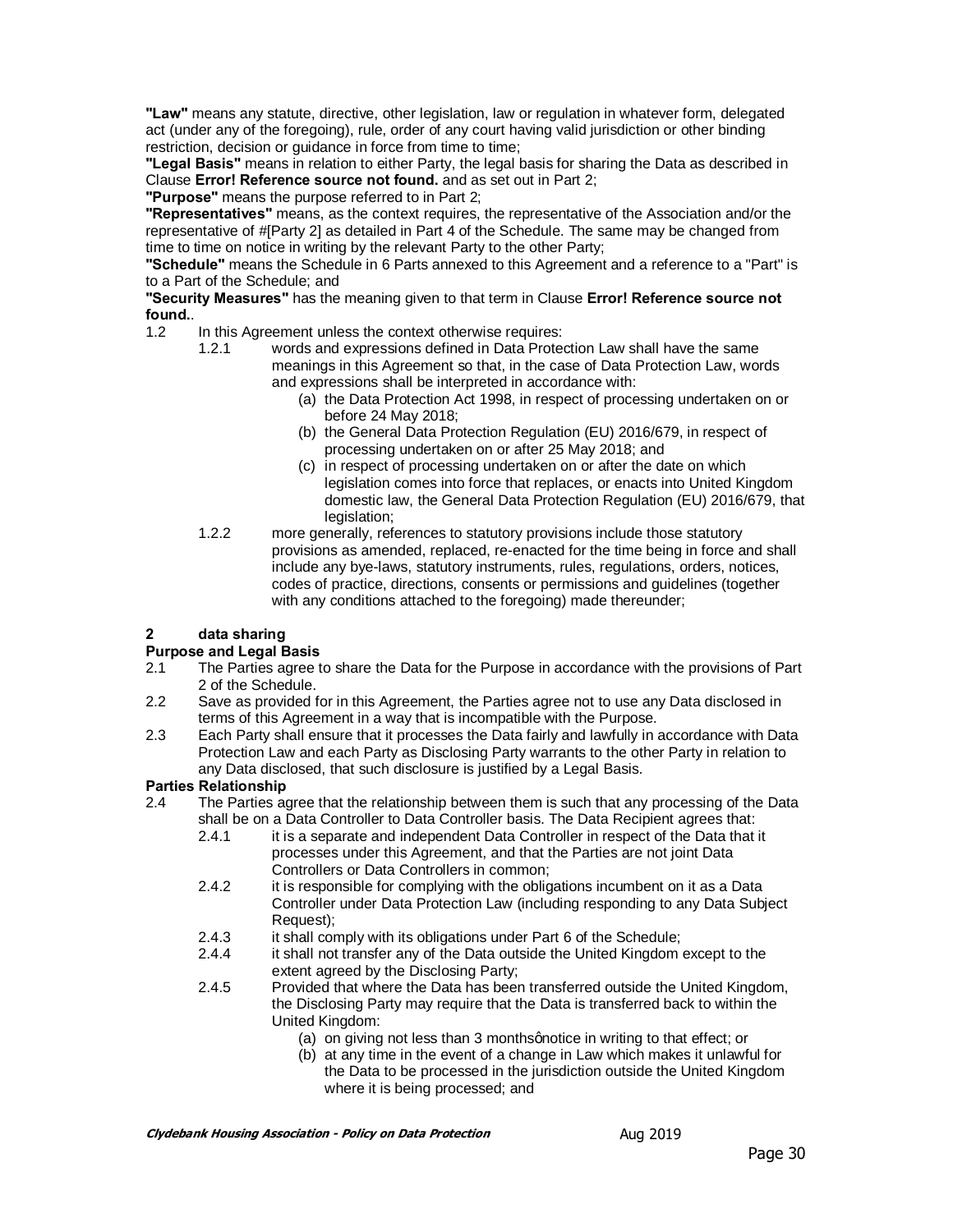- 2.4.6 it shall implement appropriate technical and organisational measures including the security measures set out in Part 5 of the Schedule (the "**Security Measures**"), so as to ensure an appropriate level of security is adopted to mitigate the risks associated with its processing of the Data, including against unauthorised or unlawful processing, accidental or unlawful destruction, loss, alteration, unauthorised disclosure of or damage or access to such Data.
- 2.5 The Disclosing Party undertakes to notify in writing the other as soon as practicable if an error is discovered in Data which has been provided to the Data Recipient, to ensure that the Data Recipient is then able to correct its records. This will happen whether the error is discovered through existing Data quality initiatives or is flagged up through some other route (such as the existence of errors being directly notified to the Disclosing Party by the Data Subjects themselves).

#### **Transferring Data**

2.6 Subject to the Data Recipient opcompliance with the terms of this Agreement, the Disclosing Party undertakes to endeavour to provide the Data to the Data Recipient on a non-exclusive basis in accordance with the transfer arrangements detailed in Part 3 of the Schedule.

#### **3 BREACH NOTIFICATION**

- 3.1 Each Party shall, promptly (and, in any event, no later than 12 hours after becoming aware of the breach or suspected breach) notify the other party in writing of any breach or suspected breach of any of that Party's obligations in terms of Clauses 1 and/or 2 and of any other unauthorised or unlawful processing of any of the Data and any other loss or destruction of or damage to any of the Data. Such notification shall specify (at a minimum):
	- 3.1.1 the nature of the personal data breach or suspected breach;<br>3.1.2 the date and time of occurrence:
	- the date and time of occurrence:
	- 3.1.3 the extent of the Data and Data Subjects affected or potentially affected, the likely consequences of any breach (in the case of a suspected breach, should it have occurred) for Data Subjects affected by it and any measures taken or proposed to be taken by the that party to contain the breach or suspected breach; and
	- 3.1.4 any other information that the other Party shall require in order to discharge its responsibilities under Data Protection Law in relation to such breach or suspected breach.
- 3.2 The Party who has suffered the breach or suspected breach shall thereafter promptly, at the other Party's expense (i) provide the other Party with all such information as the other Party reasonably requests in connection with such breach or suspected breach; (ii) take such steps as the other Party reasonably requires it to take to mitigate the detrimental effects of any such breach or suspected breach on any of the Data Subjects and/or on the other Party; and (iii) otherwise cooperate with the other Party in investigating and dealing with such breach or suspected breach and its consequences.
- 3.3 The rights conferred under this Clause 3 are without prejudice to any other rights and remedies for breach of this Agreement whether in contract or otherwise in law.

#### **4 Duration, Review and amendment**

- 4.1 This Agreement shall come into force immediately on being executed by all the Parties and continue for #[*insert termination: this will be when Parties cease sharing data in terms of contractual relationship with each other*], unless terminated earlier by the Disclosing Party in accordance with Clause 4.5.
- 4.2 This Agreement will be reviewed one year after it comes into force and every two years thereafter until termination or expiry in accordance with its terms.
- 4.3 In addition to these scheduled reviews and without prejudice to Clause 4.5, the Parties will also review this Agreement and the operational arrangements which give effect to it, if any of the following events takes place:
	- 4.3.1 the terms of this Agreement have been breached in any material aspect, including any security breach or data loss in respect of Data which is subject to this Agreement; or
	- 4.3.2 the Information Commissioner or any of his or her authorised staff recommends that the Agreement be reviewed.
- 4.4 Any amendments to this Agreement will only be effective when contained within a formal amendment document which is formally executed in writing by both Parties.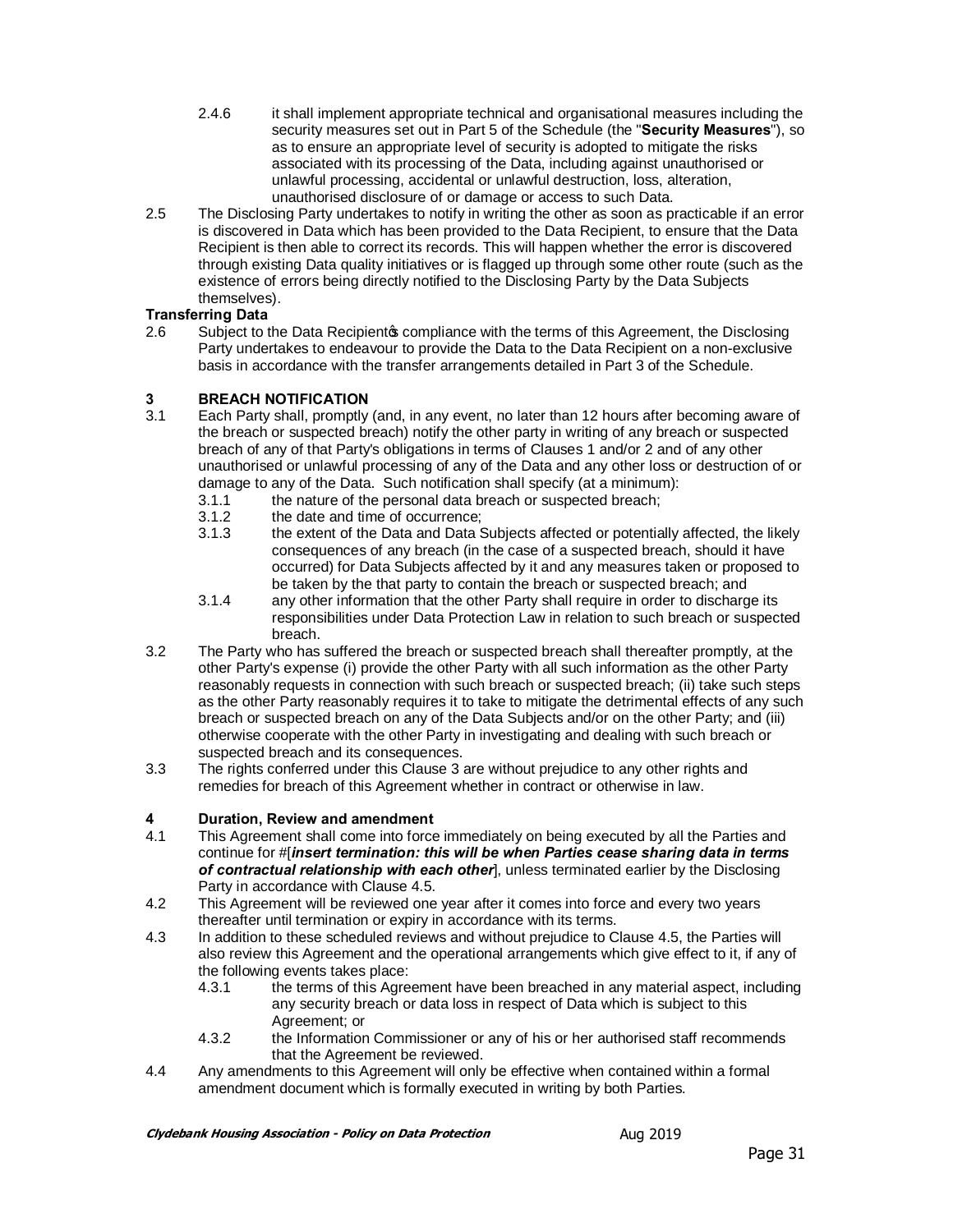- 4.5 In the event that the Disclosing Party has any reason to believe that the Data Recipient is in breach of any of its obligations under this Agreement, the Disclosing Party may at its sole discretion:
	- 4.5.1 suspend the sharing of Data until such time as the Disclosing Party is reasonably satisfied that the breach will not re-occur; and/or
	- 4.5.2 terminate this Agreement immediately by written notice to the Data Recipient if the Data Recipient commits a material breach of this Agreement which (in the case of a breach capable of a remedy) it does not remedy within five (5) Business Days of receiving written notice of the breach.
- 4.6 Where the Disclosing Party exercises its rights under Clause **Error! Reference source not found.**, it may request the return of the Data (in which case the Data Recipient shall, no later than fourteen (14) days after receipt of such a written request from the Disclosing Party, at the Disclosing Partyo option, return or permanently erase/destroy all materials held by or under the control of the Data Recipient which contain or reflect the Data and shall not retain any copies, extracts or other reproductions of the Data either in whole or in part and shall confirm having done so to the other Party in writing), save that the Data Recipient will be permitted to retain one copy for the purpose of complying with, and for so long as required by, any law or judicial or administrative process or for its legitimate internal compliance and/or record keeping requirements.

#### **5 Liability**

- 5.1 Nothing in this Agreement limits or excludes the liability of either Party for:
	- 5.1.1 death or personal injury resulting from its negligence; or<br>5.1.2 any damage or liability incurred as a result of fraud by its
	- 5.1.2 any damage or liability incurred as a result of fraud by its personnel; or 5.1.3 any other matter to the extent that the exclusion or limitation of liability f
	- any other matter to the extent that the exclusion or limitation of liability for that matter is not permitted by law.
- 5.2 The Data Recipient indemnifies the Disclosing Party against any losses, costs, damages, awards of compensation, any monetary penalty notices or administrative fines for breach of Data Protection Law and/or expenses (including legal fees and expenses) suffered, incurred by the Disclosing Party, or awarded, levied or imposed against the other party, as a result of any breach by the Data Recipient of its obligations under this Agreement. Any such liability arising from the terms of this Clause 5.2 is limited to  $E#$  (# STERLING) in the aggregate for the duration of this Agreement.
- 5.3 Subject to Clauses **Error! Reference source not found.** and **Error! Reference source not found.** above:
	- 5.3.1 each Party excludes all liability for breach of any conditions implied by law (including any conditions of accuracy, security, completeness, satisfactory quality, fitness for purpose, freedom from viruses, worms, trojans or other hostile computer programs, non-infringement of proprietary rights and the use of reasonable care and skill) which but for this Agreement might have effect in relation to the Data;
	- 5.3.2 neither Party shall in any circumstances be liable to the other party for any actions, claims, demands, liabilities, damages, losses, costs, charges and expenses that the other party may suffer or incur in connection with, or arising (directly or indirectly) from, any use of or reliance on the Data provided to them by the other Party; and
	- 5.3.3 use of the Data by both Parties is entirely at their own risk and each party shall make its own decisions based on the Data, notwithstanding that this Clause shall not prevent one party from offering clarification and guidance to the other party as to appropriate interpretation of the Data.

#### **6 DISPUTE Resolution**

- 6.1 The Parties hereby agree to act in good faith at all times to attempt to resolve any dispute or difference relating to the subject matter of, and arising under, this Agreement.
- 6.2 If the Representatives dealing with a dispute or difference are unable to resolve this themselves within twenty (20) Business Days of the issue arising, the matter shall be escalated to the following individuals in Part 4 of the Schedule identified as escalation points who will endeavour in good faith to resolve the issue.
- 6.3 In the event that the Parties are unable to resolve the dispute amicably within a period of twenty (20) Business Days from date on which the dispute or difference was escalated in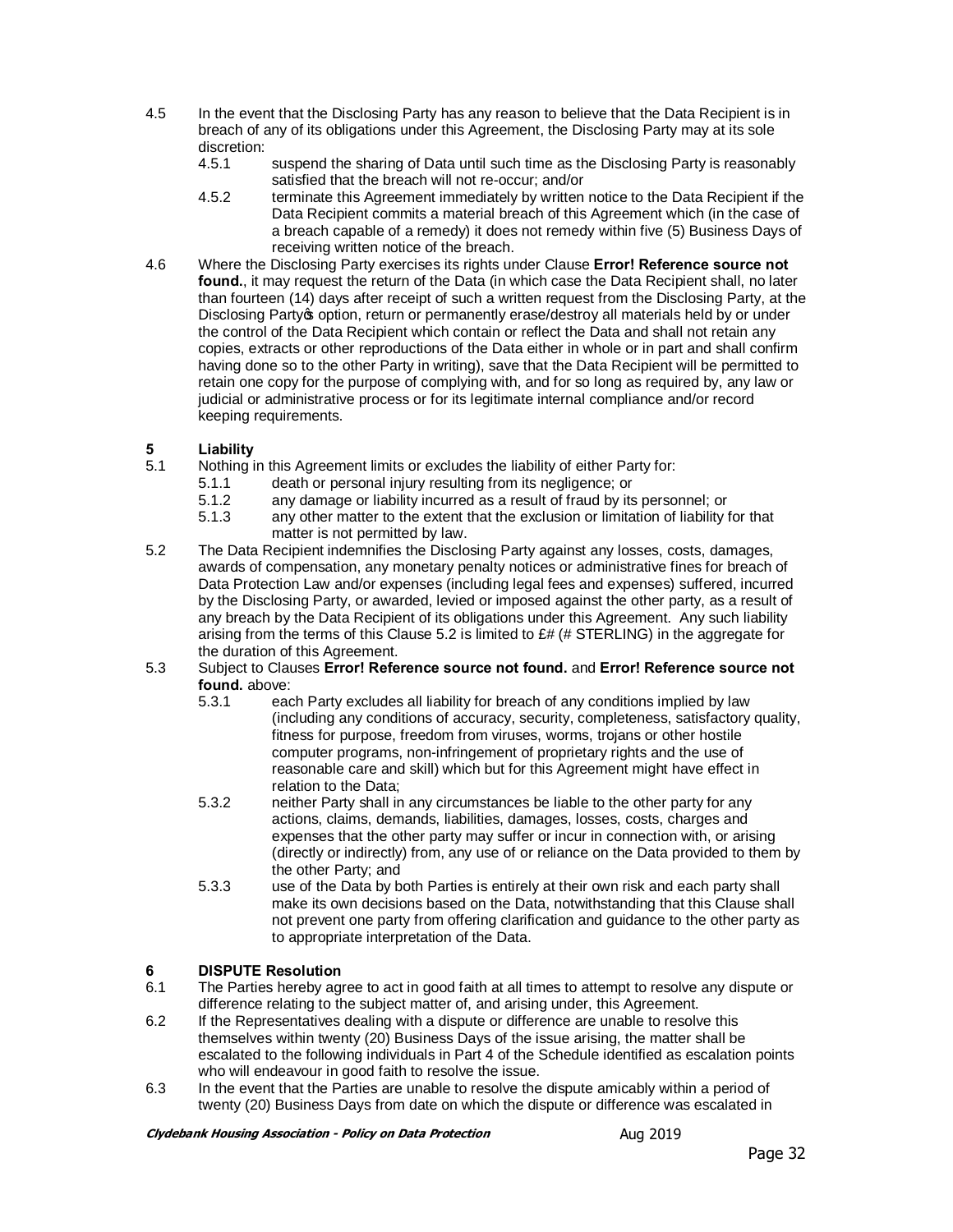terms of Clause **Error! Reference source not found.**, the matter may be referred to a mutually agreed mediator. If the identity of the mediator cannot be agreed, a mediator shall be chosen by the Dean of the Royal Faculty of Procurators in Glasgow.

- 6.4 If mediation fails to resolve the dispute or if the chosen mediator indicates that the dispute is not suitable for mediation, and the Parties remain unable to resolve any dispute or difference in accordance with Clauses 6.1 to 6.3, then either Party may, by notice in writing to the other Party, refer the dispute for determination by the courts in accordance with Clause **Error! Reference source not found.**.
- 6.5 The provisions of Clauses 6.1 to 6.4 do not prevent either Party from applying for an interim court order whilst the Parties attempt to resolve a dispute.

# **7 NOTICES**

Any Notices to be provided in terms of this Agreement must be provided in writing and addressed to the relevant Party in accordance with the contact details noted in Part 4 of the Schedule, and will be deemed to have been received (i) if delivered personally, on the day of delivery; (ii) if sent by first class post or other next working day delivery, the second day after posting; (iii) if by courier, the date and time the courier op delivery receipt if signed; or (iv) if by fax, the date and time of the fax receipt.

# **8 Governing law**

This Agreement and any dispute or claim arising out of or in connection with it or its subject matter or formation (including non-contractual disputes or claims) (a **"Dispute"**) shall, in all respects, be governed by and construed in accordance with the law of Scotland. Subject to Clause 6, the Parties agree that the Scottish Courts shall have exclusive jurisdiction in relation to any Dispute.

**IN WITNESS WHEREOF** these presents consisting of this and the preceding 6 pages together with the Schedule in 6 parts hereto are executed by the Parties hereto as follows:

On behalf of the Association at on

by

Print Full Name

Director/Secretary/Authorised Signatory

before this witness

**Print Full Name** Witness

Address

On behalf of #[Party 2] at

on

by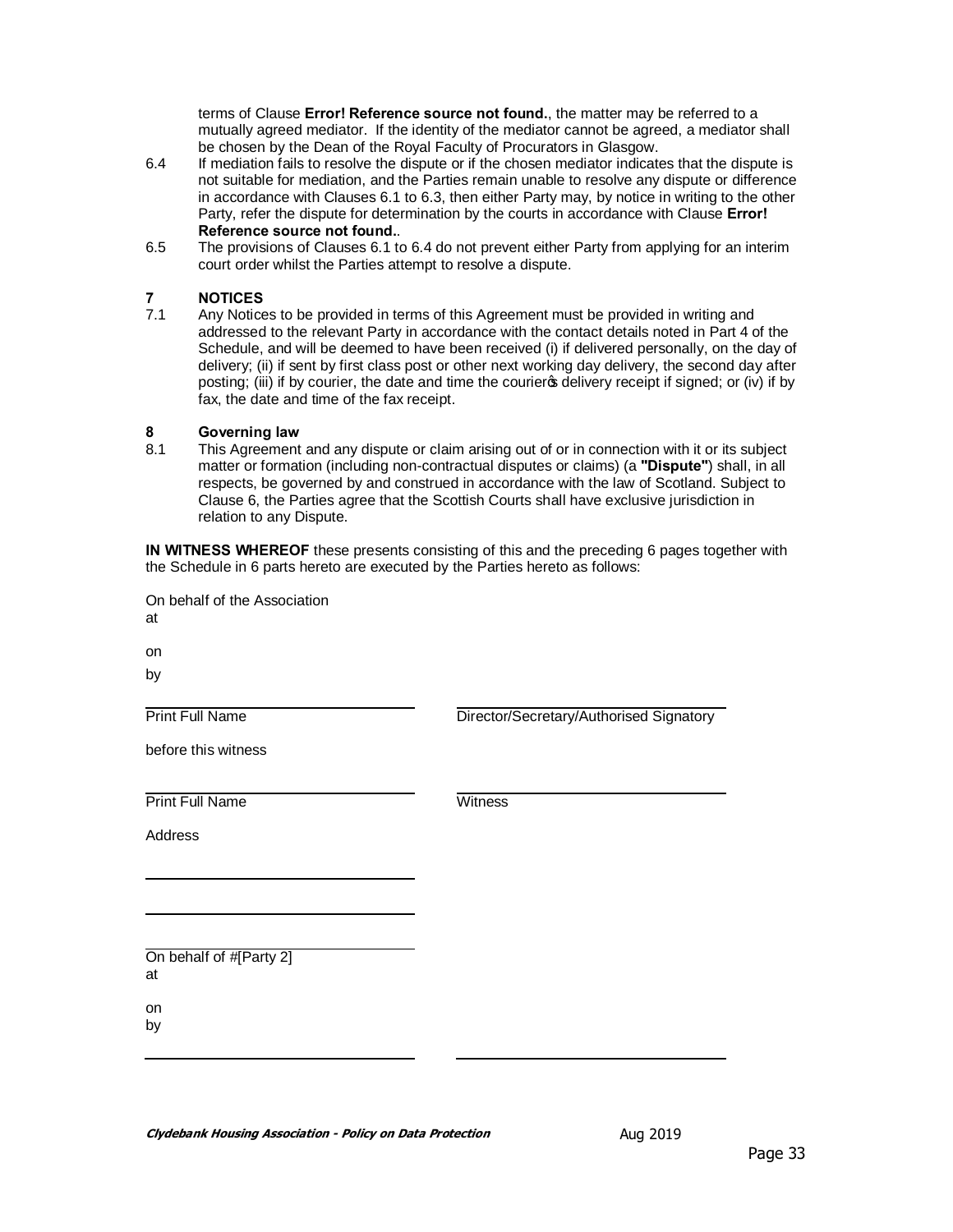Print Full Name

Director/Secretary/Authorised Signatory

before this witness

Print Full Name Witness

Address

**This is the Schedule referred to in the foregoing Data Sharing Agreement between the ASSOCIATION and #[Party 2]**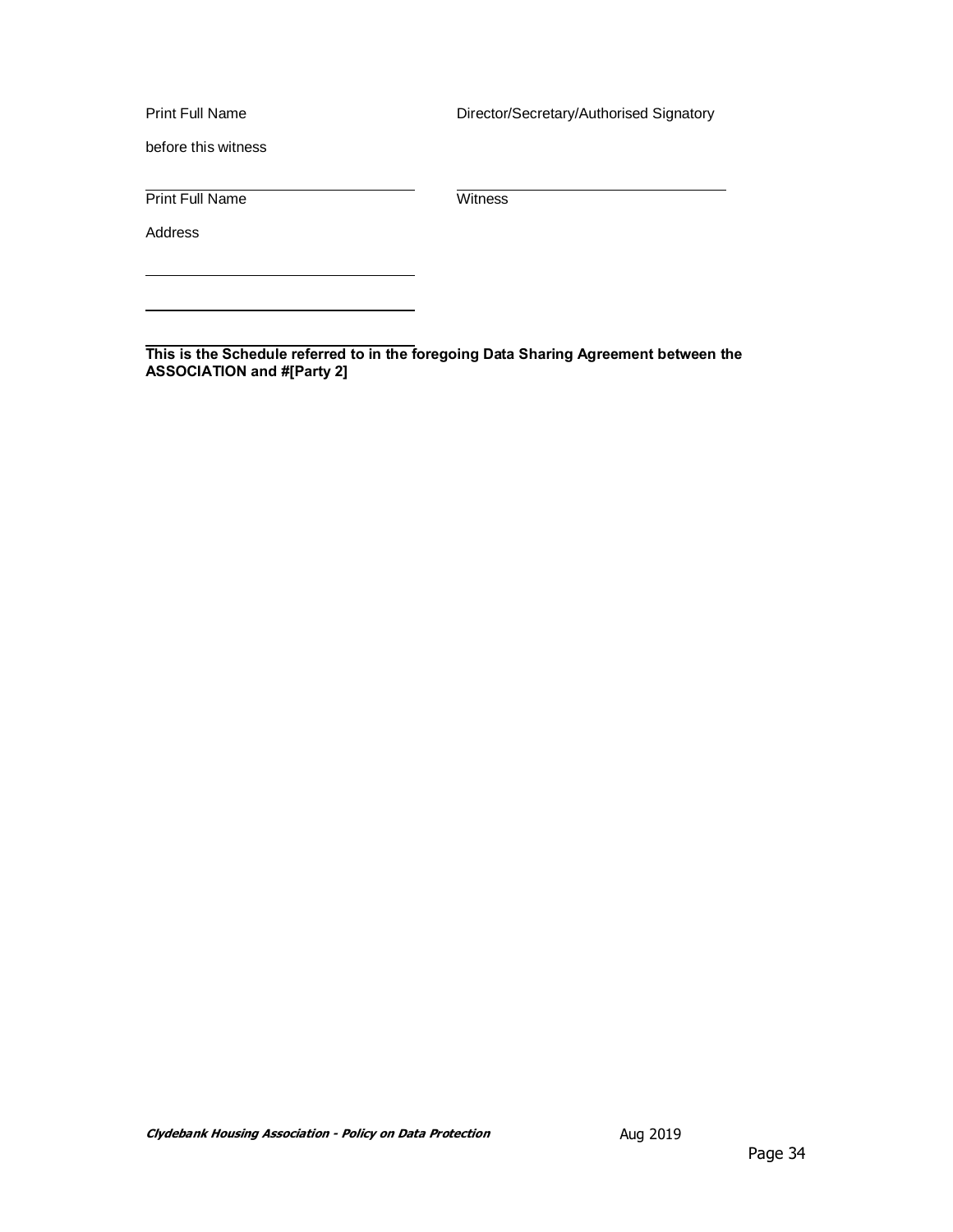# **APPENDIX 4**

#### **MODEL DATA PROTECTION ADDENDUM**

#### Between

**#[insert name of RSL]**, a Scottish Charity (Scottish Charity Number #), a registered society under the Co-operative and Community Benefit Societies Act 2014 with Registered Number # and having their Registered Office at # (the "Association");

and

*#[Insert organisation name, a # [e.g. Company]* registered in terms of the Companies Acts with registered number *[registered number]* and having its registered office/main office at #[

# address<sub>7</sub>] (the "Processor+)

(each a "**Party**" and together the "**Parties**")

#### **WHEREAS**

*[Drafting Note: Further detail will require to be inserted here to confirm relationship between Parties to the Agreement. This will depend on the precise nature of relationship so will require to be adapted for every individual use of this model Agreement.]*

- (d) The Association and the Processor have entered in to an agreement/ contract to #[insert detail] (hereinafter the %Rrincipal Agreement + Principal Contract+);
- (e) This Data Protection Addendum forms part of the Principal Agreement/Principal Contract (\*delete as appropriate); and
- (f) In consideration of the mutual obligations set out herein, the Parties hereby agree that the terms and conditions set out below shall be added as an Addendum to the Principal Agreement. Except where the context requires otherwise, references in this Addendum to the Principal Agreement are to the Principal Agreement as amended by, and including, this Addendum.

#### **1. Definitions**

- 1.1 The terms used in this Addendum shall have the meanings set forth in this Addendum. Capitalised terms not otherwise defined herein shall have the meaning given to them in the Principal Agreement. Except as modified below, the terms of the Principal Agreement/Contract shall remain in full force and effect. In this Addendum, the following terms shall have the meanings set out below and cognate terms shall be construed accordingly:
	- 1.1.1 **"Applicable Laws"** means (a) European Union or Member State laws with respect to any Company Personal Data in respect of which any Company Group Member is subject to EU Data Protection Laws; and (b) any other applicable law with respect to any Association Personal Data in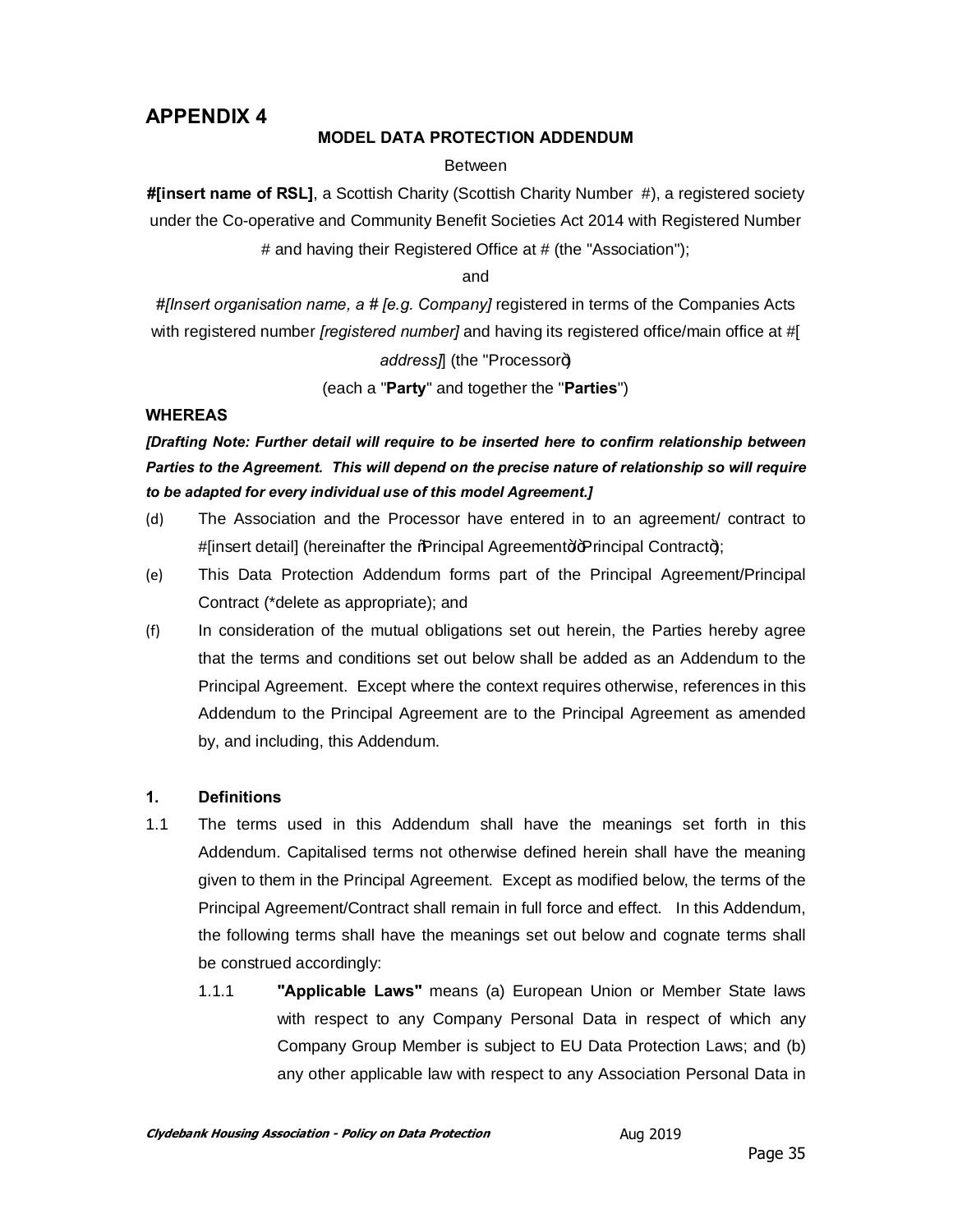respect of which any Company Group Member is subject to any other Data Protection Laws;

- 1.1.2 "**Association Personal Data**" means any Personal Data Processed by a Contracted Processor on behalf of the Association pursuant to or in connection with the Principal Agreement/Contract;
- 1.1.3 "**Contracted Processor**" means Processor or a Sub processor;
- 1.1.4 "**Data Protection Laws**" means EU Data Protection Laws and, to the extent applicable, the data protection or privacy laws of any other country;
- 1.1.5 "**EEA**" means the European Economic Area;
- 1.1.6 "**EU Data Protection Laws**" means EU Directive 95/46/EC, as transposed into domestic legislation of each Member State and as amended, replaced or superseded from time to time, including by the GDPR and laws implementing or supplementing the GDPR;
- 1.1.7 "**GDPR**" means EU General Data Protection Regulation 2016/679;
- 1.1.8 "**Restricted Transfer**" means:
	- *1.1.8.1 a transfer of Association Personal Data from the Association to a Contracted Processor; or*
	- *1.1.8.2 an onward transfer of Association Personal Data from a Contracted Processor to a Contracted Processor, or between two establishments of a Contracted Processor,*

in each case, where such transfer would be prohibited by Data Protection Laws (or by the terms of data transfer agreements put in place to address the data transfer restrictions of Data Protection Laws);

- 1.1.9 "**Services**" means the services and other activities to be supplied to or carried out by or on behalf of the Processor for the Association pursuant to the Principal Agreement/ Contract;
- 1.1.10 "**Sub processor**" means any person (including any third party and any , but excluding an employee of Processor or any of its sub-contractors) appointed by or on behalf of Processor which is engaged in the Processing of Personal Data on behalf of the Association in connection with the Principal Agreement/Contract; and
- 1.2 The terms, "**Commission", "Controller", "Data Subject", "Member State", "Personal Data", "Personal Data Breach", "Processing**" and "**Supervisory Authority**" shall have the same meaning as in the GDPR, and their related terms shall be construed accordingly.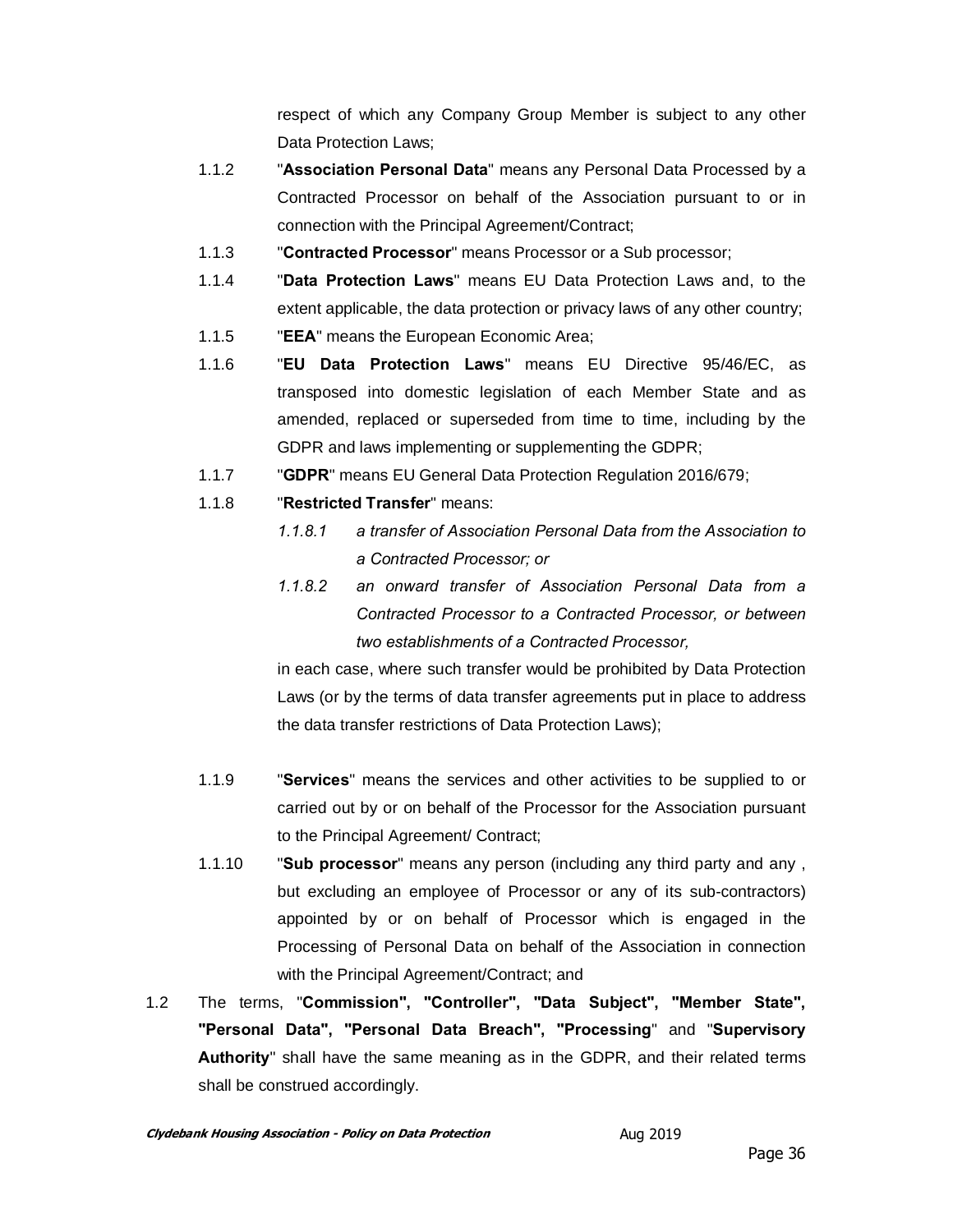1.3 The word "include" shall be construed to mean include without limitation, and cognate terms shall be construed accordingly**.**

#### **2. Processing of Association Personal Data**

- 2.1 The Processor shall:
	- 2.1.1 comply with all applicable Data Protection Laws in the Processing of Association Personal Data; and
	- 2.1.2 not Process Association Personal Data other than on the Associationos documented instructions unless Processing is required by Applicable Laws to which the relevant Contracted Processor is subject, in which case the Processor shall to the extent permitted by Applicable Laws inform the Association of that legal requirement before the relevant Processing of that Personal Data.

#### 2.2 The Association

- 2.2.1 Instructs the Processor (and authorises Processor to instruct each Sub processor) to:
	- *2.2.1.1 Process Association Personal Data; and*
	- *2.2.1.2 in particular, transfer Association Personal Data to any country or territory,*

as reasonably necessary for the provision of the Services and consistent with the Principal Agreement/Contract; and

- 2.2.2 warrants and represents that it is and will at all relevant times remain duly and effectively authorised to give the instruction set out in section 2.2.1.
- 2.3 The Schedule to this Addendum sets out certain information regarding the Contracted Processors' Processing of the Association Personal Data as required by article 28(3) of the GDPR (and, possibly, equivalent requirements of other Data Protection Laws). The Association may make reasonable amendments to the Schedule by written notice to Processor from time to time as the Association reasonably considers necessary to meet those requirements. Nothing in the Schedule (including as amended pursuant to this section 2.3) confers any right or imposes any obligation on any party to this Addendum.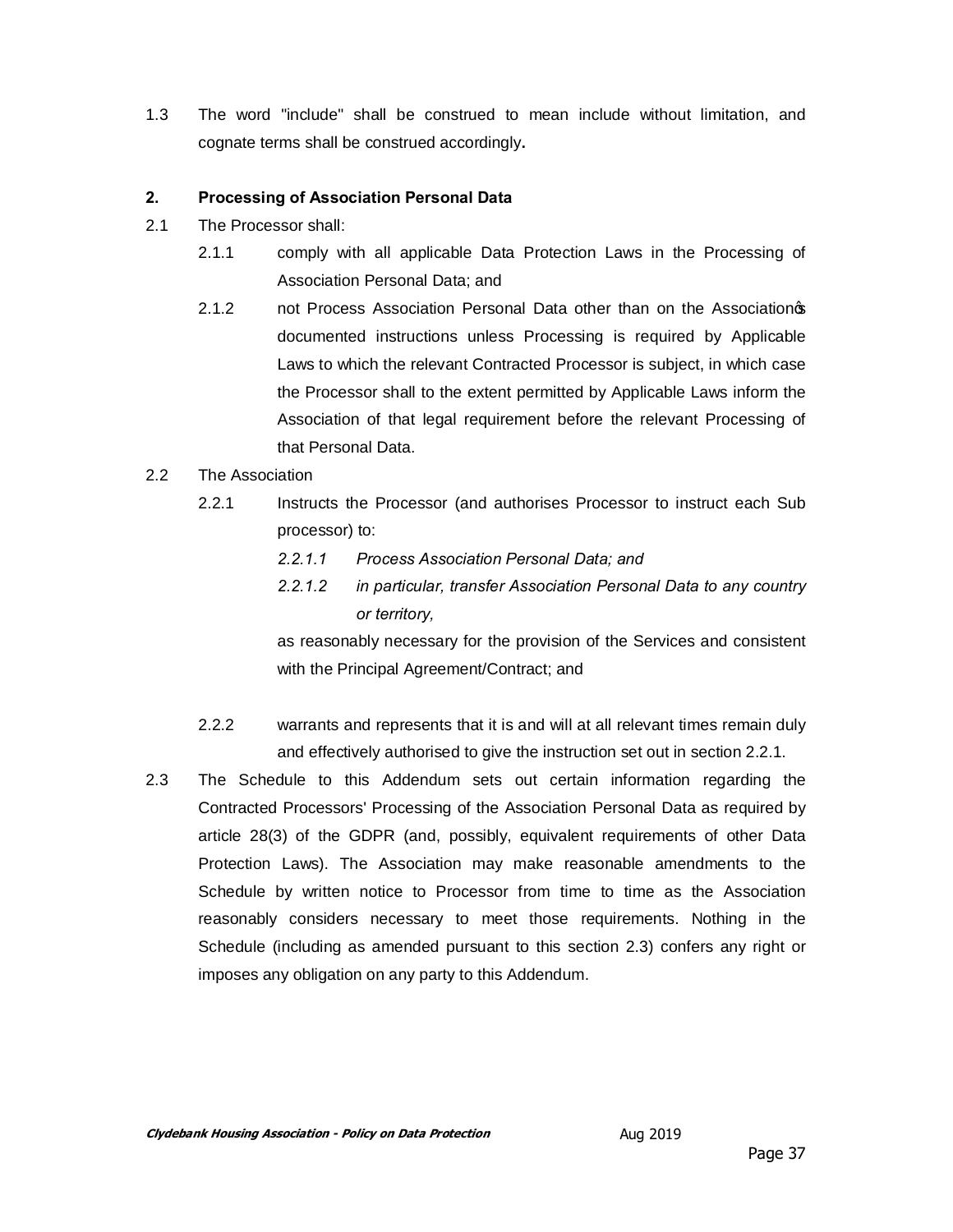#### **3. Processor and Personnel**

The Processor shall take reasonable steps to ensure the reliability of any employee, agent or contractor of any Contracted Processor who may have access to the Association Personal Data, ensuring in each case that access is strictly limited to those individuals who need to know / access the relevant Association Personal Data, as strictly necessary for the purposes of the Principal Agreement, and to comply with Applicable Laws in the context of that individual's duties to the Contracted Processor, ensuring that all such individuals are subject to confidentiality undertakings or professional or statutory obligations of confidentiality.

#### **4. Security**

- 4.1 Taking into account the state of the art, the costs of implementation and the nature, scope, context and purposes of Processing as well as the risk of varying likelihood and severity for the rights and freedoms of natural persons, the Processor shall in relation to the Association Personal Data implement appropriate technical and organizational measures to ensure a level of security appropriate to that risk, including, as appropriate, the measures referred to in Article 32(1) of the GDPR.
- 4.2 In assessing the appropriate level of security, the Processor shall take account in particular of the risks that are presented by Processing, in particular from a Personal Data Breach.

## 5. **Sub processing [***Drafting Note: This clause should be adjusted depending on the arrangements between Parties***]**

- 5.1 The Association authorises the Processor to appoint (and permit each Sub processor appointed in accordance with this section 5 to appoint) Sub processors in accordance with this section 5 and any restrictions in the Principal Agreement.
- 5.2 The Processor may continue to use those Sub processors already engaged by the Processor as at the date of this Addendum, subject to the Processor in each case as soon as practicable meeting the obligations set out in section 5.4.
- 5.3 The Processor shall give the Association prior written notice of its intention to appoint a Sub processor, including full details of the Processing to be undertaken by the Sub processor. The Processor shall not appoint (nor disclose any Association Personal Data to) the proposed Sub processor except with the prior written consent of the Association.
- 5.4 With respect to each Sub processor, the Processor or the relevant shall:
- **Clydebank Housing Association Policy on Data Protection Aug 2019** 5.4.1 before the Sub processor first Processes Association Personal Data (or, where relevant, in accordance with section 5.2), carry out adequate due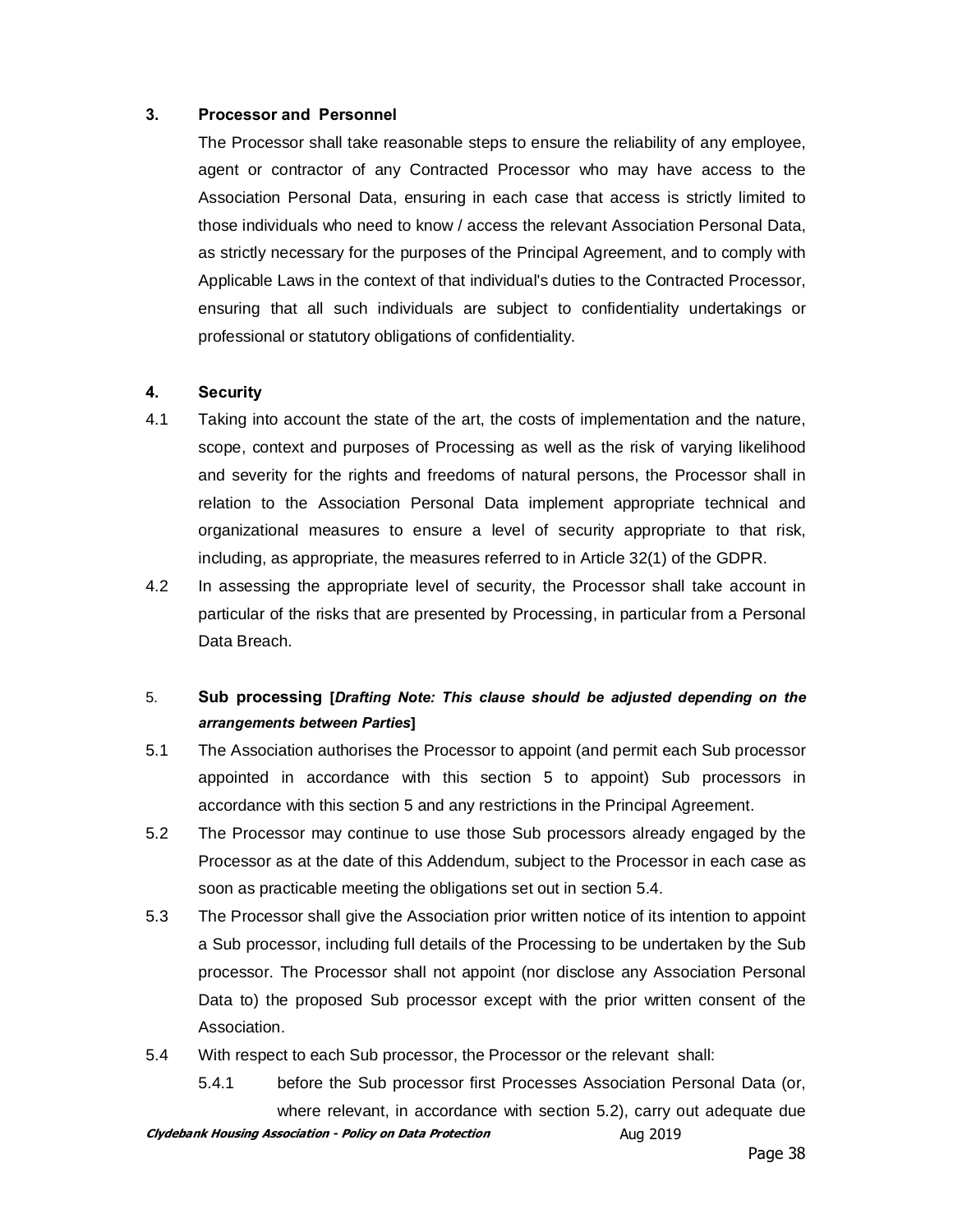diligence to ensure that the Sub processor is capable of providing the level of protection for Association Personal Data required by the Principal Agreement;

- 5.4.2 ensure that the arrangement between on the one hand (a) the Processor, or (b) the relevant intermediate Sub processor; and on the other hand the Sub processor, is governed by a written contract including terms which offer at least the same level of protection for Association Personal Data as those set out in this Addendum and meet the requirements of article 28(3) of the GDPR;
- 5.4.3 if that arrangement involves a Restricted Transfer, ensure that the Standard Contractual Clauses are at all relevant times incorporated into the agreement between on the one hand (a) the Processor or (b) the relevant intermediate Sub processor; and on the other hand the Sub processor, or before the Sub processor first Processes Association Personal Data; and

[*Drafting Note: Each member organisation will require checking arrangements with its Data Processors to ascertain where the Processing is taking place – i.e. within UK/EEA or outwith. If outwith, where. The Standard Contractual Clauses are not appended to this initial draft for discussion as it is not anticipated that member organisations will be contracting with Data Processors who are Processing Personal Data out with the UK/EEA*]

- 5.4.4 Provide to the Association for review such copies of the Contracted Processors' agreements with Sub processors (which may be redacted to remove confidential commercial information not relevant to the requirements of this Addendum) as the Association may request from time to time.
- 5.5 The Processor shall ensure that each Sub processor performs the obligations under sections 2.1, 3, 4, 6.1, 7.2, 8 and 10.1, as they apply to Processing of Association Personal Data carried out by that Sub processor, as if it were party to this Addendum in place of the Processor.

#### **6. Data Subject Rights**

6.1 Taking into account the nature of the Processing, the Processor shall assist the Association by implementing appropriate technical and organisational measures, insofar as this is possible, for the fulfilment of the Association  $\phi$  obligations to respond to requests to exercise Data Subject rights under the Data Protection Laws.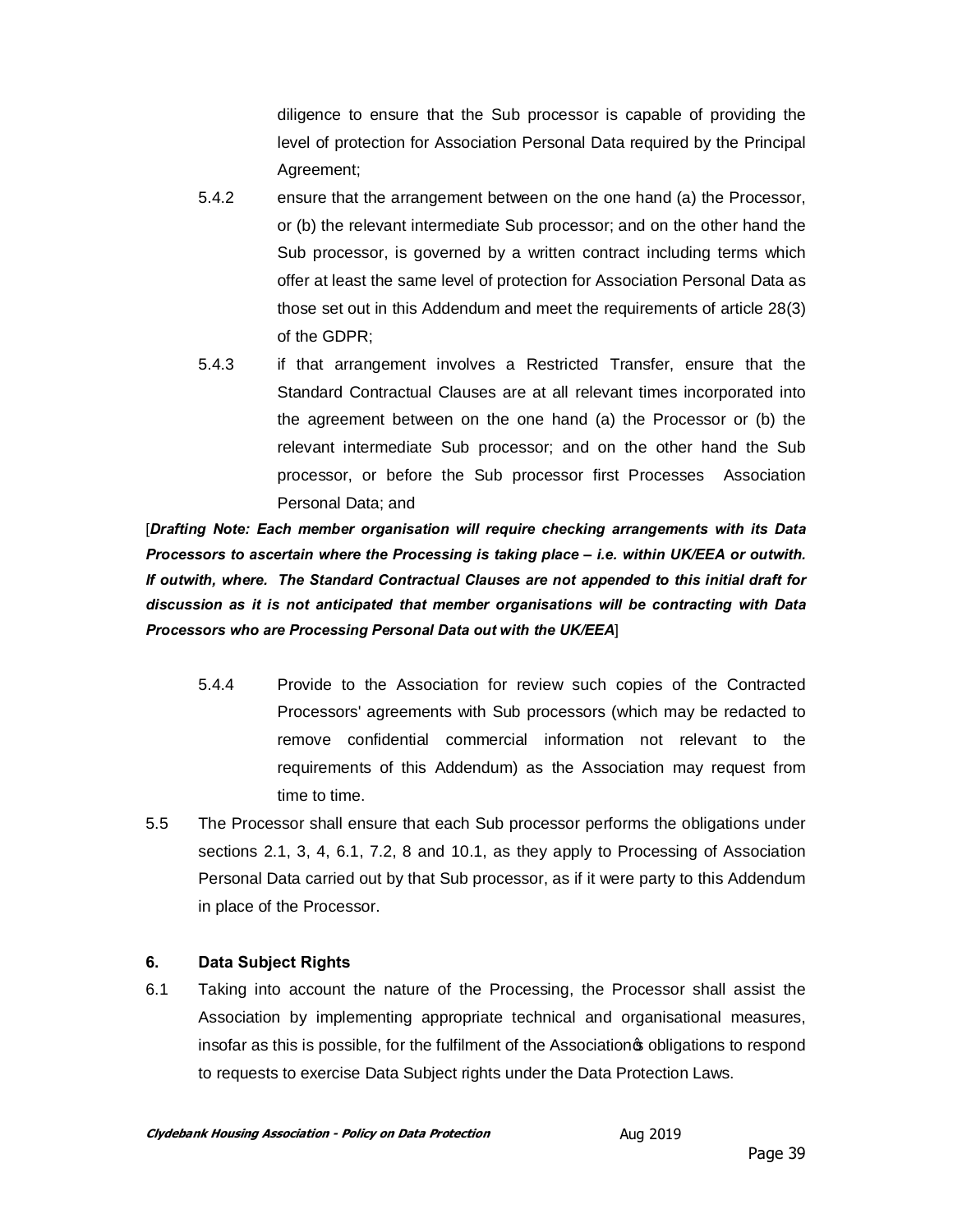#### 6.2 The Processor shall:

- 6.2.1 promptly notify the Association if any Contracted Processor receives a request from a Data Subject under any Data Protection Law in respect of Association Personal Data; and
- 6.2.2 ensure that the Contracted Processor does not respond to that request except on the documented instructions of the Association or as required by Applicable Laws to which the Contracted Processor is subject, in which case the Processor shall to the extent permitted by Applicable Laws inform the Association of that legal requirement before the Contracted Processor responds to the request.

#### 7. **Personal Data Breach**

- 7.1 The Processor shall notify the Association without undue delay upon the Processor or any Sub processor becoming aware of a Personal Data Breach affecting the Association Personal Data, providing the Association with sufficient information to allow it to meet any obligations to report or inform Data Subjects of the Personal Data Breach under the Data Protection Laws.
- 7.2 The Processor shall co-operate with the Association and at its own expense take such reasonable commercial steps as are directed by the Association to assist in the investigation, mitigation and remediation of each such Personal Data Breach.

#### **8. Data Protection Impact Assessment and Prior Consultation**

The Processor shall provide reasonable assistance to the Association with any data protection impact assessments, and prior consultations with Supervising Authorities or other competent data privacy authorities, which the Association reasonably considers to be required by article 35 or 36 of the GDPR or equivalent provisions of any other Data Protection Law, in each case solely in relation to Processing of Association Personal Data by, and taking into account the nature of the Processing and information available to, the Contracted Processors.

#### **9. Deletion or return of Association Personal Data**

- 9.1 Subject to sections 9.2 and 9.3, the Processor shall promptly and in any event within seven (7) days of the date of cessation of any Services involving the Processing of Association Personal Data (the "Cessation Date"), delete and procure the deletion of all copies of those Company Personal Data.
- **Clydebank Housing Association Policy on Data Protection Aug 2019** 9.2 Subject to section 9.3, the Association may in its absolute discretion by written notice to the Processor within seven (7) days of the Cessation Date require the Processor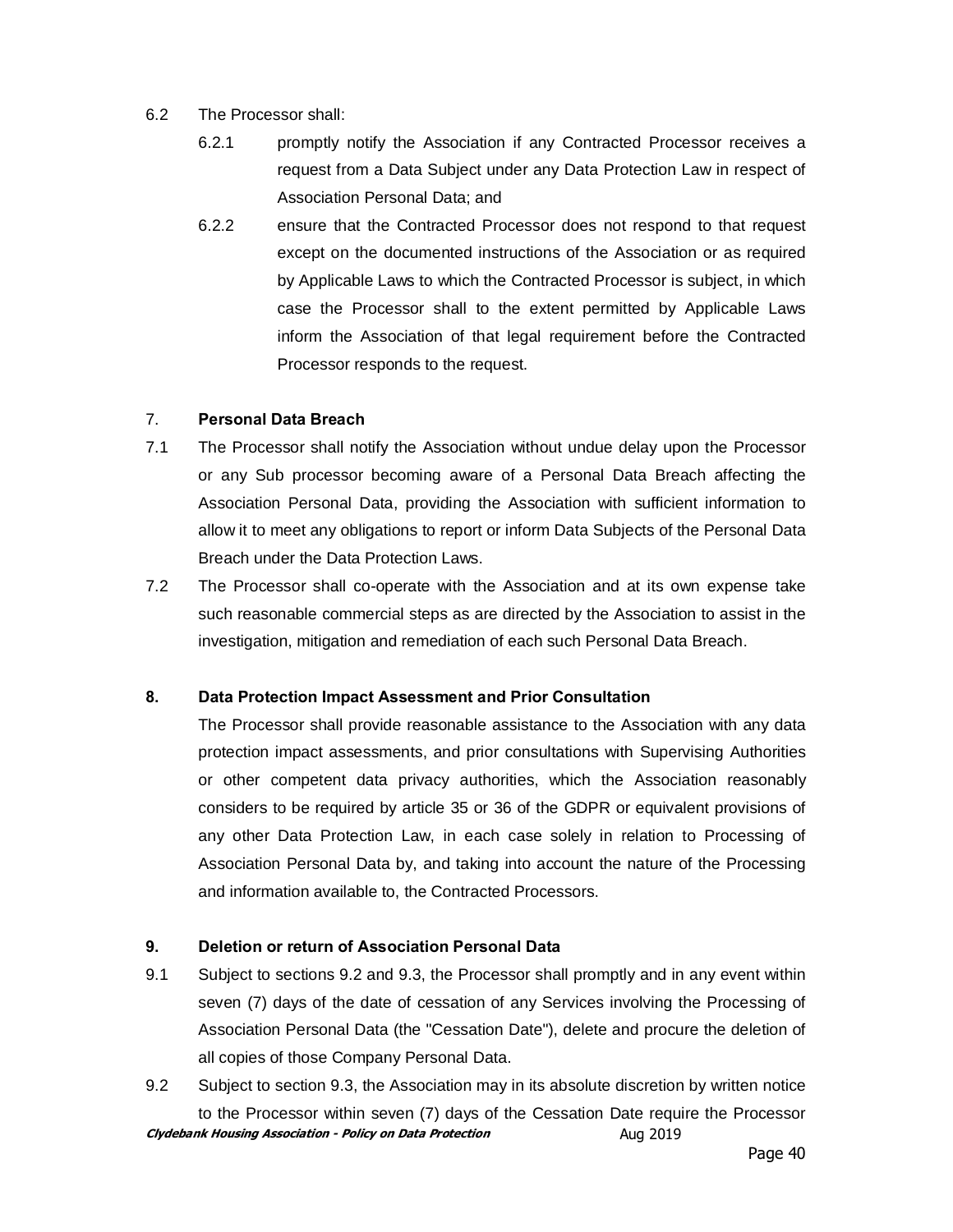to (a) return a complete copy of all Association Personal Data to the Association by secure file transfer in such format as is reasonably notified by the Association to the Processor; and (b) delete and procure the deletion of all other copies of Association Personal Data Processed by any Contracted Processor. The Processor shall comply with any such written request within seven (7) days of the Cessation Date.

- 9.3 Each Contracted Processor may retain Association Personal Data to the extent required by Applicable Laws and only to the extent and for such period as required by Applicable Laws and always provided that the Processor shall ensure the confidentiality of all such Company Personal Data and shall ensure that such Company Personal Data is only Processed as necessary for the purpose(s) specified in the Applicable Laws requiring its storage and for no other purpose.
- 9.4 Processor shall provide written certification to the Association that it has fully complied with this section 9 within fourteen (14) days of the Cessation Date.

#### **10. Audit rights**

- 10.1 Subject to sections 10.2 and 10.3, the Processor shall make available the Association on request all information necessary to demonstrate compliance with this Addendum, and shall allow for and contribute to audits, including inspections, by the Association or an auditor mandated by the Association in relation to the Processing of the Association Personal Data by the Contracted Processors.
- 10.2 Information and audit rights of the Association only arise under section 10.1 to the extent that the Principal Agreement/Contract does not otherwise give them information and audit rights meeting the relevant requirements of Data Protection Law (including, where applicable, article 28(3)(h) of the GDPR).
- 10.3 Where carrying out an audit of Personal Data, the Association shall give the Processor reasonable notice of any audit or inspection to be conducted under section 10.1 and shall make (and ensure that each of its mandated auditors makes) reasonable endeavours to avoid causing (or, if it cannot avoid, to minimise) any damage, injury or disruption to the Contracted Processors' premises, equipment, personnel and business while its personnel are on those premises in the course of such an audit or inspection. A Contracted Processor need not give access to its premises for the purposes of such an audit or inspection:
	- 10.3.1 to any individual unless they produce reasonable evidence of identity and authority; or
	- 10.3.2 outside normal business hours at those premises, unless the audit or inspection needs to be conducted on an emergency basis and the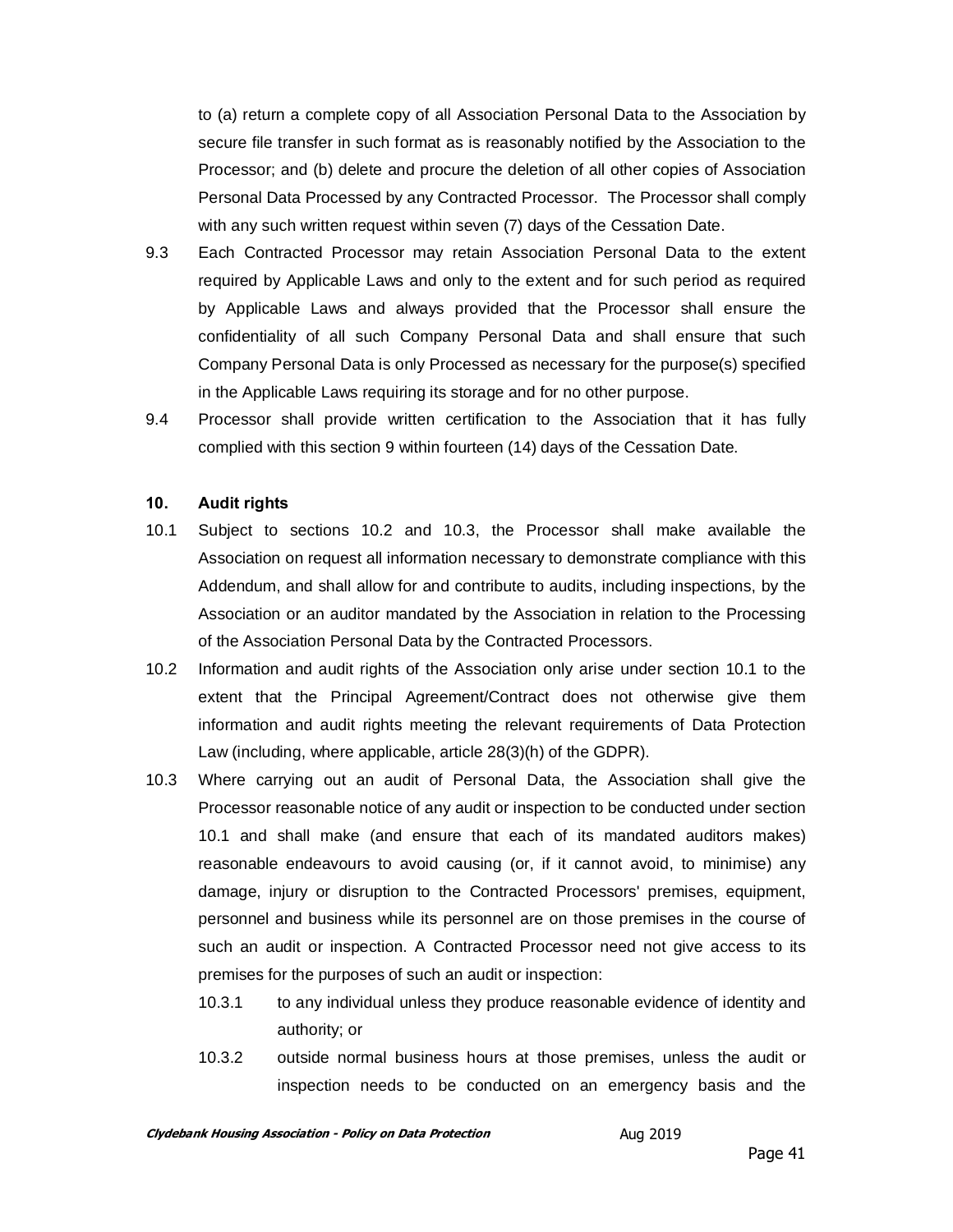Association undertaking an audit has given notice to the Processor that this is the case before attendance outside those hours begins

#### **11. General Terms**

#### *Governing law and jurisdiction*

- 11.1 The Parties hereby submit to the choice of jurisdiction stipulated in the Principal Agreement/Contract with respect to any disputes or claims howsoever arising under this Addendum, including disputes regarding its existence, validity or termination or the consequences of its nullity; and
- 11.2 this Addendum and all non-contractual or other obligations arising out of or in connection with it are governed by the laws of the country or territory stipulated for this purpose in the Principal Agreement/Contract.

#### *Order of precedence*

- 11.3 Nothing in this Addendum reduces the Processor's obligations under the Principal Agreement/Contract in relation to the protection of Personal Data or permits the Processor to Process (or permit the Processing of) Personal Data in a manner which is prohibited by the Principal Agreement/Contract.
- 11.4 Subject to section 11.2, with regard to the subject matter of this Addendum, in the event of inconsistencies between the provisions of this Addendum and any other agreements between the parties, including the Principal Agreement/Contract and including (except where explicitly agreed otherwise in writing, signed on behalf of the parties) agreements entered into or purported to be entered into after the date of this Addendum, the provisions of this Addendum shall prevail.

# *[Drafting Note: see comments above re Restricted Transfers etc and the applicability of standard contractual clauses]*

#### *Changes in Data Protection Laws, etc.*

- 11.5 The Association may:
	- 11.5.1 by giving at least twenty eight (28) daysqwritten notice to the Processor, from time to time make any variations to the terms of the Addendum which are required, as a result of any change in, or decision of a competent authority under, that Data Protection Law, to allow those Restricted Transfers to be made (or continue to be made) without breach of that Data Protection Law; and
	- 11.5.2 propose any other variations to this Addendum which the Association reasonably considers to be necessary to address the requirements of any Data Protection Law.

**Clydebank Housing Association - Policy on Data Protection** Manus Aug 2019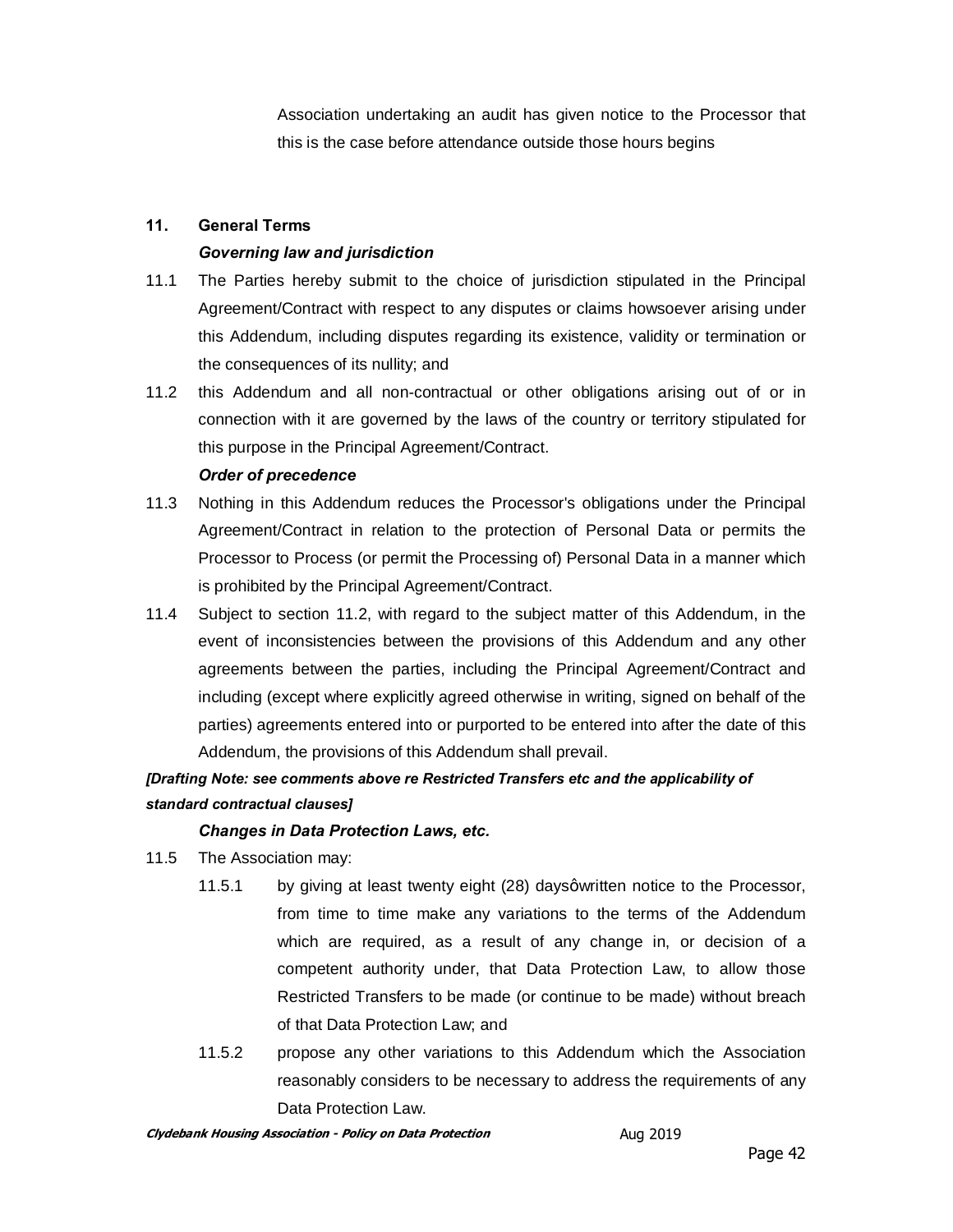#### *Severance*

11.6 Should any provision of this Addendum be invalid or unenforceable, then the remainder of this Addendum shall remain valid and in force. The invalid or unenforceable provision shall be either (i) amended as necessary to ensure its validity and enforceability, while preserving the partiesq intentions as closely as possible or, if this is not possible, (ii) construed in a manner as if the invalid or unenforceable part had never been contained therein.

IN WITNESS WHEREOF, this Addendum is entered into and becomes a binding part of the Principal Agreement with effect from the date first set out above.

On behalf of the Association

at

on

by

Print Full Name

Director/Secretary/Authorised **Signatory** 

before this witness

**Print Full Name** Witness

Address

On behalf of the Processor at

on

by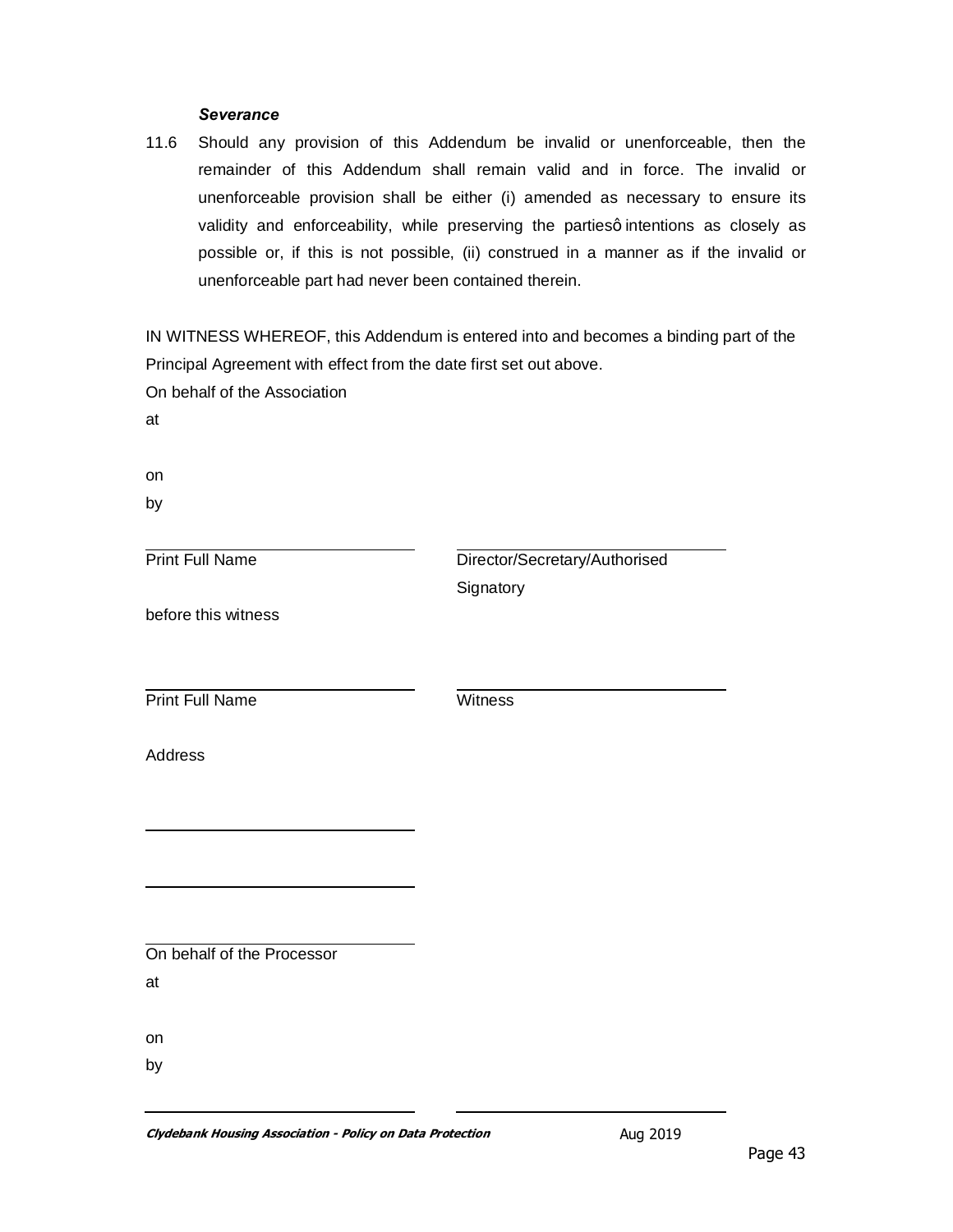Print Full Name

Director/Secretary/Authorised Signatory

before this witness

Print Full Name Witness

Address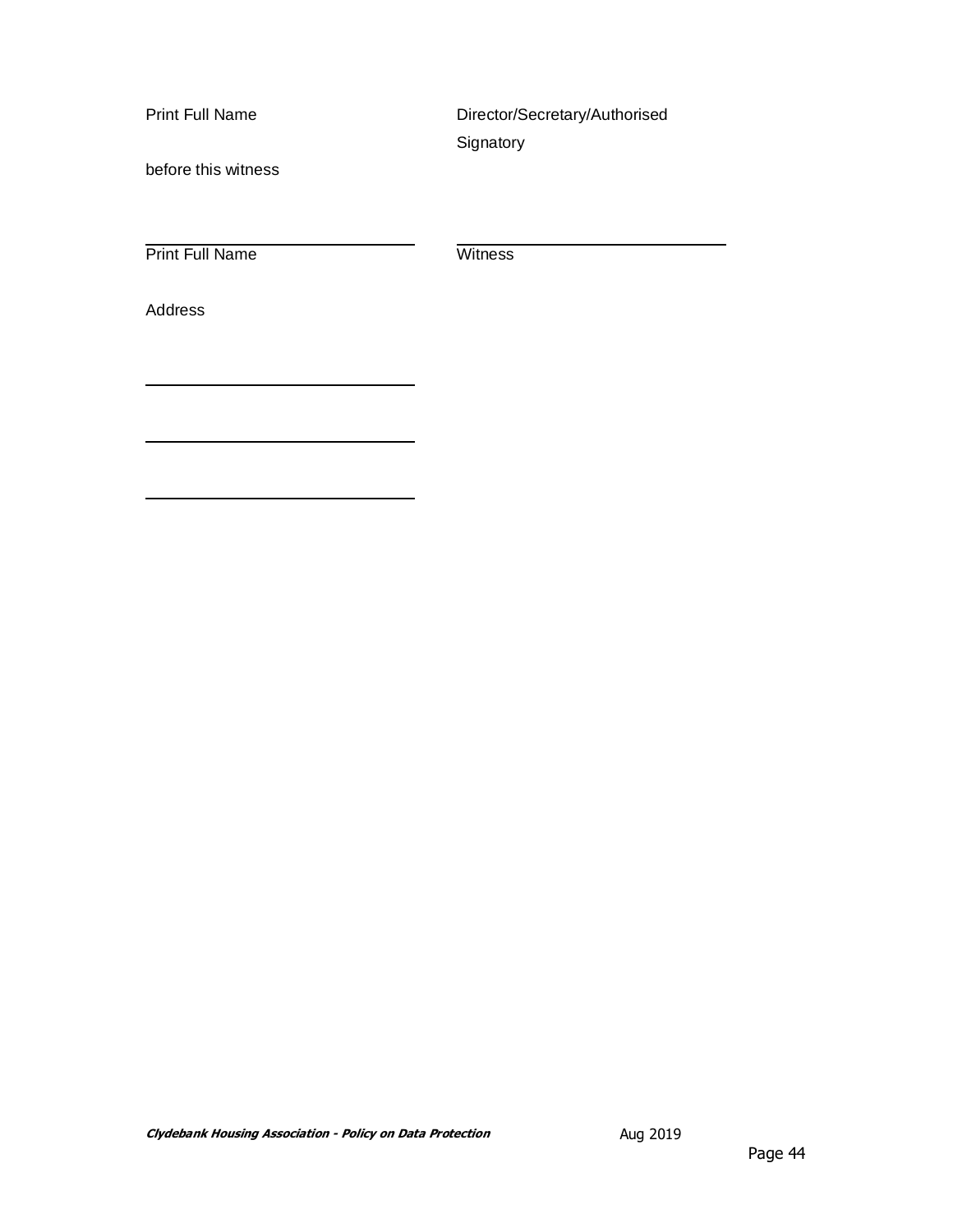## **APPENDIX 5 – to follow – Refer to NHF Retention document**

# **Data Retention Periods**

The table below sets out retention periods for Personal Data held and processed by the Association in accordance with National Housing Federation recommended figures. It is intended to be used as a guide only. The Association recognises that not all Personal Data can be processed and retained for the same duration, and retention will depend on the individual circumstances relative to the Data Subject whose Personal Data is stored.

| Type of record                    | Suggested retention time       |
|-----------------------------------|--------------------------------|
| Membership records                | 5 years after last contact     |
| Personal files including training | 5 years to cover the time      |
| records and notes of              | limit for bringing any civil   |
| disciplinary and grievance        | legal action, including        |
| hearings                          | national minimum wage          |
|                                   | claims and contractual         |
|                                   | claims                         |
| Redundancy details,               | 6 years from the date of the   |
| calculations of payments,         | redundancy                     |
| refunds, notification to the      |                                |
| Secretary of State                |                                |
| Application forms, interview      | Minimum 6 months to a year     |
| notes                             | from date of interviews.       |
|                                   | Successful applicants          |
|                                   | documents should be            |
|                                   | transferred to personal file.  |
| Documents proving the right to    | 2 years after employment       |
| work in the UK                    | ceases.                        |
| Facts relating to redundancies    | 6 years if less than 20        |
|                                   | redundancies. 12 years if 20   |
|                                   | or more redundancies.          |
| Payroll                           | 3 years after the end of the   |
|                                   | tax year they relate to        |
| Income tax, NI returns,           | At least 3 years after the end |
| correspondence with tax office    | of the tax year they relate to |
| Retirement benefits schemes.      | 6 years from end of the        |
| notifiable events, e.g. relating  | scheme year in which the       |
| to incapacity                     | event took place               |
| Pensioners records                | 12 years after the benefit     |
|                                   | ceases                         |
| Statutory maternity/paternity     | 3 years after the end of the   |
| and adoption pay records,         | tax year to which they relate  |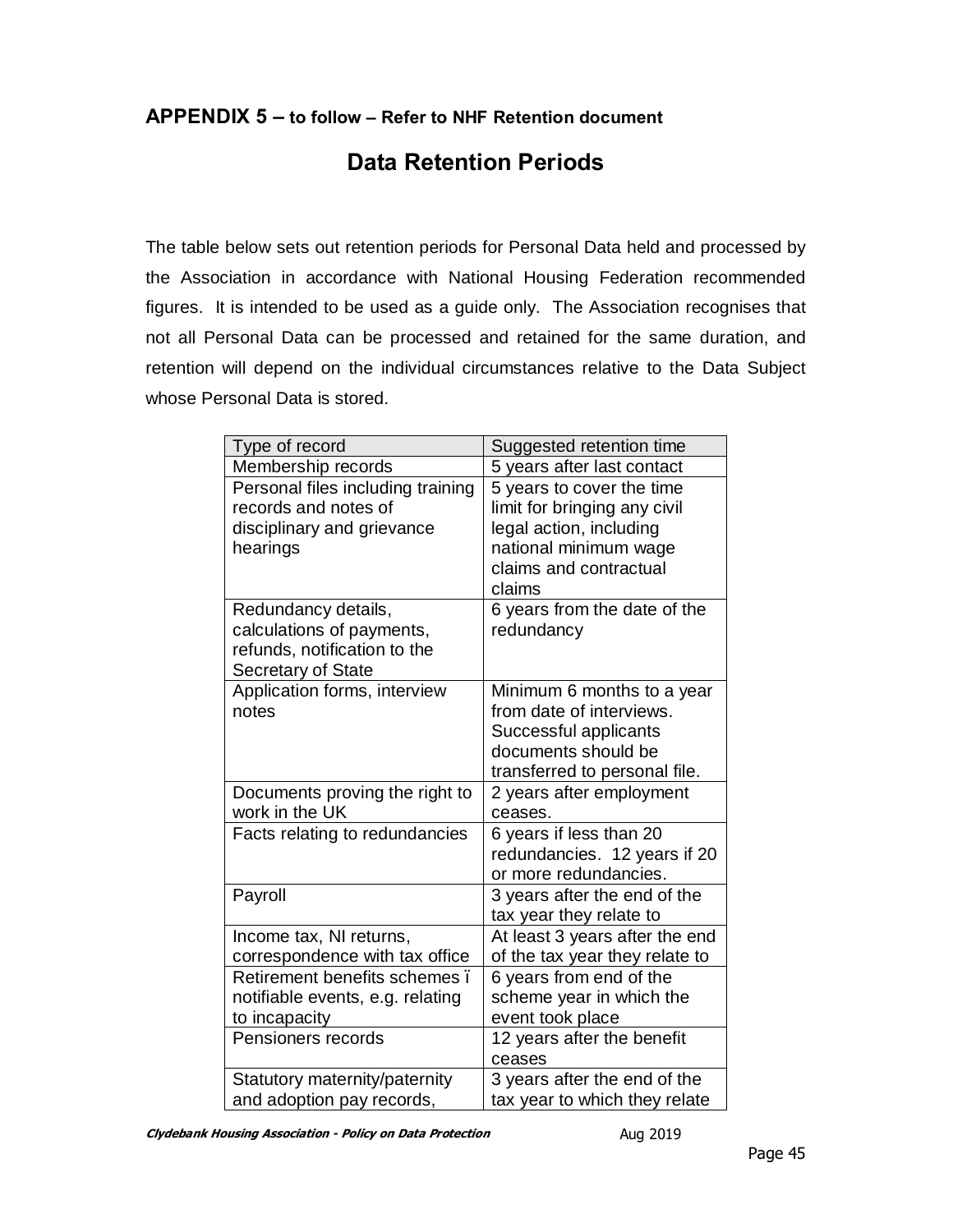| calculations, certificates (MAT       |                                |
|---------------------------------------|--------------------------------|
| 1Bs) or other medical evidence        |                                |
| <b>Parental Leave</b>                 | 18 years                       |
| Statutory Sick Pay records,           |                                |
| calculations, certificates, self-     | 3 years                        |
| certificates                          |                                |
| Wages/salary records,                 | 6 years                        |
| expenses, bonuses                     |                                |
| Records relating to working           | 2 years from the date they     |
| time                                  | were made                      |
| Accident books and records            | 3 years after the date of the  |
| and reports of accidents              | last entry                     |
| <b>Health and Safety</b>              | Permanently                    |
| assessments and records of            |                                |
| consultations with safety             |                                |
| representatives and committee         |                                |
| <b>Health records</b>                 | During employment and 3        |
|                                       | years thereafter if reason for |
|                                       | termination of employment is   |
|                                       | connected to health            |
| <b>Board Members Documents</b>        | 5 years after cessation of     |
|                                       | membership                     |
| Documents relation to                 | 5 years after end of contract  |
| successful tenders                    |                                |
| Documents relating to                 | 5 years after notification     |
| unsuccessful form of tender           |                                |
| Applicants for accommodation          | 5 years                        |
| <b>Housing Benefits Notifications</b> | <b>Duration of Tenancy</b>     |
| <b>Tenancy files</b>                  | <b>Duration of Tenancy</b>     |
| Former tenantsqfiles (key info)       | 5 years                        |
| Third Party documents re care         | <b>Duration of Tenancy</b>     |
| plans                                 |                                |
| Records re offenders. Ex-             | <b>Duration of Tenancy</b>     |
| offenders (sex offender               |                                |
| register)                             |                                |
| Lease documents                       | 5 years after lease            |
|                                       | termination                    |
| ASB case files                        | 5 years/end of legal action    |
| Board meetings/residentsq             | 1 year                         |
| meetings                              |                                |
| Minute of factoring meetings          | Duration of appointment        |